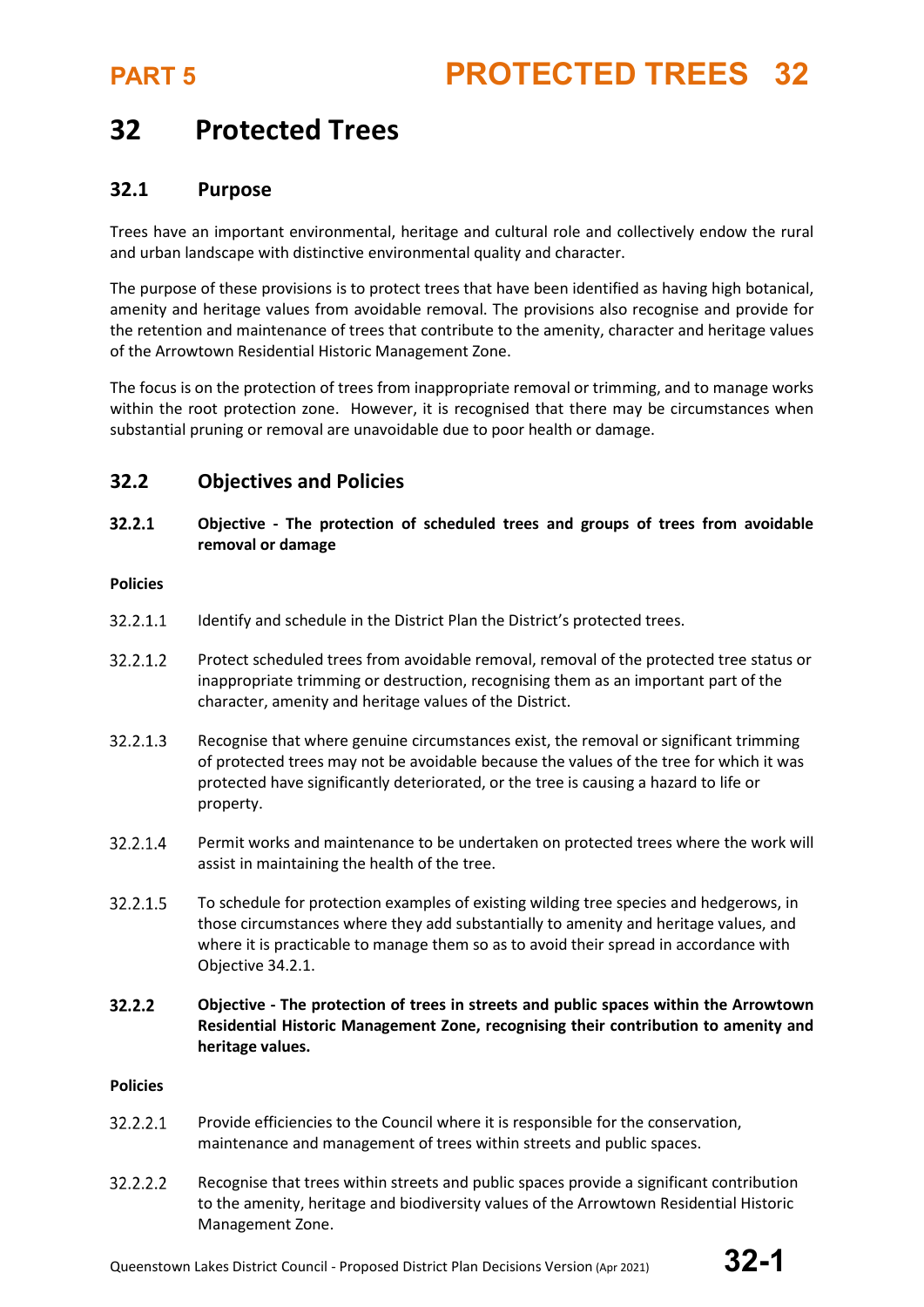- 32.2.2.3 Protect trees within streets and public places in the Arrowtown Residential Historic Management Zone while acknowledging the primary function of streets and public spaces.
- $32.2.3$ **Objective - The management and protection of character trees and groups of trees within the Arrowtown Residential Historic Management Zone to ensure the amenity and heritage values of the zone are maintained.**

### **Policies**

- 32.2.3.1 Identify and schedule in the District Plan, after informing and consulting with the landowner affected, trees and groups of trees within the Arrowtown Residential Historic Management Zone that contribute to the zone's unique character and heritage values.
- 32.2.3.2 Protect or enhance Arrowtown's unique character and amenity by recognising the contribution trees and groups of trees make to Arrowtown's landscape, cultural identity and historic heritage values.
- 32.2.3.3 Acknowledge the important role trees and groups of trees have in contributing to the character and historic heritage of Arrowtown, despite that on an individual basis a tree or group of trees may not be significant in stature.
- 32.2.3.4 Have regard to the reasonable and efficient use of land anticipated in the Arrowtown Residential Historic Management zone, while ensuring the removal or modification of trees or groups of trees does not lead to the cumulative loss of Arrowtown's heritage character and amenity values.
- 32.2.3.5 To schedule for protection existing examples of wilding tree species and hedgerows which add substantially to the amenity and heritage character of historic Arrowtown, and where it is practicable to manage them so as to avoid their spread in accordance with Objective 34.2.1.

### **32.3 Other Provisions and Rules**

### **District Wide**   $32.3.1$

Attention is drawn to the following District Wide chapters.

| 1  | Introduction                                                 | 2<br>Definitions               | 3<br><b>Strategic Direction</b>     |
|----|--------------------------------------------------------------|--------------------------------|-------------------------------------|
| 4  | Urban Development                                            | 5<br>Tangata Whenua            | 6<br>Landscapes and Rural Character |
|    | 25 Earthworks                                                | <b>Historic Heritage</b><br>26 | Subdivision<br>27                   |
| 28 | Natural Hazards                                              | 29 Transport                   | <b>Energy and Utilities</b><br>30   |
| 31 | Signs                                                        | 33<br>Indigenous Vegetation    | 34<br><b>Wilding Exotic Trees</b>   |
| 35 | Activities<br>Temporary<br>and<br><b>Relocated Buildings</b> | 36 Noise                       | Designations<br>37                  |
|    | Plan<br>District<br>web<br>mapping<br>application            |                                |                                     |

### $32.3.2$ **Interpreting and Applying the Rules**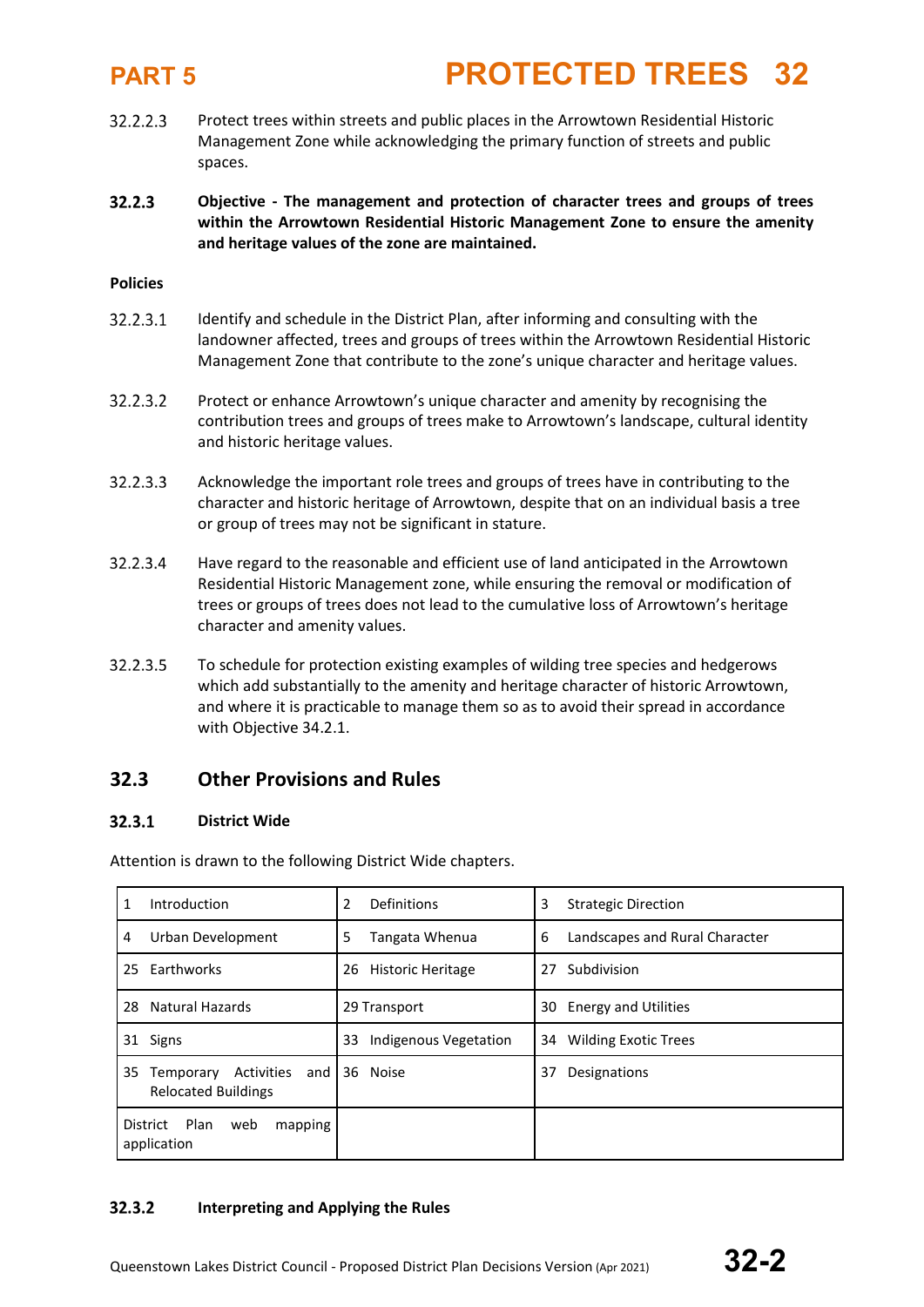The following abbreviations are used in the tables. Any activity that is not permitted (P) 32.3.2.1 requires resource consent.

|  | Permitted |  | RD Restricted Discretionary |  | Discretionary |
|--|-----------|--|-----------------------------|--|---------------|
|--|-----------|--|-----------------------------|--|---------------|

### **32.4 Rules - Protected Trees**

| Table 1 | <b>Protected Trees</b><br>Activities involving protected trees listed in Schedule 32.7 shall be subject to the<br>following rules.                                                                                       | <b>Activity</b><br><b>Status</b> |  |  |
|---------|--------------------------------------------------------------------------------------------------------------------------------------------------------------------------------------------------------------------------|----------------------------------|--|--|
| 32.4.1  | Minor trimming of a protected tree and minor trimming of a protected<br>hedgerow.                                                                                                                                        | P                                |  |  |
| 32.4.2  | Significant trimming, removal, damage or destruction of a protected tree or<br>hedgerow.                                                                                                                                 |                                  |  |  |
| 32.4.3  | Any works within the root protection zone of a protected tree.                                                                                                                                                           | D                                |  |  |
| 32.4.4  | Maintenance of protected hedgerows comprising the trimming of not greater<br>than 50% of the canopy provided such work is supervised by a technical arborist<br>first approved by the Queenstown Lakes District Council. | P                                |  |  |
| 32.4.5  | The removal or significant trimming of a protected tree where the tree is dead,<br>diseased or damaged and likely to cause an imminent hazard to life or property<br>subject to the following activity standards:        | P                                |  |  |
|         | a. Notification of the removal or significant trimming shall be made to the<br>Council prior to commencing the works.                                                                                                    |                                  |  |  |
|         | b. Following the works a report must be provided from a technical arborist<br>outlining that the tree was dead, diseased or damaged or likely to cause an<br>imminent hazard to life or property.                        |                                  |  |  |
| 32.4.6  | Maintenance of the ground within the root protection zone such as lawn<br>mowing or gardening, provided that the maintenance does not alter the ground<br>levels, remove soil or cause damage to the tree root system.   | P                                |  |  |
| 32.4.7  | Any works to a protected tree or activity within the root protection zone not<br>provided for in Table 1.                                                                                                                | D                                |  |  |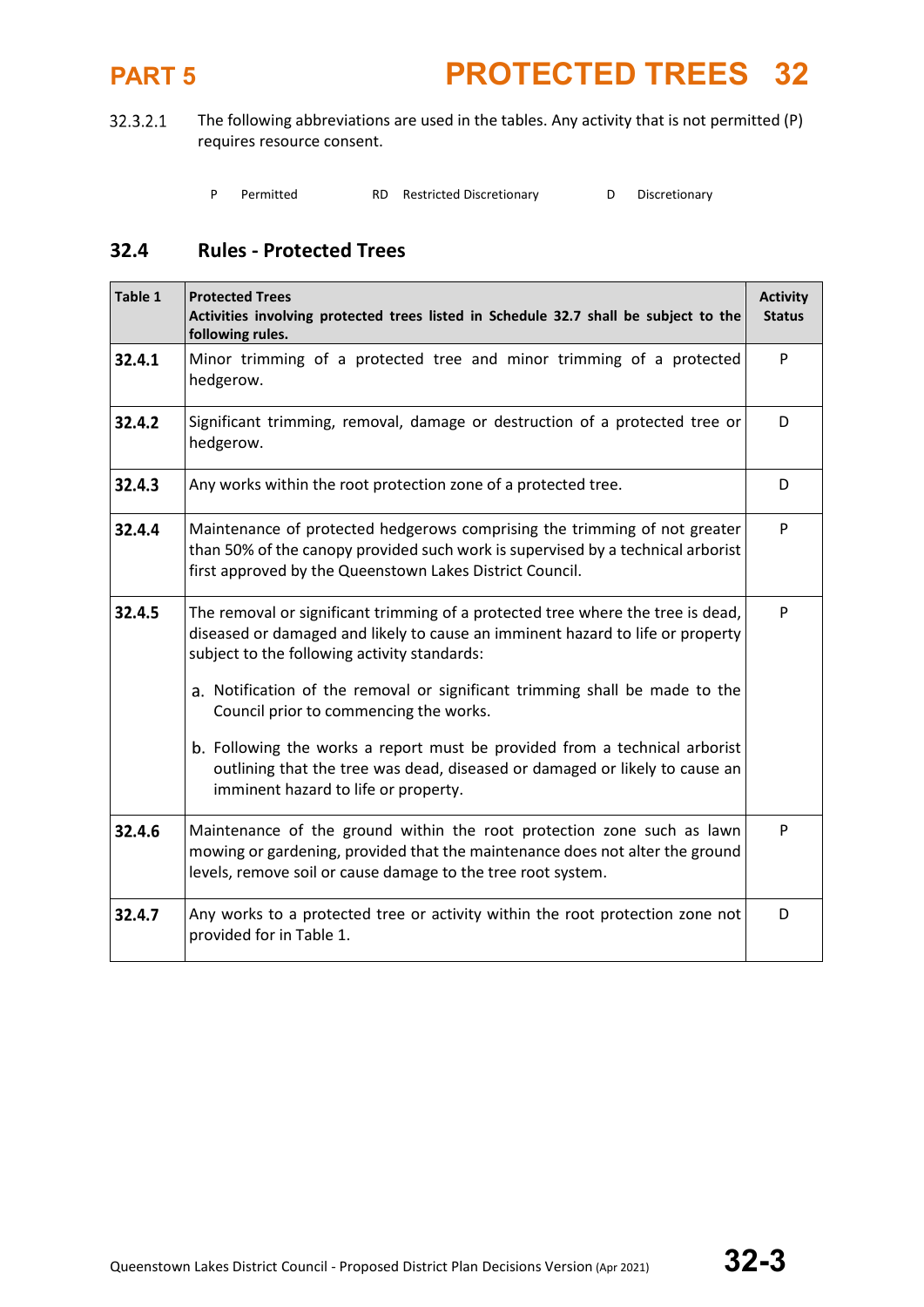| Table 2 | Trees in streets and public spaces within the Arrowtown Residential Historic<br>Management Zone not Scheduled as a Protected Tree.         |   |  |  |  |  |
|---------|--------------------------------------------------------------------------------------------------------------------------------------------|---|--|--|--|--|
|         | Works by the Council or its agent                                                                                                          |   |  |  |  |  |
| 32.4.8  | Removal or significant trimming where the tree is dead, diseased or damaged<br>and likely to cause an imminent hazard to life or property. |   |  |  |  |  |
| 32.4.9  | Minor trimming carried out by the Council or its agent.                                                                                    |   |  |  |  |  |
| 32.4.10 | Any works within the root protection zone of any tree less than 4m in height.                                                              |   |  |  |  |  |
| 32.4.11 | The removal or significant trimming of any tree less than 4m in height.                                                                    |   |  |  |  |  |
| 32.4.12 | The removal, significant trimming or works within the root protection zone of<br>any tree greater than 4m in height.                       |   |  |  |  |  |
|         | Works by any other person or party                                                                                                         |   |  |  |  |  |
| 32.4.13 | Minor trimming of a tree and minor trimming of a hedgerow.                                                                                 | P |  |  |  |  |
| 32.4.14 | The removal or significant trimming of a tree or hedgerow.                                                                                 | D |  |  |  |  |
| 32.4.15 | Any works within the root protection zone of a tree.                                                                                       | D |  |  |  |  |

| Table 3 | Trees and groups of trees within the Arrowtown Residential Historic Management<br>Zone identified on the District Plan web mapping application and scheduled as a<br>character tree in Part 32.6.                                                                                                      |           |  |  |
|---------|--------------------------------------------------------------------------------------------------------------------------------------------------------------------------------------------------------------------------------------------------------------------------------------------------------|-----------|--|--|
| 32.4.16 | Significant trimming, removal, destruction or damage of a tree or hedgerow.                                                                                                                                                                                                                            | <b>RD</b> |  |  |
|         | The Council's discretion is restricted to the following matters:                                                                                                                                                                                                                                       |           |  |  |
|         | a. the character, cultural and amenity values of the tree(s) or hedgerow;                                                                                                                                                                                                                              |           |  |  |
|         | b. whether the works are reasonably necessary to enable the land and buildings<br>to be used efficiently, including provision for reasonable sunlight admission<br>and sufficient clearance to allow for routine property maintenance;                                                                 |           |  |  |
|         | c. whether the works proposed would significantly compromise the values for<br>which the tree or hedgerow is protected;                                                                                                                                                                                |           |  |  |
|         | d. whether any tree planting or landscaping is proposed, and the extent to<br>which this would mitigate or compensate for any tree/hedgerow removal or<br>trimming sought through the application;                                                                                                     |           |  |  |
|         | e. whether the removal of the tree/hedgerow or group of trees, would create<br>a cumulative adverse effect due to previous tree/hedgerow removals,<br>whether on the same property or not;                                                                                                             |           |  |  |
|         | f. the effect of the works on the health and structural stability of the tree or<br>hedgerow resulting from any significant trimming and the possibility of viable<br>alternatives, as well as whether arboricultural or industry recognised and<br>accepted best practice methods will be adhered to. |           |  |  |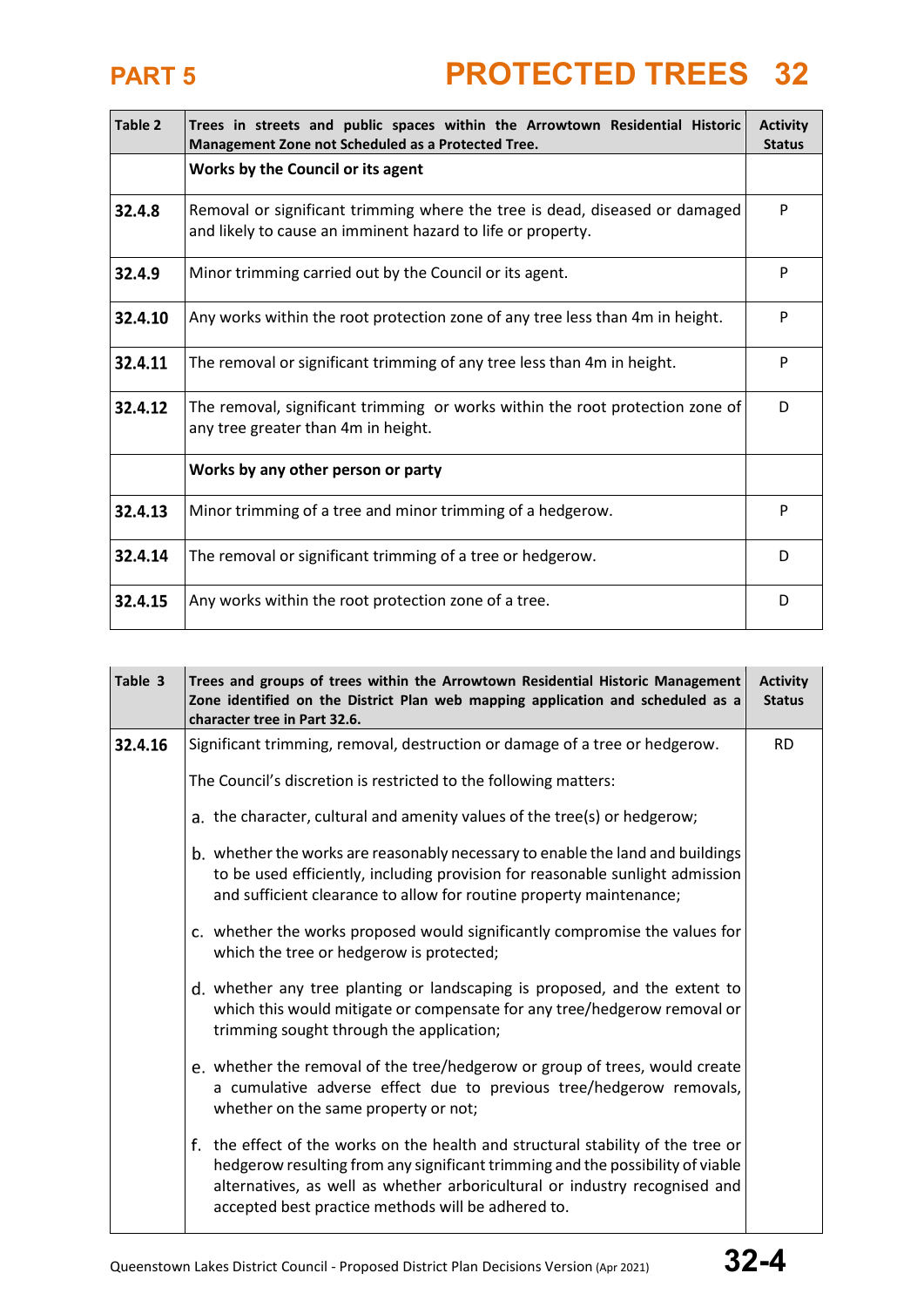| Table 3 | Trees and groups of trees within the Arrowtown Residential Historic Management<br>Zone identified on the District Plan web mapping application and scheduled as a<br>character tree in Part 32.6.                                                                  |           |  |  |
|---------|--------------------------------------------------------------------------------------------------------------------------------------------------------------------------------------------------------------------------------------------------------------------|-----------|--|--|
| 32.4.17 | Minor trimming of a tree or hedgerow.                                                                                                                                                                                                                              | P         |  |  |
| 32.4.18 | Any works, including building, excavations or trenching for underground services<br>within the root protection zone of a tree or hedgerow, whether on the same site<br>or not.                                                                                     | <b>RD</b> |  |  |
|         | Discretion is restricted to:                                                                                                                                                                                                                                       |           |  |  |
|         | a. the potential effects on the health or structural stability of the tree or<br>hedgerow both in the short and long-term;                                                                                                                                         |           |  |  |
|         | b. whether arboricultural or industry recognised and accepted best practice<br>methods will be adhered to;                                                                                                                                                         |           |  |  |
|         | c. whether any viable and practicable alternatives are available.                                                                                                                                                                                                  |           |  |  |
| 32.4.19 | Maintenance of a character hedgerow comprising the trimming of not greater<br>than 50% of the canopy, provided such work is carried out under the authority<br>and supervision by a technical arborist first approved by the Queenstown Lakes<br>District Council. |           |  |  |
| 32.4.20 | The removal or significant trimming of a character tree where the tree is dead,<br>diseased or damaged or likely to cause an imminent hazard to life or property.                                                                                                  | P         |  |  |
|         | a. Notification of the removal or significant trimming shall be made to the<br>Council prior to commencing the works.                                                                                                                                              |           |  |  |
|         | b. Following the works a report must be provided to the Council from a<br>technical arborist outlining that the tree was dead, diseased or damaged or<br>likely to cause an imminent hazard to life or property.                                                   |           |  |  |

Note: Attention is also drawn to the provisions of sections 330 and 330A of the Resource Management Act 1991, which provides for the removal of a protected or character tree or hedgerow listed in the Schedule, or a tree or hedgerow within a street or public place within the ARHMZ, by the Council or a network utility operator, where this is likely to cause loss of life, injury or serious damage to property.

### **32.5 Rules - Non-Notification of Application**

The provisions of the RMA apply in determining whether an application needs to be processed on a notified basis. No activities or non-compliances with the standards in this chapter have been identified for processing on a non-notified basis.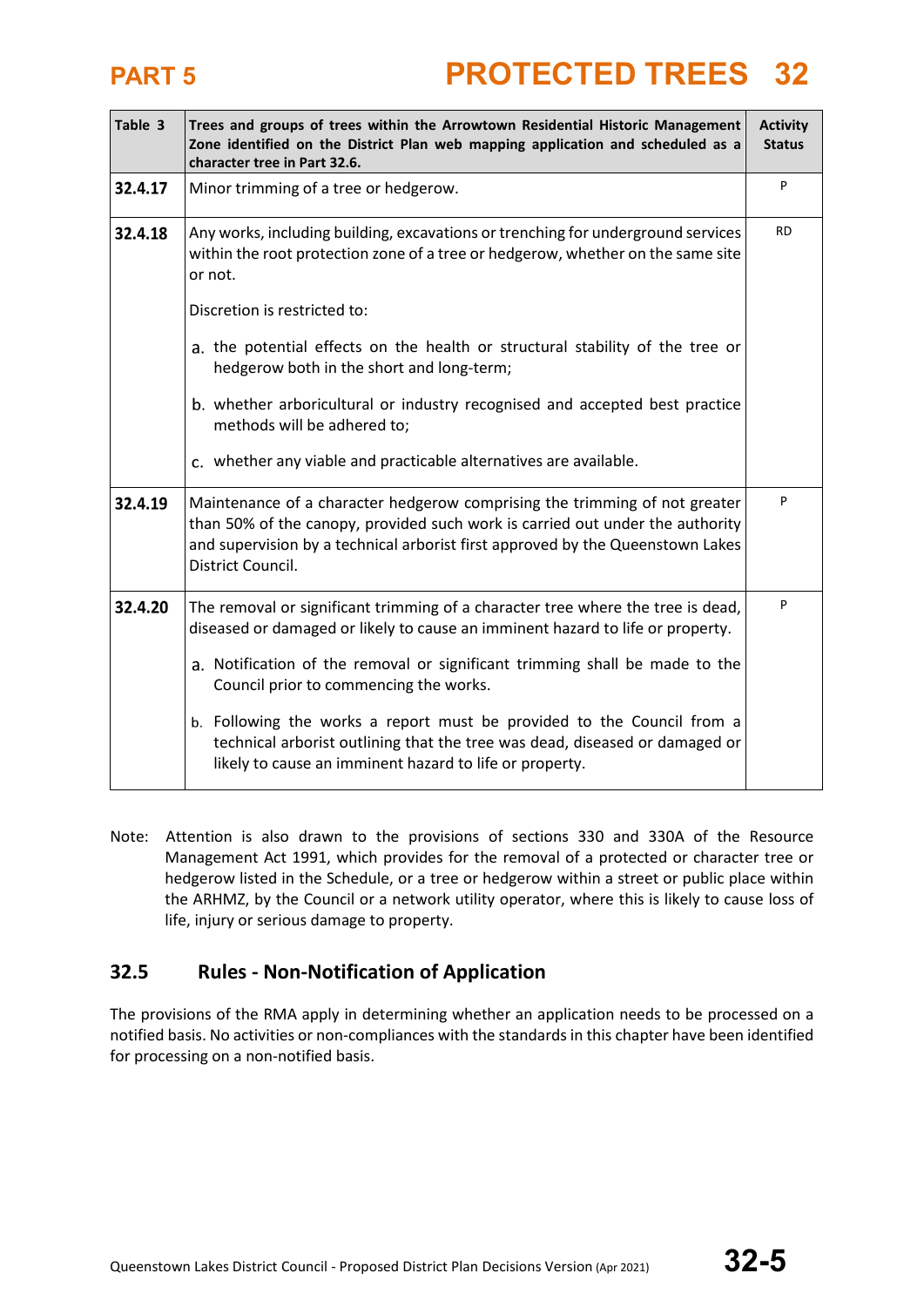### **32.6 Schedule of Character Trees in the Arrowtown Residential Historic Management Zone**

|                | Item   Address                                                                                                         | <b>Legal Description</b>                                                                                                                                                                               | <b>Species</b>                                                                          | <b>Contribution</b>                                                                                                                                        |
|----------------|------------------------------------------------------------------------------------------------------------------------|--------------------------------------------------------------------------------------------------------------------------------------------------------------------------------------------------------|-----------------------------------------------------------------------------------------|------------------------------------------------------------------------------------------------------------------------------------------------------------|
| $\mathbf{1}$   | 3 Berkshire Street<br>5 Berkshire Street                                                                               | Lot 1 DP 9213<br>Lot 2 DP 9123                                                                                                                                                                         | Hawthorn hedge<br>(Crataegus monogyna)<br><b>English Oak (Quercus</b><br>robur) cluster | Contributes to<br>amenity of Arrow<br>Lane and Town Centre                                                                                                 |
| $\overline{2}$ | 5 Berkshire Street                                                                                                     | Lot 2 DP 9123                                                                                                                                                                                          | Cypress (Cuppressus sp)                                                                 | Tall columnar<br>distinctive evergreen<br>tree in backdrop to<br>Town Centre.                                                                              |
| 3              | 7 Berkshire Street                                                                                                     | Lot 3 DP 9123                                                                                                                                                                                          | Norway Spruce (Picea<br>abies)                                                          | <b>Tall landmark tree</b><br>planted by settlers.<br>Heritage and amenity<br>values                                                                        |
| 4              | 9 Berkshire Street<br>11 Berkshire Street                                                                              | Lot 4 Lot 2 DP 9123<br>Lot 5 Lot 2 DP 9123                                                                                                                                                             | Hawthorne hedge<br>(Crataegus sp)                                                       | Heritage and amenity<br>value on Berkshire St                                                                                                              |
| 5              | 9, 11, 12, 58<br><b>Wiltshire Street</b><br>10,12, 14, 14a<br>Merioneth Street<br>5, 7 Hertford Street<br>2 Arrow Lane | Lot 2 DP 19690<br>Lot 1 DP 19537<br>Sections 1-4 SO 14012<br><b>Block I Town of</b><br>Arrowtown<br>Section 6 Block I Town of<br>Arrowtown<br>Section 7 Block I Town of<br>Arrowtown<br>Lot 2 DP 19573 | Sycamore<br>(Pseudoplatanus)<br>Common Elm (Ulmus<br>procera)                           | Collectively significant<br>grouping to character<br>and amenity of lower<br>Wiltshire St,<br>Buckingham St and<br>Library Green.<br>Follows first terrace |
| 6              | 16, 18 Wiltshire<br><b>Street</b>                                                                                      | Lot 1 DP 23743                                                                                                                                                                                         | Hawthorne hedge                                                                         | Heritage and amenity                                                                                                                                       |
| $\overline{7}$ | 5 Denbigh Street                                                                                                       | Lot 2 DP 11779                                                                                                                                                                                         | Copper beech (Fagus<br>silvatica Purpurea)                                              | Amenity value. Only<br>tall tree in this block.<br>Provides stature and<br>amenity.                                                                        |
| 8              | 28 & 30<br><b>Buckingham St</b>                                                                                        | <b>NOT IN RAHMZ</b>                                                                                                                                                                                    | English Oak (Quercus<br>robur)                                                          | Amenity value in town<br>centre zone                                                                                                                       |
| 9              | 10 Buckingham<br><b>Street</b>                                                                                         | PT SEC 6 BLK VII<br>ARROWTOWN                                                                                                                                                                          | Lombardy poplar<br>(Populus nigra 'Italica'),<br>Walnut (Juglans regia)                 | Heritage and<br>character                                                                                                                                  |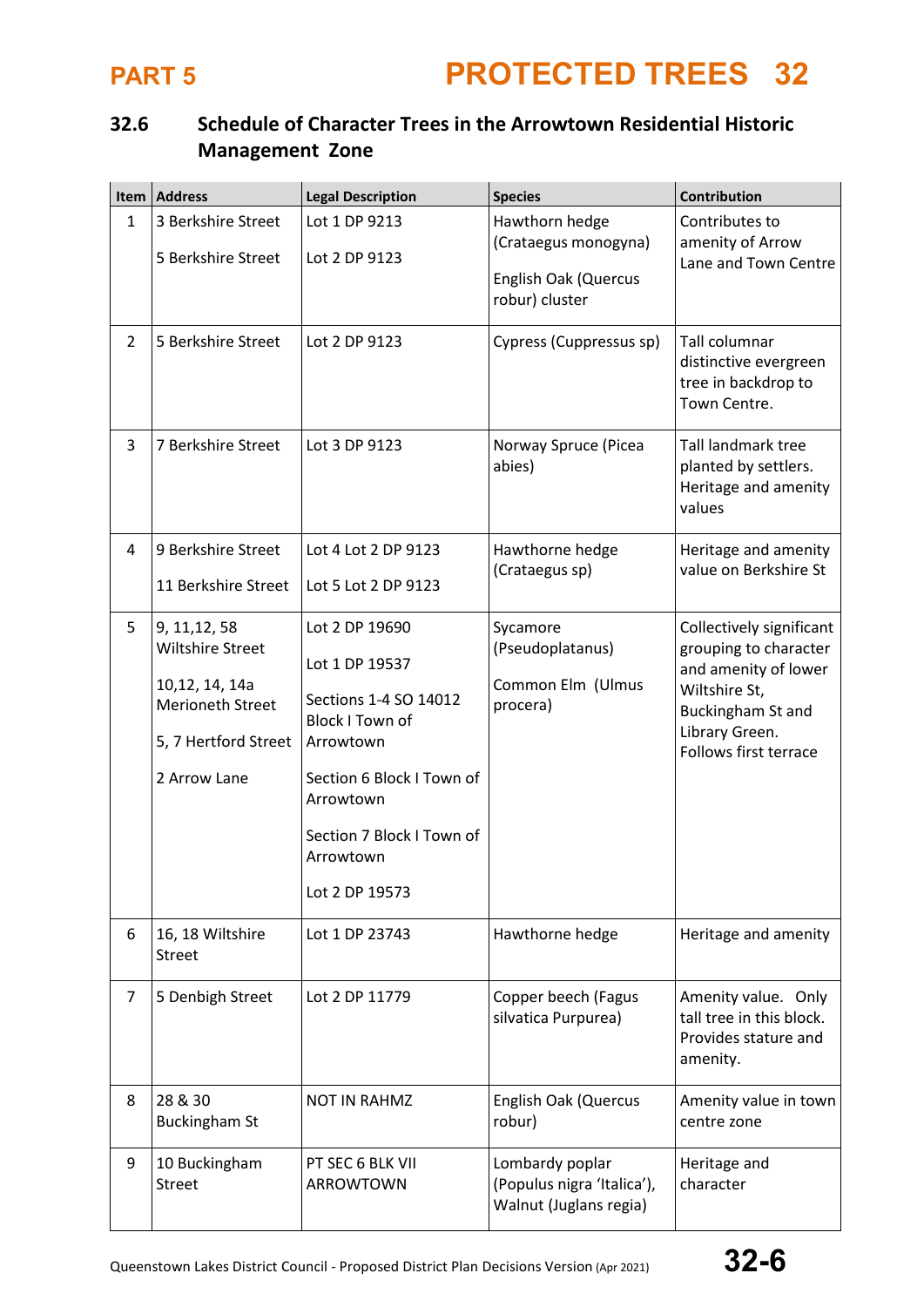

| Item | <b>Address</b>                                                          | <b>Legal Description</b>                                                                 | <b>Species</b>                                                                                                                       | Contribution                                                                                                       |
|------|-------------------------------------------------------------------------|------------------------------------------------------------------------------------------|--------------------------------------------------------------------------------------------------------------------------------------|--------------------------------------------------------------------------------------------------------------------|
|      | 2 Berkshire Street                                                      | PT SECS 5-6 BLK VII<br><b>ARROWTOWN TN</b><br>PT SECS 5-6 BLK VII<br><b>ARROWTOWN TN</b> |                                                                                                                                      |                                                                                                                    |
| 10   | 70 Buckingham<br><b>Street</b>                                          | Lot 19 DP 9914                                                                           | Red oak (Quercus rubra),<br>Sycamore, Copper beech)                                                                                  | Large deciduous trees<br>contributing to<br>character and<br>heritage. Sycamore<br>planted by settlers.            |
| 11   | 11 Camp Lane                                                            | Lot 18 DP 9914                                                                           | Sycamore                                                                                                                             | Heritage and amenity.<br>Large deciduous tree                                                                      |
| 12   | 64-66 Buckingham<br><b>Street</b><br>7-9 Merionth Street<br>2 Camp Lane | Section 1, 2, 9, 10 Block<br>XII Town of Arrowtown                                       | Hawthorne hedges,<br>Copper beech, Prunus sp,<br>European Elm, Lombardy<br>poplar                                                    | Heritage and amenity<br>adjoining Buckingham<br>St                                                                 |
| 13   | 51 Buckingham<br><b>Street</b><br>2 Wiltshire Street                    | Part Section 1 Block X<br>Town of Arrowtown<br>Sections 6-7 Block X<br>Town of Arrowtown | Claret Ash, Prunus sp,<br>Acer sp                                                                                                    | Amenity                                                                                                            |
| 14   | 5, 7, 9,11 Surrey St                                                    | Lot 2 DP 408944                                                                          | Lombardy poplar (P.<br>nigra 'Italica') and<br>macrocarpa (Cuppressus<br>macrocarpa)                                                 | Heritage and rural<br>character.                                                                                   |
| 15   | 4 Merioneth Street                                                      | Town Section 5 Block X<br>Town of Arrowtown                                              | Prunus sp, walnut, red<br>oak                                                                                                        | Heritage and amenity                                                                                               |
| 16   | 6 Merioneth Street                                                      | Lot 2 DP 12521                                                                           | Copper beech (Fagus<br>silvatica 'Purpurea')                                                                                         | Amenity                                                                                                            |
| 18   | 21 - 23 Merioneth<br>Street                                             | Section 13 Block XX Town<br>of Arrowtown                                                 | Walnut                                                                                                                               | Heritage and amenity                                                                                               |
| 19   | 29 Merioneth<br>Street                                                  | Section 3 Block XX Town<br>of Arrowtown                                                  | Silver birch (Betula sp.)<br>Partly on road reserve                                                                                  | Amenity value                                                                                                      |
| 20   | 11 Bedford Street<br>9 Bedford Street<br>(Reserve)                      | Section 3 Block XXIV<br>Town of Arrowtown<br>Section 15 Block XXIV<br>Town of Arrowtown  | Sycamore (Acer<br>Psuedoplatanus),<br>European Ash (Fraxinus<br>sp), Prunus spp.<br>Hawthorne, Douglas fir<br>(Psuedosuga menziesii) | Significant tree<br>grouping that<br>contributes to<br>streetscape amenity<br>and amenity of<br>adjoining reserve. |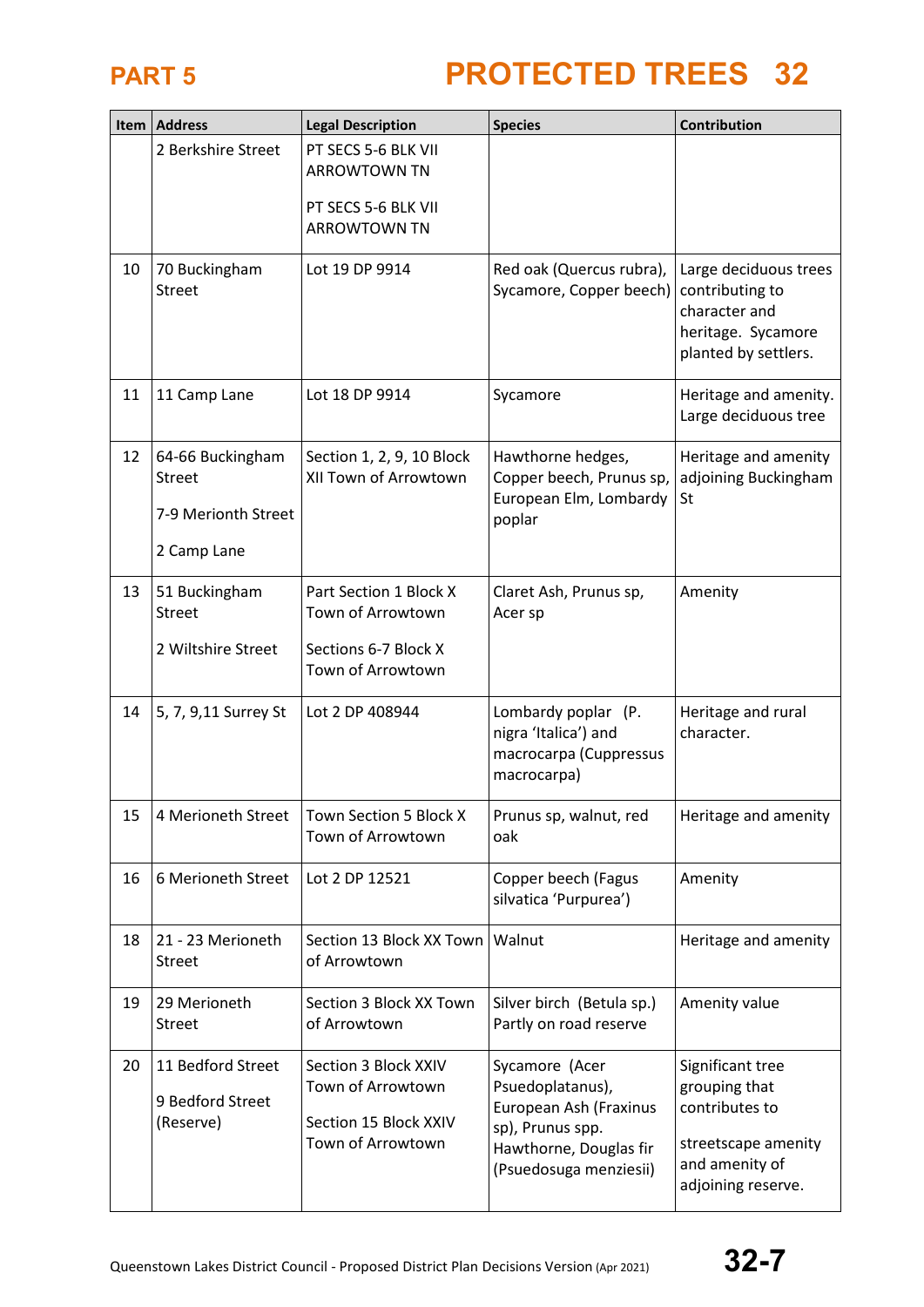|    | Item   Address                         | <b>Legal Description</b>                                                                    | <b>Species</b>                                                                                    | Contribution                                                                                                        |
|----|----------------------------------------|---------------------------------------------------------------------------------------------|---------------------------------------------------------------------------------------------------|---------------------------------------------------------------------------------------------------------------------|
| 21 | 17 Bedford Street<br>19 Bedford Street | Lot 8 DP 8405<br>Lot 7 DP 8405                                                              | Two x English Elm (Ulmus<br>procera)                                                              | Forms part of historic<br>avenue on<br>intersection of<br>Buckingham and<br><b>Bedford Streets</b>                  |
| 22 | 14,16,18 Nairn<br><b>Street</b>        | Lots 9, 10 and 11 DP<br>8405                                                                | Hawthorne hedge and<br>Sycamore                                                                   | Contributes to<br>heritage and amenity<br>values on Nairn St                                                        |
| 23 | 30 Nairn Street                        | Lot 4 DP 9802                                                                               | Walnut (Juglans regia)                                                                            | Large deciduous nut<br>tree with historic and<br>amenity value                                                      |
| 24 | 43 Buckingham St                       | Part Section 4 Block IX<br>Town of Arrowtown                                                | Privet hedge on<br><b>Buckingham St frontage</b><br>(Ligustrum ovalifolium),<br>Ash (Fraxinus sp) | Amenity, streetscape<br>character<br><b>TOWN CENTRE ZONE</b>                                                        |
| 25 | 69 Buckingham<br><b>Street</b>         | Section 3 Block XI Town<br>of Arrowtown                                                     | English oak (Quercus<br>robur),                                                                   | Heritage trees                                                                                                      |
|    | 71 Buckingham<br><b>Street</b>         | Lot 2 DP 15734<br>Lot 1 DP 15734                                                            | Walnut (Juglans regia)                                                                            |                                                                                                                     |
| 26 | 69 Buckingham<br><b>Street</b>         | Section 3 and Section 6<br><b>Block XI Town of</b><br>Arrowtown                             | Lime (Tilia europaea)                                                                             | Amenity and<br>character                                                                                            |
| 27 | 10,12, 14<br><b>Merioneth Street</b>   | Lot 2 DP 11593<br>Lot 1 DP 11593<br>Lot 1 DP 17118<br>Inclusive of Units A and C<br>DP 2023 | Poplar, (P. nigra 'Italica')<br>sycamore 'Acer<br>Psuedoplatanus'<br>Fraxinus sp                  | Part of treed<br>backdrop following<br>river terrace and<br>providing enclosure<br>and backdrop to<br>Library Green |
| 28 | 5 Hertford Street                      | Lot 2 DP 19573                                                                              | Privet hedge                                                                                      | Amenity and heritage<br>values                                                                                      |
| 29 | 7 Hertford Street                      | Lot 2 DP 17118                                                                              | Douglas fir (Psuedotsuga<br>menziesii)                                                            | Tall landmark tree<br>planted by early                                                                              |
|    | 14 Merioneth St                        | Lot 1 DP 17118<br>Inclusive of Units A and C<br>DP 2023                                     |                                                                                                   | settlers                                                                                                            |
| 30 | 13 Hertford Street                     | Lot 19 DP 9914                                                                              | Walnut (Juglans regia)                                                                            | Tall edible nut tree.<br>Representative of<br>early settler plantings.                                              |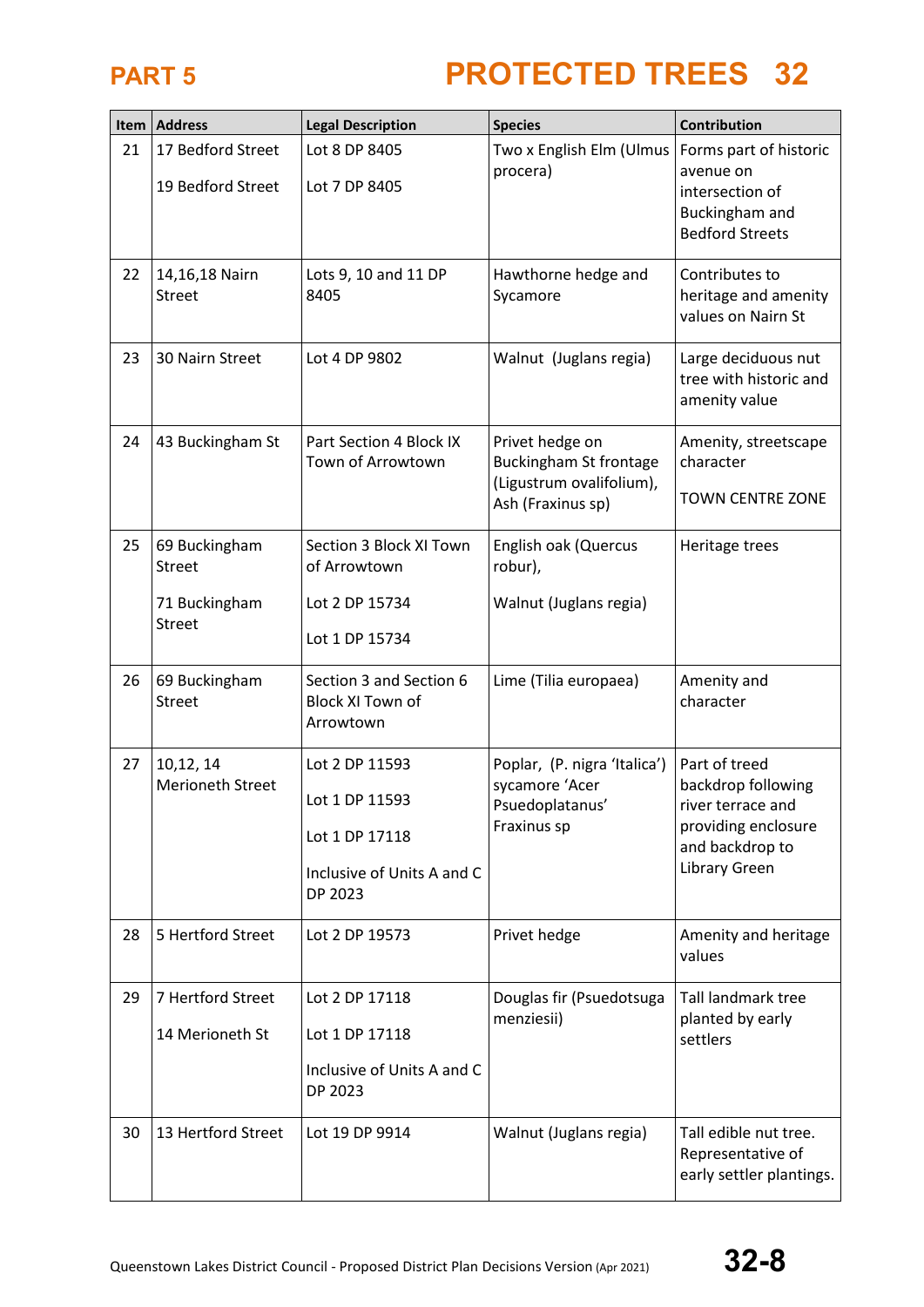|    | Item   Address                                                                                                                            | <b>Legal Description</b>                                                                                                                                                                                   | <b>Species</b>                                                                                                                                                          | Contribution                                                                                                                                                                                |
|----|-------------------------------------------------------------------------------------------------------------------------------------------|------------------------------------------------------------------------------------------------------------------------------------------------------------------------------------------------------------|-------------------------------------------------------------------------------------------------------------------------------------------------------------------------|---------------------------------------------------------------------------------------------------------------------------------------------------------------------------------------------|
| 31 | <b>Upper Camp Lane</b><br>linking through to<br>Cardigan Street<br>(overlaps 15,17,19,<br>21 Hertford St and<br>22,28 Cardigan<br>Street) | Section 6 Block XII Town<br>of Arrowtown<br>Lot 14 DP 9914<br>Lot 13 DP 9914<br>Lot 15 DP 9914<br>Section 13 Block XII Town<br>of Arrowtown<br>Lot 12 DP 9914<br>Section 14 Block XII Town<br>of Arrowtown | English Elm (Ulmus<br>procera)<br>Sycamore (Acer<br>Psuedoplatanus), Rowan<br>(Sorbus aucuparia),<br>Douglas Fir (Psuedosuga<br>menziesii)<br>3 Walnuts (Juglans regia) | Forms part of green<br>belt following the first<br>terrace above the<br><b>Arrow River</b>                                                                                                  |
| 32 | 21 Anglesea Street<br>and Road Reserve                                                                                                    | Part Section 6 Block II<br>Town of Arrowtown                                                                                                                                                               | NZ Mountain Beech<br>(Nothofagus solandri var.<br>Cliffiortoides)                                                                                                       | Good example of<br>mountain beech.<br>Provides link to<br>natural beech in<br>surrounding mountain<br>gullies. There are few<br>native beech growing<br>within Arrowtowns<br>Historic Zone. |
| 33 | 20-22 Anglesea<br><b>Street</b>                                                                                                           | Lot 3 DP 7794                                                                                                                                                                                              | Walnut, Cherry Plum                                                                                                                                                     | Heritage and amenity<br>value                                                                                                                                                               |
| 34 | 24 Anglesea Street                                                                                                                        | Lot 4 DP 7794                                                                                                                                                                                              | Copper Beech (Fagus<br>silvatica 'Purpurea'),<br>Walnut (Juglans regia)                                                                                                 | Large amenity tree in<br>neighbourhood with<br>few tall trees                                                                                                                               |
| 35 | 9 Anglesea Street                                                                                                                         | Section 7 Block V Town<br>of Arrowtown                                                                                                                                                                     | Privet hedge on frontage<br>and fruit trees at rear                                                                                                                     | Heritage and amenity<br>value                                                                                                                                                               |
| 37 | 11 Anglesea Street                                                                                                                        | Lot 2 DP 11488                                                                                                                                                                                             | Mixed species hedge on<br>front boundary<br>(Viburnum, Privet, Lilac)                                                                                                   | Heritage and amenity                                                                                                                                                                        |
| 38 | 9 Denbigh Street                                                                                                                          | Section 4 Block II Town of   Lilac (Syringa)<br>Arrowtown                                                                                                                                                  | Pittosporum, Flowering<br>quince (Chaenomeles),<br>Privet (Ligustrum<br>ovalifolium)                                                                                    | Good example of a<br>tapestry hedge of<br>multiple sp.<br>Hedge is on Anglesea<br>St boundary                                                                                               |
| 40 | 13 and 15 Berkshire<br><b>Street</b>                                                                                                      | Section 2 Block IV Town<br>of Arrowtown<br>Section 1 Block IV Town<br>of Arrowtown                                                                                                                         | Red oak (Quercus rubra),<br>Pin oak (Quercus<br>palustris), Kowhai<br>(Sophora microphylla),<br>Poplar sp (Populus sp),                                                 | This section<br>belonging to the<br>Anglican Church is<br>unbuilt on and<br>provides visual relief<br>and amenity on the                                                                    |

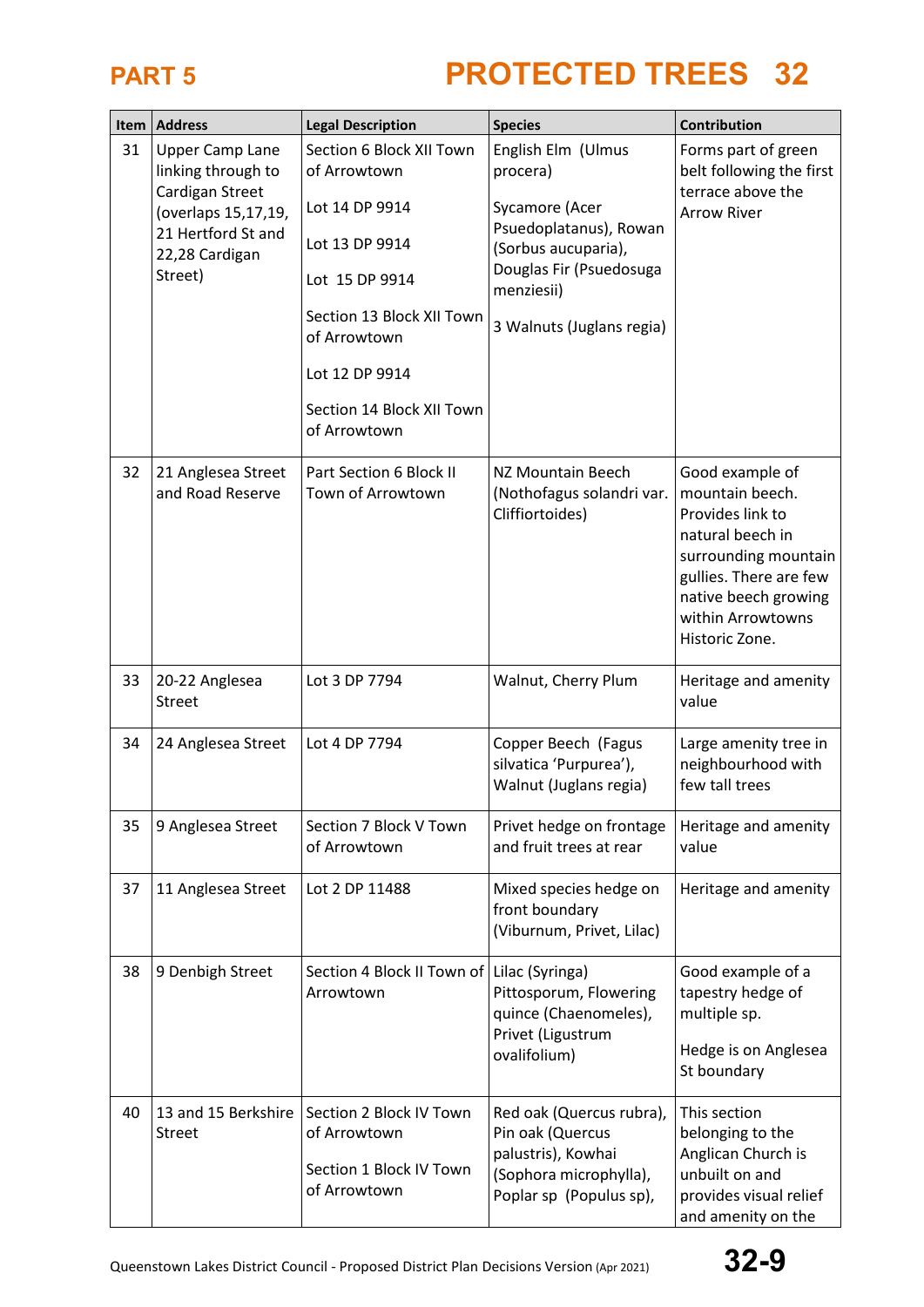|    | Item   Address                             | <b>Legal Description</b>                                                                                                                                      | <b>Species</b>                                                                                                                                                                                                                                                                                                    | Contribution                                                                                                                                 |
|----|--------------------------------------------|---------------------------------------------------------------------------------------------------------------------------------------------------------------|-------------------------------------------------------------------------------------------------------------------------------------------------------------------------------------------------------------------------------------------------------------------------------------------------------------------|----------------------------------------------------------------------------------------------------------------------------------------------|
|    |                                            |                                                                                                                                                               | cherry laurel (Prunus<br>laurocerasus)                                                                                                                                                                                                                                                                            | corner of Berkshire<br>and Anglesea Streets.                                                                                                 |
| 41 | 1&5 Anglesea<br><b>Street</b>              | Section 15 Block V Town<br>of Arrowtown<br>Section 11 Block V Town<br>of Arrowtown<br>Sections 1 -2 SO 339000<br>Part Section 11 Block V<br>Town of Arrowtown | English Elm (Ulmus<br>procera), Flowering<br>Quince, (Chaenomeles<br>japonica), Mountain<br>beech, (Nothofagus<br>solandri 'Cliffortoides')<br>Walnut (Juglans regia),<br><b>Broadleaf Griselina</b><br>littoralis) English<br>Oak (Quercus robur),<br>Gooseberry (Ribes ulva<br>crispa), crabapple<br>(Malus sp) | Vegetation bordering<br>Rose Douglas Park<br>and 5 Anglesea St.<br>Provides enclosure,<br>amenity and<br>screening to park                   |
| 42 | 5 Anglesea Street                          | Part Section 11 Block V<br>Town of Arrowtown                                                                                                                  | Chaenomeles & Privet<br>hedge                                                                                                                                                                                                                                                                                     | Contributes to historic<br>streetscape on<br>Anglesea St.                                                                                    |
| 44 | 15 Berkshire Street<br>17 Berkshire Street | Section 2 Block IV Town<br>of Arrowtown<br>Section 3 Block IV Town<br>of Arrowtown                                                                            | Cherry laurel, English<br>elm, Picea sp                                                                                                                                                                                                                                                                           | Contribute to setting<br>and context of historic<br>Anglican timber<br>church                                                                |
| 45 | 10,22.24,26<br><b>Berkshire Street</b>     | Sections 1, 2, 3, 4, Block<br><b>VIII Town of Arrowtown</b>                                                                                                   | Holly hedge                                                                                                                                                                                                                                                                                                       | Contributes to historic<br>character of Berkshire<br>St avenue                                                                               |
| 46 | 19, 21 Berkshire<br><b>Street</b>          | Part Section 1 Block XIV<br>Town of Arrowtown<br>Lot 3 DP 18207                                                                                               | Hawthorne and English<br>Elm hedge                                                                                                                                                                                                                                                                                | Contributes to historic<br>character of Berkshire<br>St avenue<br>(Note: hedge on 19<br><b>Berkshire St continues</b><br>into Caernarvon St) |
| 47 | 14,16.18<br>Caernarvon Street              | Section 2, 3, 4 Block XIV<br>Town of Arrowtown                                                                                                                | Fruit trees                                                                                                                                                                                                                                                                                                       | Part of early orchard.<br>Heritage values                                                                                                    |
| 48 | 18 Caernarvon<br><b>Street</b>             | Section, 4 Block XIV Town   Red Oak, Walnut trees,<br>of Arrowtown                                                                                            | fruit trees and<br>Hawthorne hedge                                                                                                                                                                                                                                                                                | Amenity and<br>streetscape character                                                                                                         |
| 49 | 20 and 22<br>Caernarvon Street             | Section, 5 Block XIV Town   Walnut<br>of Arrowtown<br>Lot 1 DP 10960                                                                                          |                                                                                                                                                                                                                                                                                                                   | Tall edible tree<br>representative of<br>trees planted by early<br>settlers                                                                  |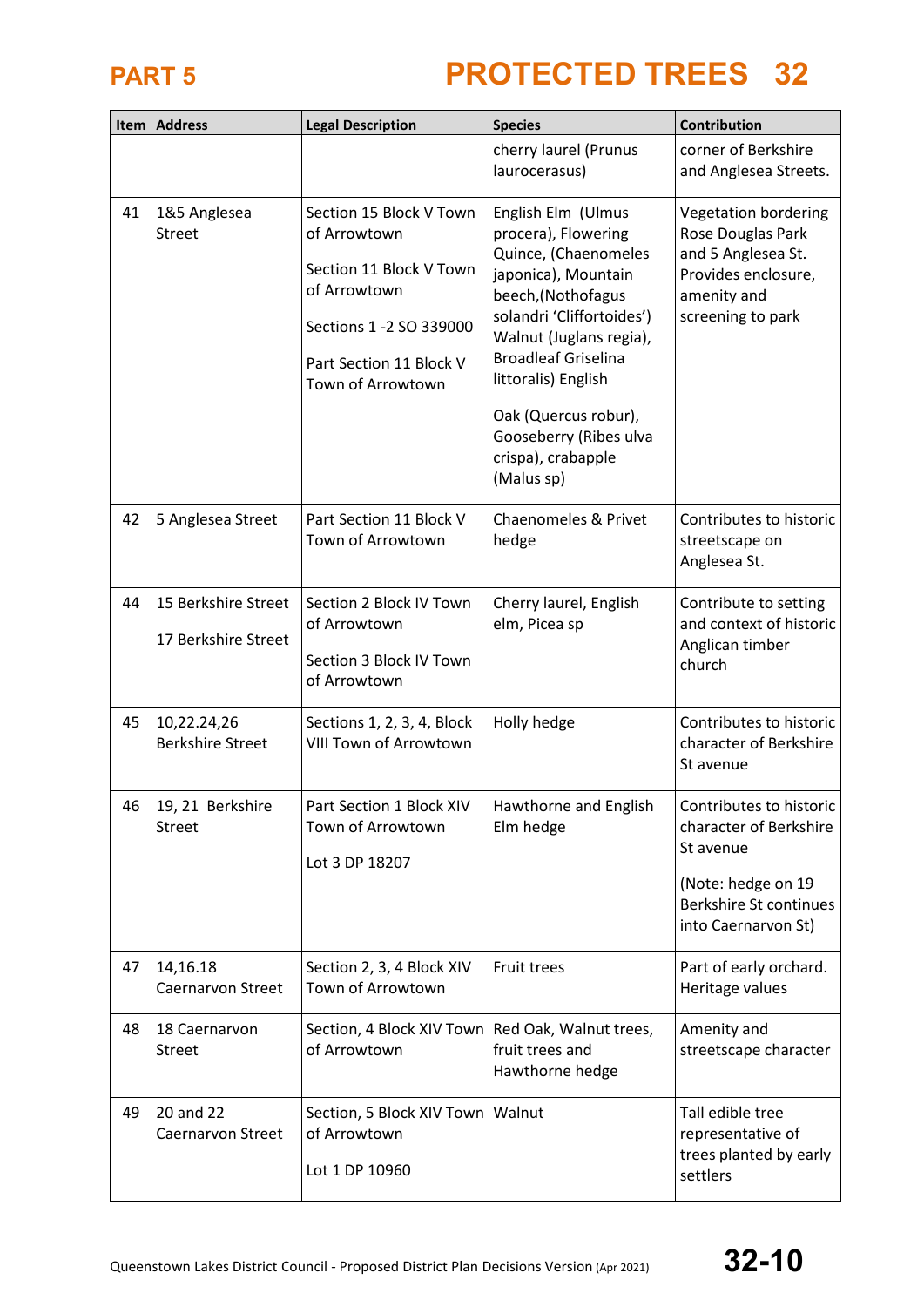| Item | <b>Address</b>                                            | <b>Legal Description</b>                                                                                              | <b>Species</b>                                                                                                                         | Contribution                                                                                                |
|------|-----------------------------------------------------------|-----------------------------------------------------------------------------------------------------------------------|----------------------------------------------------------------------------------------------------------------------------------------|-------------------------------------------------------------------------------------------------------------|
| 50   | 24 Caernarvon<br><b>Street</b>                            | Lot 2 DP 10960                                                                                                        | Lonicera hedge                                                                                                                         | Historic character to<br>timber bungalow and<br>wider streetscape                                           |
| 51   | 25 Caernarvon<br><b>Street</b>                            | Part Section 9 Block IV<br>Town of Arrowtown                                                                          | Walnut                                                                                                                                 | Tall edible tree<br>representative of<br>trees planted by early<br>settlers                                 |
| 52   | 22 Denbigh Street                                         | Lot 2 DP 15455                                                                                                        | Walnut                                                                                                                                 | Amenity and heritage<br>value                                                                               |
| 53   | 21 Denbigh Street                                         | Section 1 Block XV Town<br>of Arrowtown                                                                               | English Oak                                                                                                                            | Tall mature tree.<br>Amenity values                                                                         |
| 54   | 34 and 36<br>Caernarvon Street                            | Section and Section 2<br>Block XV Town of<br>Arrowtown                                                                | <b>Two Walnut Trees</b>                                                                                                                | Early planting with<br>heritage and amenity<br>values                                                       |
| 55   | 40 Caernarvon<br><b>Street</b>                            | Lot 2 DP 12438                                                                                                        | Copper Beech                                                                                                                           | Tall amenity tree in<br>prominent location                                                                  |
| 56   | 34 Merioneth<br><b>Street</b>                             | Section 8 Block III Town<br>of Arrowtown                                                                              | Copper beech,<br>Hawthorne hedge, Red<br>Oak, Prunus sp                                                                                | Copper beech is a<br>distinctive tall tree<br>and hawthorne hedge<br>contributes to<br>heritage and amenity |
| 57   | 31 Merioneth<br>Street<br>33 Merioneth<br>Street          | Section 2 Block XX Town<br>of Arrowtown<br>Section 1 Block XX Town<br>of Arrowtown                                    | Lombardy poplar,<br>Sycamore Damson plum,<br>Hawthorne hedge,<br>Quercus sp assorted fruit<br>trees eg Pear, apricot,<br>cherry laurel | Heritage values<br>associated with<br>historic Tobins<br>Cottage. Contributes<br>to old town character      |
| 58   | 37 and 33<br>Caernarvon Street                            | Part Section 4 Block III<br>Town of Arrowtown<br>South 1/2 of Part Section 5<br><b>Block III Town of</b><br>Arrowtown | Hawthorne hedge                                                                                                                        | Heritage character<br>and amenity                                                                           |
| 59   | 19 Denbigh Street                                         | Part Section 4 Block III<br>Town of Arrowtown                                                                         | Almond, lilac, walnut,<br>and hedge consisting of<br>cotoneaster, pittosporum<br>and viburnum                                          | Heritage character<br>and amenity                                                                           |
| 60   | 5, 7, 9,11 Surrey<br><b>Street</b><br>3-7 Villiers Street | Lot 1 DP 408944<br>Lot 2 DP 408944<br>Lot 3 DP 408944                                                                 | Fruit trees, walnut,<br>monkey puzzle                                                                                                  | Heritage values<br>(Redihaven) and<br>botanical interest                                                    |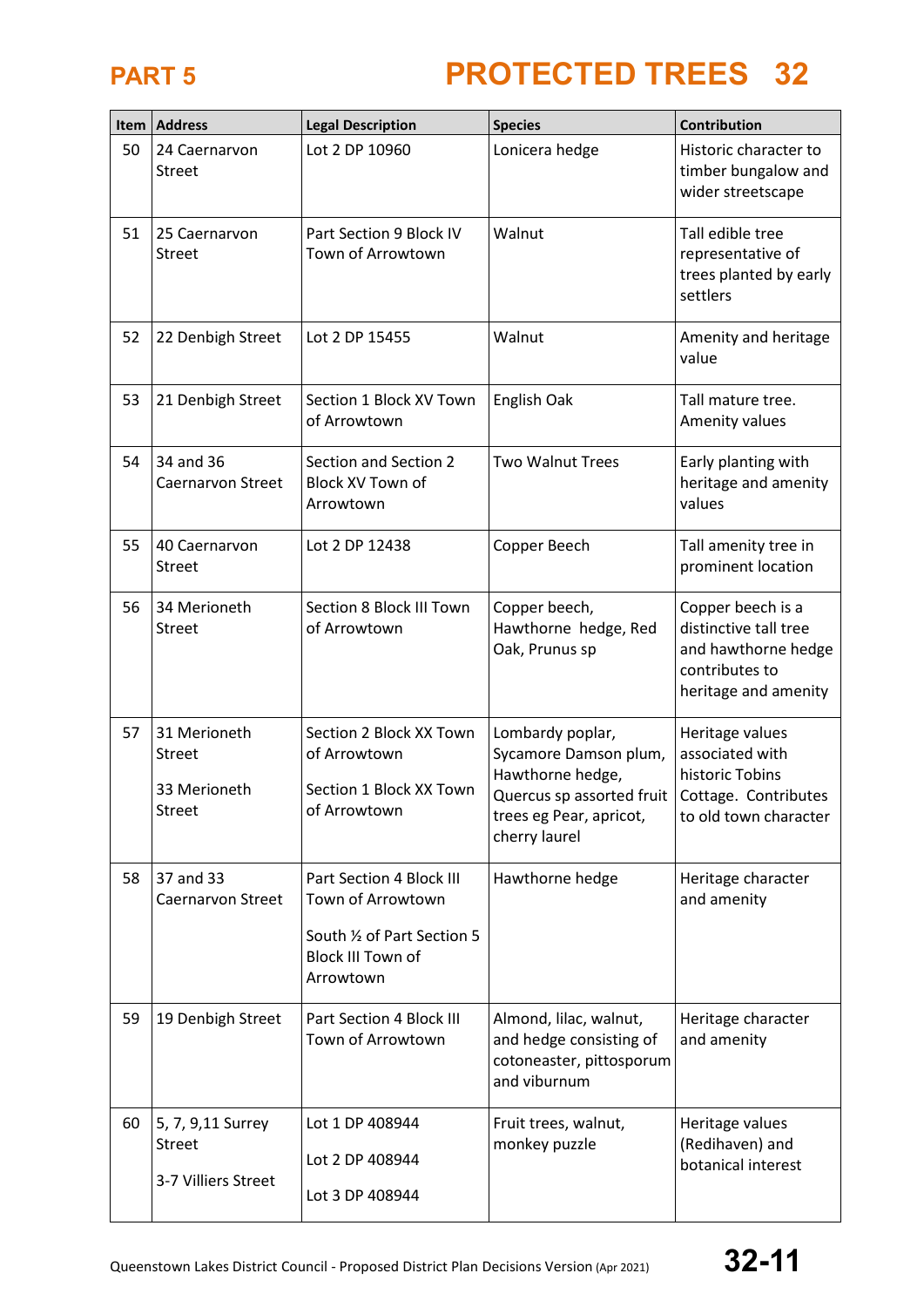

|    | <b>Item Address</b>                                   | <b>Legal Description</b>                                        | <b>Species</b>                  | Contribution                                       |
|----|-------------------------------------------------------|-----------------------------------------------------------------|---------------------------------|----------------------------------------------------|
|    |                                                       | Section 4 SO 416155                                             |                                 |                                                    |
|    |                                                       | Road Reserve                                                    |                                 |                                                    |
| 61 | 1 Villiers Street                                     | Section 2 SO 472628                                             | Cypress sp (Cupressus sp)       | Tall conifer. Heritage<br>character and<br>amenity |
| 62 | 1-13 Cardigan<br>Street t                             | Lot 6 DP 11786                                                  | Red Oak (Quercus rubra)         | Heritage character<br>and amenity                  |
| 63 | 78 Buckingham<br><b>Street</b>                        | Lot 4 DP 9914                                                   | Lombardy poplar<br>(Populus sp) | Heritage character<br>and amenity                  |
| 64 | 4, 6,8 Hertford<br>Street                             | Section 2, Section 3,<br>Section 4 Block V Town<br>of Arrowtown | Holly and hawthorn<br>hedges    | Heritage character<br>and amenity                  |
| 65 | 41 Caernarvon<br>Street 34<br><b>Merioneth Street</b> | Section 7 Block III Town<br>of Arrowtown                        | Copper beech, Hawthorn<br>hedge | Heritage character<br>and amenity                  |
| 66 | 10 Hertford Street                                    | Lot 1 DP 7793                                                   | Hawthorne hedge                 | Heritage character<br>and amenity                  |

### **32.7 Schedule of Protected Trees District Wide**

 $32.7.1$ **\*Items are located on road, lake or river and the land it is located within does not have a legal description. The legal description and parcel ID shown are the closest proximity to that item and are for reference purposes.**

| <b>Tree</b><br>Ref. | <b>Botanical Name</b> | <b>Legal Description</b> |                 | <b>Parcel ID</b> | <b>Road/Water</b><br>Margin* |
|---------------------|-----------------------|--------------------------|-----------------|------------------|------------------------------|
| $\mathbf{1}$        | Eucalyptus globulus   | Lot 1                    | DP 334121       | 6701399          | +                            |
| $\overline{2}$      | Eucalyptus globulus   | Lot 123                  | DP 9161         | 3090349          | $\ddagger$                   |
| 2                   | Eucalyptus globulus   | Lot 123                  | DP 9161         | 3090349          | $\ddagger$                   |
| $\overline{2}$      | Eucalyptus leucoxylon | Lot 123                  | DP 9161         | 3090349          | $\ddagger$                   |
| 2                   | Eucalyptus globulus   | Lot 123                  | DP 9161         | 3090349          | $\ddagger$                   |
| $\overline{2}$      | Eucalyptus cinerea    | Section 2                | SO 421664       | 7191348          | $\ddagger$                   |
| $\overline{2}$      | Eucalyptus leucoxylon | <b>Pt Lot 255</b>        | DP 7086         | 7204858          | $\ddagger$                   |
| 4                   | Crataegus monogyna    | Lot $6$                  | DP 360656       | 6829706          |                              |
| 5                   | Juglans regia         | Section 15 Blk XX        | TN OF Arrowtown | 3065305          |                              |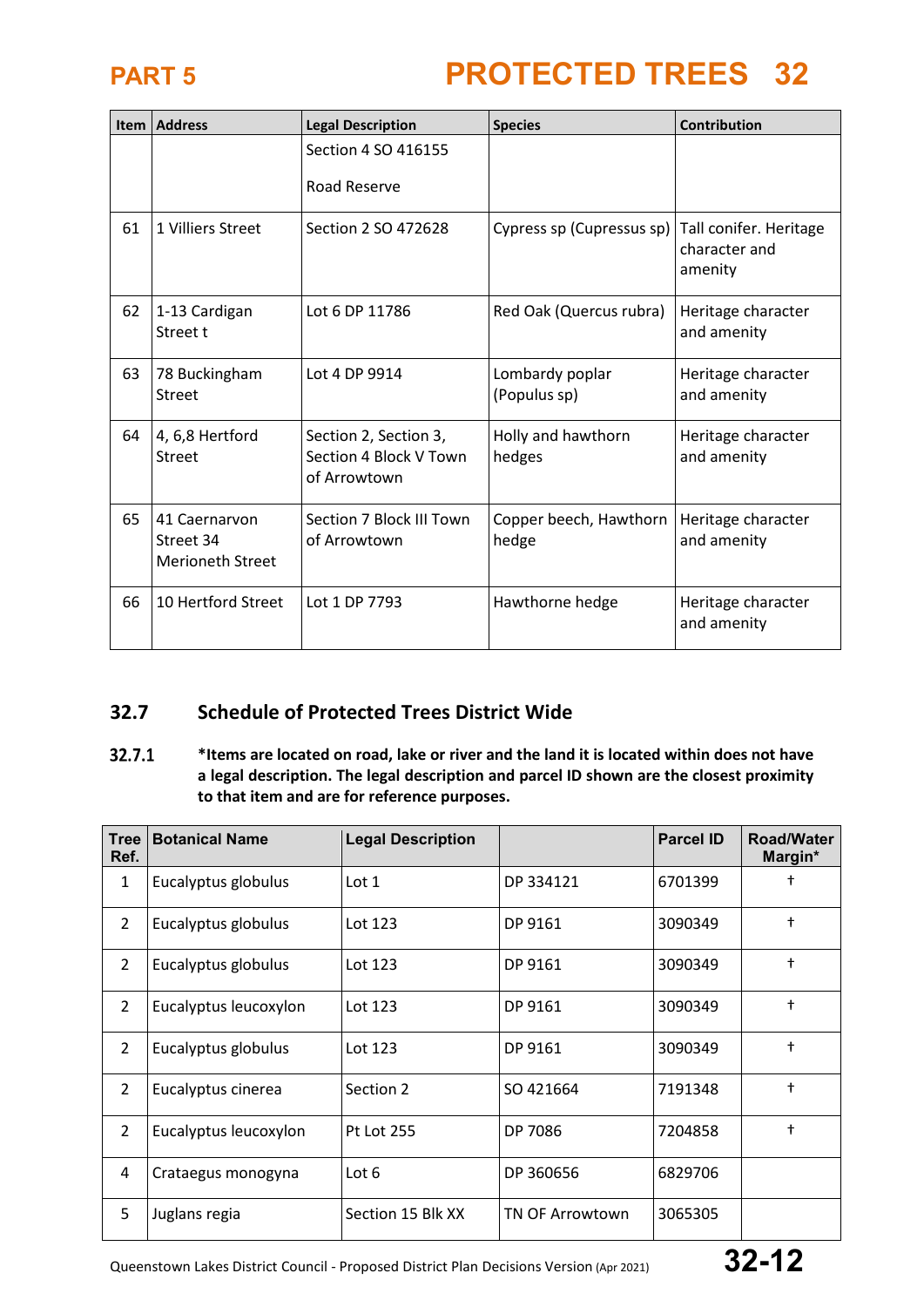| <b>Tree</b><br>Ref. | <b>Botanical Name</b>       | <b>Legal Description</b>                       |                        | <b>Parcel ID</b> | <b>Road/Water</b><br>Margin* |
|---------------------|-----------------------------|------------------------------------------------|------------------------|------------------|------------------------------|
| 9                   | Quercus rubra               | Lot 2                                          | DP 12884               | 3129516          |                              |
| 10                  | Aesculus hippocastanum      | Lot 9                                          | DP 22121               | 3096248          |                              |
| 10                  | Pyrus communis              | Lot 9                                          | DP 22121               | 3096248          |                              |
| 10                  | Pyrus communis              | Lot 9                                          | DP 22121               | 3096248          |                              |
| 10                  | Ulmus glabra 'Lutescens'    | Lot 2                                          | DP 476309              | 7534358          |                              |
| 11                  | Ulmus glabra 'horizontalis' | Lot 1                                          | DP 365052              | 6838201          | $\ddagger$                   |
| 146                 | Acer palmatum               | Section 1 Blk XVIII                            | TN OF Queenstown       | 3057935          | $\ddagger$                   |
| 147                 | Sequoiadendron<br>gigantium | Section 7 Blk XXXI                             | TN OF Queenstown       | 3014700          |                              |
| 147                 | Sequoiadendron<br>gigantium | Section 17 Blk XVI                             | TN OF Queenstown       | 3047281          | $\ddagger$                   |
| 148                 | Ulmus procera               | Lot 2                                          | DP 18459               | 3124308          |                              |
| 148                 | Fraxinus excelsior          | Lot 2                                          | DP 18459               | 3124308          |                              |
| 148                 | Acer psuedoplatanus         | Lot 2                                          | DP 18459               | 3124308          |                              |
| 150                 | Sorbus acuparia             | Section 1 Blk XXXIIA                           | TN OF Queenstown       | 3090844          | $\ddagger$                   |
| 151                 | Sequoiadendron<br>gigantium | Pt Block LVI                                   | TN OF Queenstown       | 3088070          | $^\mathrm{+}$                |
| 152                 | Sequoiadendron<br>gigantium | Section<br>Pt<br>$\mathbf{1}$<br><b>XXXVII</b> | Blk   TN OF Queenstown | 3094584          | t                            |
| 153                 | Tilia x europaea            | Section 4 Blk XX                               | TN OF Queenstown       | 3117540          | $^\mathrm{+}$                |
| 153                 | Tilia x europaea            | Section 5 Blk XX                               | TN OF Queenstown       | 3110906          |                              |
| 155                 | Araucaria araucana          | Pt Section 7 Blk Ll                            | TN OF Queenstown       | 3006370          |                              |
| 155                 | Abies grandis               | Pt Section 7 Blk Ll                            | TN OF Queenstown       | 3006370          |                              |
| 155                 | Abies grandis               | Pt Section 7 Blk Ll                            | TN OF Queenstown       | 3006370          |                              |
| 155                 | Sequoiadendron<br>gigantium | Pt Section 7 Blk Ll                            | TN OF Queenstown       | 3006370          |                              |
| 155                 | Sequoiadendron<br>gigantium | Pt Section 7 Blk Ll                            | TN OF Queenstown       | 3006370          |                              |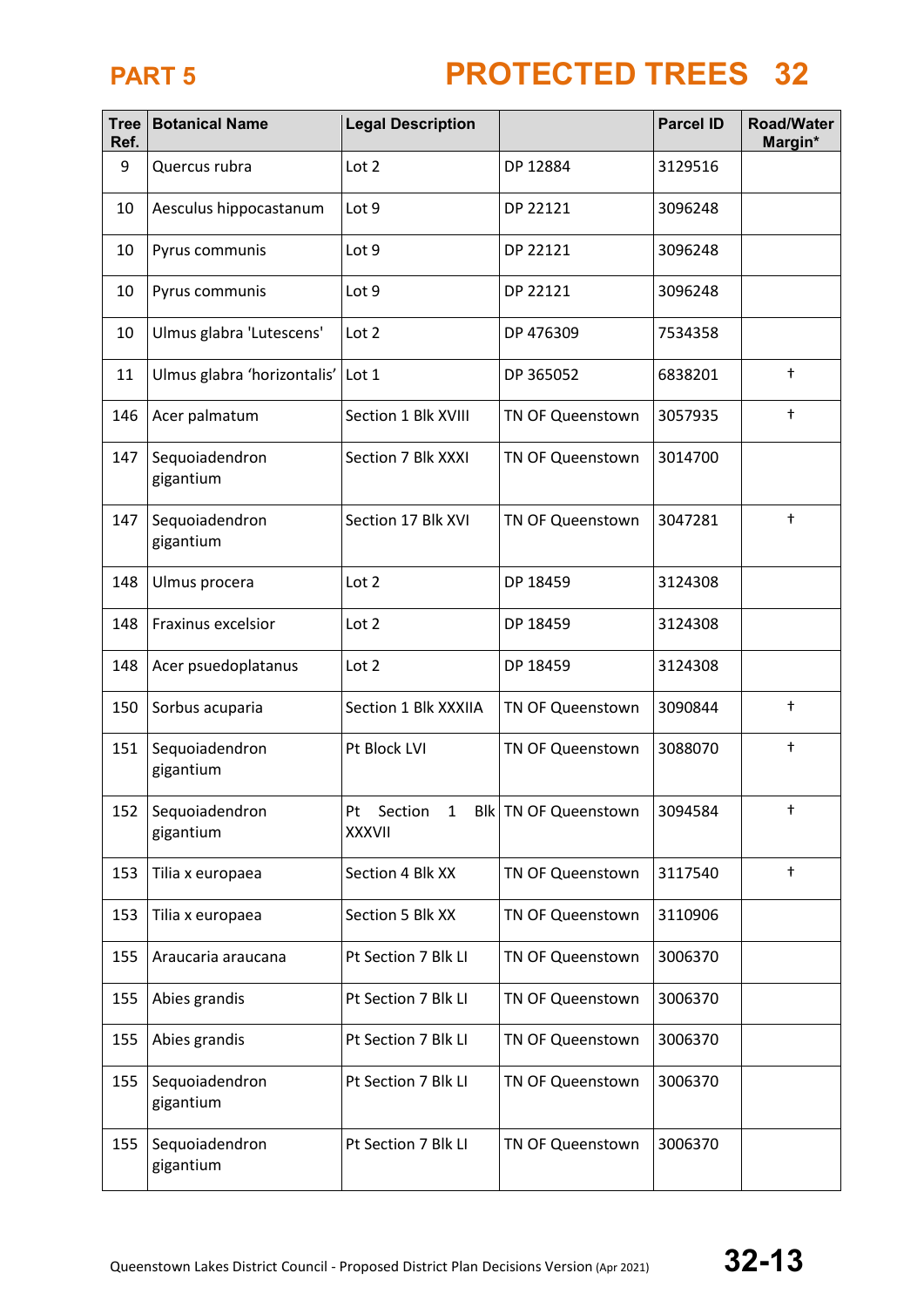| <b>Tree</b><br>Ref. | <b>Botanical Name</b>       | <b>Legal Description</b> |                  | <b>Parcel ID</b> | <b>Road/Water</b><br>Margin* |
|---------------------|-----------------------------|--------------------------|------------------|------------------|------------------------------|
| 155                 | Sequoiadendron<br>gigantium | Pt Section 7 Blk LI      | TN OF Queenstown | 3006370          |                              |
| 155                 | Sequoiadendron<br>gigantium | Pt Section 7 Blk LI      | TN OF Queenstown | 3006370          |                              |
| 156                 | Populus nigra 'italica'     | Section 2 Blk XVII       | TN OF Queenstown | 3006646          | $\ddagger$                   |
| 156                 | Populus nigra 'italica'     | Section 2 Blk XVII       | TN OF Queenstown | 3006646          | $\ddagger$                   |
| 156                 | Populus nigra 'italica'     | Section 2 Blk XVII       | TN OF Queenstown | 3006646          | $^\dagger$                   |
| 156                 | Populus nigra 'italica'     | Section 2 Blk XVII       | TN OF Queenstown | 3006646          | $^\mathrm{+}$                |
| 156                 | Populus nigra 'italica'     | Section 2 Blk XVII       | TN OF Queenstown | 3006646          | $^\dagger$                   |
| 156                 | Populus nigra 'italica'     | Section 2 Blk XVII       | TN OF Queenstown | 3006646          | $^\dagger$                   |
| 156                 | Populus nigra 'italica'     | Section 2 Blk XVII       | TN OF Queenstown | 3006646          |                              |
| 156                 | Populus nigra 'italica'     | Section 2 Blk XVII       | TN OF Queenstown | 3006646          |                              |
| 156                 | Populus nigra 'italica'     | Pt Section 110 Blk XX    | Shotover SD      | 3066939          | $^\dagger$                   |
| 156                 | Populus nigra 'italica'     | Pt Section 110 Blk XX    | Shotover SD      | 3066939          | $^\mathrm{+}$                |
| 156                 | Populus nigra 'italica'     | Pt Section 110 Blk XX    | Shotover SD      | 3066939          | $^\dagger$                   |
| 156                 | Populus nigra 'italica'     | Pt Section 110 Blk XX    | Shotover SD      | 3066939          | $^\mathrm{+}$                |
| 156                 | Populus nigra 'italica'     | Pt Section 110 Blk XX    | Shotover SD      | 3066939          | $\ddagger$                   |
| 156                 | Populus nigra 'italica'     | Pt Section 110 Blk XX    | Shotover SD      | 3066939          | $\ddagger$                   |
| 156                 | Populus nigra 'italica'     | Pt Section 110 Blk XX    | Shotover SD      | 3066939          | $\ddagger$                   |
| 156                 | Populus nigra 'italica'     | Pt Section 110 Blk XX    | Shotover SD      | 3066939          | $\ddagger$                   |
| 157                 | Tilia x europaea            | Section 2 Blk XVII       | TN OF Queenstown | 3006646          |                              |
| 159                 | Sequoiadendron<br>gigantium | Pt Section 110 Blk XX    | Shotover SD      | 3066939          | $^\mathrm{+}$                |
| 159                 | Sequoiadendron<br>gigantium | Pt Section 110 Blk XX    | Shotover SD      | 3066939          | $\ddagger$                   |
| 159                 | Sequoiadendron<br>gigantium | Pt Section 110 Blk XX    | Shotover SD      | 3066939          | $\ddagger$                   |
| 159                 | Sequoiadendron<br>gigantium | Pt Section 110 Blk XX    | Shotover SD      | 3066939          |                              |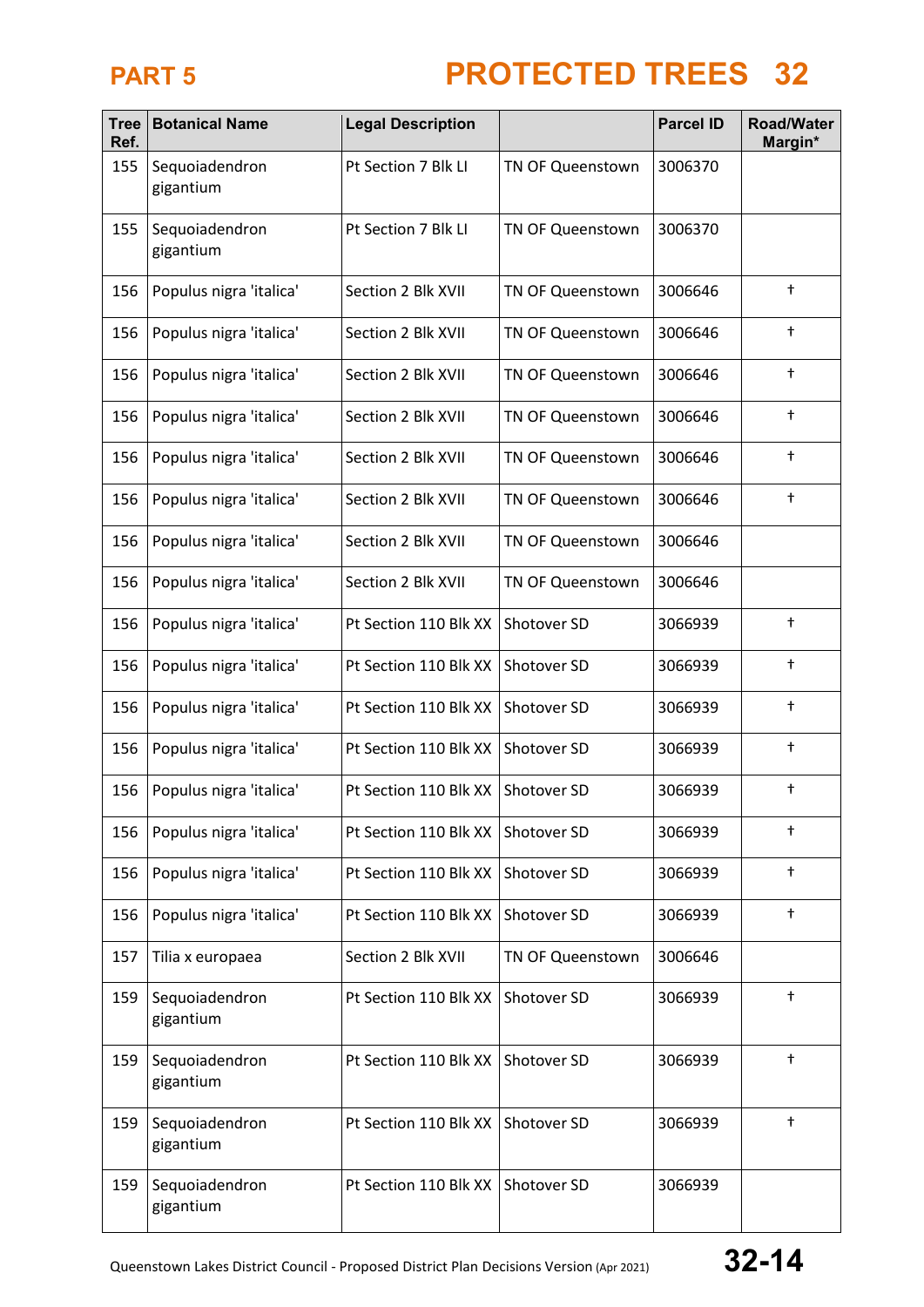| <b>Tree</b><br>Ref. | <b>Botanical Name</b>       | <b>Legal Description</b> |             | <b>Parcel ID</b> | <b>Road/Water</b><br>Margin* |
|---------------------|-----------------------------|--------------------------|-------------|------------------|------------------------------|
| 162                 | Sequoiadendron<br>gigantium | Lot 300                  | DP 365562   | 6850465          |                              |
| 163                 | Populus nigra 'italica'     | Pt Section 1             | SO 24109    | 6646572          |                              |
| 164                 | Cedrus atlantica            | Pt Section 8 Blk I       | Earnslaw SD | 3119617          |                              |
| 165                 | Picea smithiana             | Section 27 Blk I         | Earnslaw SD | 3035793          |                              |
| 165                 | Picea smithiana             | Section 27 Blk I         | Earnslaw SD | 3035793          |                              |
| 166                 | Pinus lambertiana           | Section 28 Blk I         | Earnslaw SD | 3123430          |                              |
| 166                 | Pinus lambertiana           | Section 28 Blk I         | Earnslaw SD | 3123430          |                              |
| 166                 | Pinus lambertiana           | Section 28 Blk I         | Earnslaw SD | 3123430          |                              |
| 166                 | Pinus lambertiana           | Section 27 Blk I         | Earnslaw SD | 3035793          |                              |
| 168                 | Juglans regia               | Section 134 Blk XX       | Shotover SD | 3034925          |                              |
| 169                 | Magnolia grandiflora        | Lot 4                    | DP 385775   | 6951618          |                              |
| 170                 | Aesculus x carnea           | Lot 1                    | DP 395546   | 7015150          |                              |
| 171                 | Juglans regia               | Lot 1                    | DP 395546   | 7015150          |                              |
| 172                 | Tilia x europaea            | Lot 2                    | DP 366461   | 6860428          |                              |
| 172                 | Tilia x europaea            | Lot 2                    | DP 366461   | 6860428          |                              |
| 173                 | Arbutus unedo               | Lot 2                    | DP 366461   | 6860428          |                              |
| 174                 | Pseudotsuga menziesi        | Lot 2                    | DP 366461   | 6860428          |                              |
| 175                 | Fagus sylvatica             | Lot 2                    | DP 366461   | 6860428          |                              |
| 179                 | Acer saccharum              | Lot 2                    | DP 366461   | 6860428          |                              |
| 180                 | Sequoiadendron<br>gigantium | Lot 2                    | DP 366461   | 6860428          |                              |
| 181                 | Juglans regia               | Lot 1                    | DP 22310    | 3121566          |                              |
| 182                 | Quercus robur               | Lot 1                    | DP 22310    | 3121566          |                              |
| 184                 | Cedrus libani               | Lot 1                    | DP 22310    | 3121566          |                              |
| 185                 | Picea abies                 | Lot 1                    | DP 22310    | 3121566          |                              |
| 186                 | Sorbus domestica            | Lot 1                    | DP 22310    | 3121566          |                              |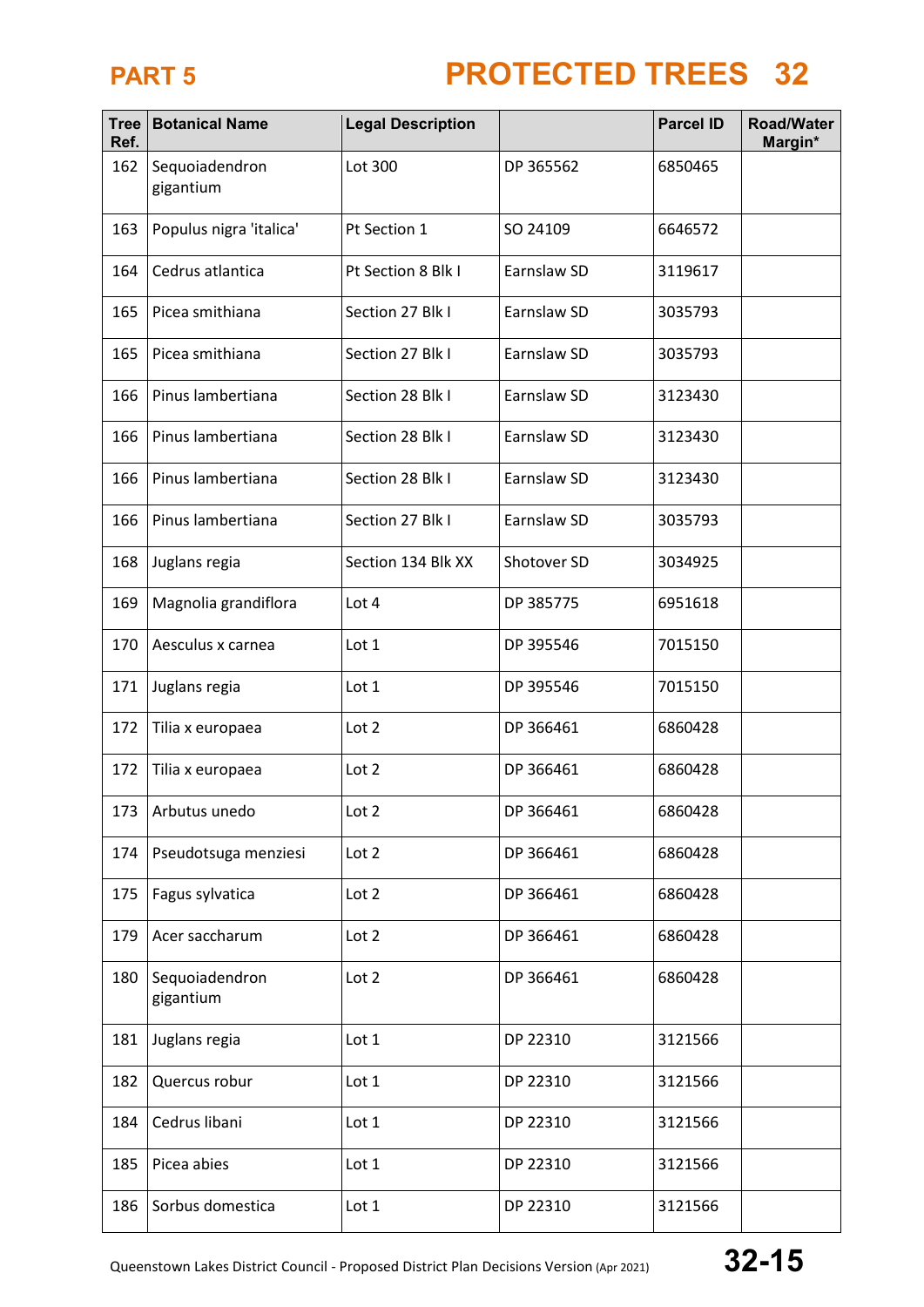| <b>Tree</b><br>Ref. | <b>Botanical Name</b>       | <b>Legal Description</b>                               |                  | <b>Parcel ID</b> | <b>Road/Water</b><br>Margin* |
|---------------------|-----------------------------|--------------------------------------------------------|------------------|------------------|------------------------------|
| 187                 | Sequoiadendron<br>gigantium | Lot 1                                                  | DP 22310         | 3121566          |                              |
| 192                 | Laurus nobilis              | Crown Land Block II<br>Mid Wakatipu Survey<br>District |                  | 3243812          |                              |
| 194                 | Taxus baccata 'fastigiata'  | Section 15 Blk III                                     | Mid Wakatipu SD  | 3242467          |                              |
| 195                 | Sequoiadendron<br>gigantium | Section 4 Blk XXIII                                    | TN OF Queenstown | 3164182          |                              |
| 196                 | Sequoiadendron<br>gigantium | Lot 2                                                  | DP 540788        | 8066717          |                              |
| 197                 | Populus nigra 'italica'     | Section 1                                              | SO 325746        | 6644055          |                              |
| 198                 | Cedrus deodara              | Pt Block XXXII                                         | TN OF Queenstown | 3035554          |                              |
| 199                 | Ulmus glabra 'horizontalis' | Section 2 Blk XVI                                      | TN OF Queenstown | 3008324          |                              |
| 201                 | Populus nigra               | Section 1                                              | SO 325746        | 6644055          | $^\dagger$                   |
| 204                 | Juglans regia               | Lot 3                                                  | DP 336365        | 6694960          |                              |
| 204                 | Juglans regia               | Lot 3                                                  | DP 336365        | 6694960          |                              |
| 204                 | Juglans regia               | Lot 7                                                  | DP 336365        | 6694964          |                              |
| 204                 | Juglans regia               | Lot 11                                                 | DP 336365        | 6694968          | $^\mathrm{+}$                |
| 204                 | Juglans regia               | Lot 11                                                 | DP 336365        | 6694968          |                              |
| 204                 | Juglans regia               | Lot 11                                                 | DP 336365        | 6694968          |                              |
| 204                 | Juglans regia               | Lot 16                                                 | DP 336365        | 6694973          | $\ddagger$                   |
| 204                 | Juglans regia               | Lot 65                                                 | DP 345265        | 6746106          |                              |
| 204                 | Juglans regia               | Lot 67                                                 | DP 345265        | 6746108          | $^\dagger$                   |
| 204                 | Juglans regia               | Lot 71                                                 | DP 345265        | 6746112          |                              |
| 204                 | Juglans regia               | Lot 72                                                 | DP 403132        | 7109350          |                              |
| 204                 | Juglans regia               | Lot 72                                                 | DP 403132        | 7109350          |                              |
| 204                 | Juglans regia               | Lot 72                                                 | DP 403132        | 7109350          |                              |
| 204                 | Juglans regia               | Lot 72                                                 | DP 403132        | 7109350          |                              |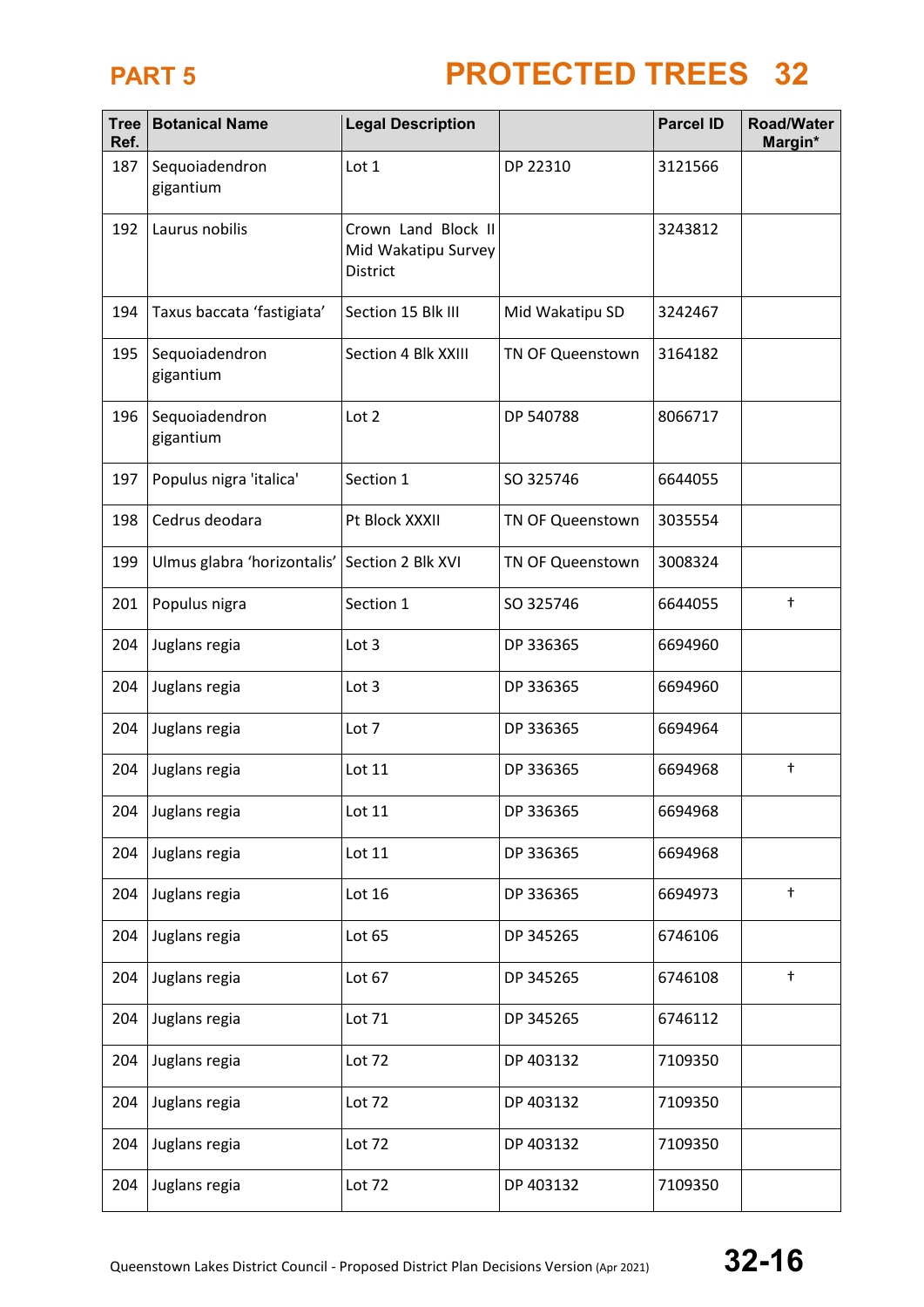| <b>Tree</b><br>Ref. | <b>Botanical Name</b> | <b>Legal Description</b> |           | <b>Parcel ID</b> | <b>Road/Water</b><br>Margin* |
|---------------------|-----------------------|--------------------------|-----------|------------------|------------------------------|
| 204                 | Juglans regia         | Lot 72                   | DP 403132 | 7109350          |                              |
| 204                 | Juglans regia         | Lot 72                   | DP 403132 | 7109350          |                              |
| 204                 | Juglans regia         | Lot 72                   | DP 403132 | 7109350          |                              |
| 204                 | Juglans regia         | Lot 72                   | DP 403132 | 7109350          |                              |
| 204                 | Juglans regia         | Lot 72                   | DP 403132 | 7109350          |                              |
| 204                 | Juglans regia         | Lot 72                   | DP 403132 | 7109350          |                              |
| 204                 | Juglans regia         | Lot 72                   | DP 403132 | 7109350          |                              |
| 204                 | Juglans regia         | Lot 74                   | DP 403132 | 7109352          |                              |
| 204                 | Juglans regia         | Lot 74                   | DP 403132 | 7109352          |                              |
| 204                 | Juglans regia         | Lot 74                   | DP 403132 | 7109352          |                              |
| 204                 | Juglans regia         | Lot 74                   | DP 403132 | 7109352          |                              |
| 204                 | Juglans regia         | Lot 74                   | DP 403132 | 7109352          |                              |
| 204                 | Juglans regia         | Lot 74                   | DP 403132 | 7109352          |                              |
| 204                 | Juglans regia         | Lot 302                  | DP 403132 | 7109354          |                              |
| 204                 | Juglans regia         | Lot 302                  | DP 403132 | 7109354          |                              |
| 204                 | Juglans regia         | Lot 302                  | DP 403132 | 7109354          |                              |
| 204                 | Juglans regia         | Lot 302                  | DP 403132 | 7109354          |                              |
| 204                 | Juglans regia         | Lot 302                  | DP 403132 | 7109354          |                              |
| 204                 | Juglans regia         | Lot 302                  | DP 403132 | 7109354          |                              |
| 204                 | Juglans regia         | Lot 302                  | DP 403132 | 7109354          |                              |
| 204                 | Juglans regia         | Lot 302                  | DP 403132 | 7109354          |                              |
| 204                 | Juglans regia         | Lot 302                  | DP 403132 | 7109354          |                              |
| 204                 | Juglans regia         | Lot 302                  | DP 403132 | 7109354          |                              |
| 204                 | Juglans regia         | Lot 302                  | DP 403132 | 7109354          |                              |
| 204                 | Juglans regia         | Lot 302                  | DP 403132 | 7109354          |                              |
| 204                 | Juglans regia         | Lot 2                    | DP 336365 | 6694959          |                              |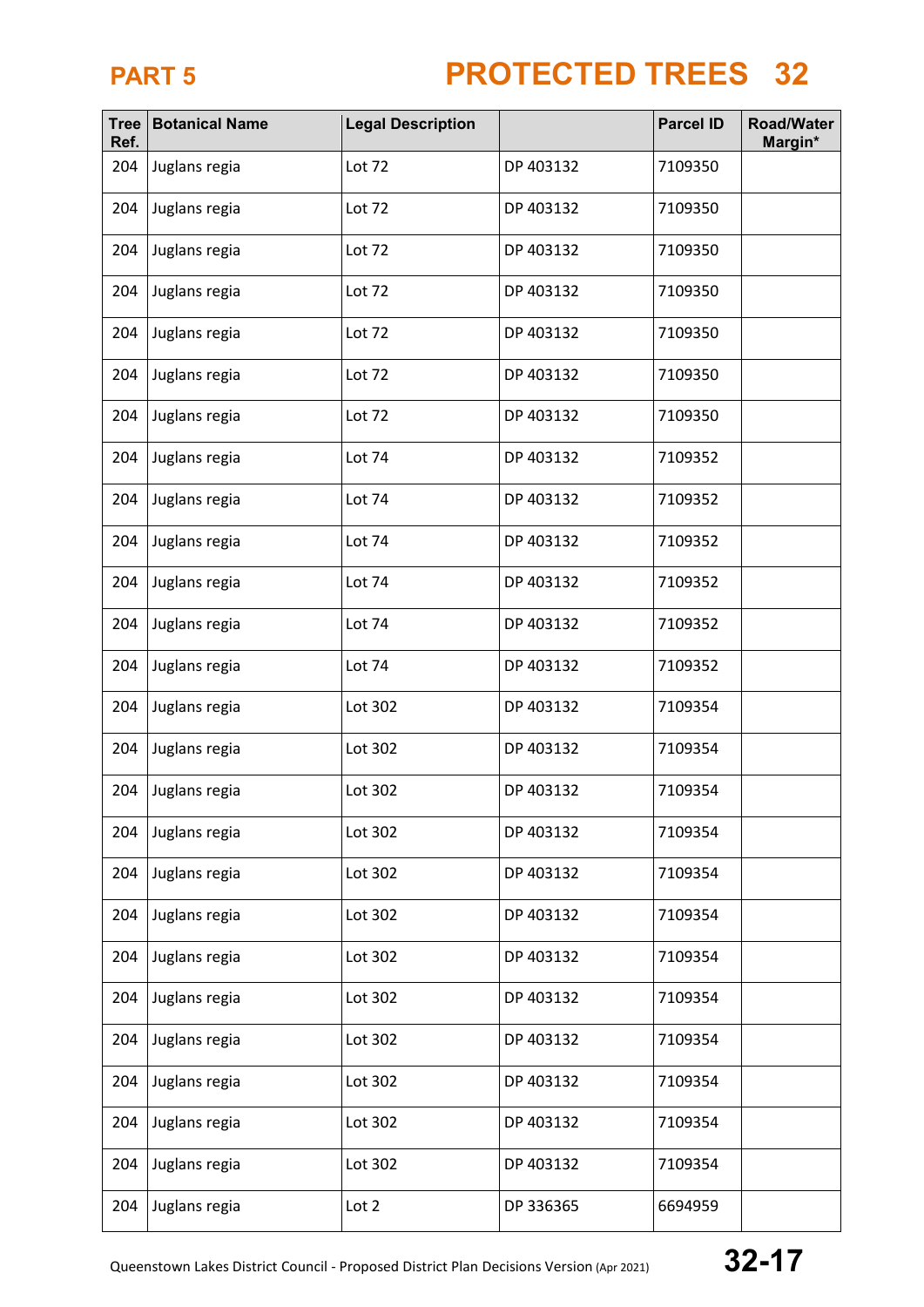| <b>Tree</b><br>Ref. | <b>Botanical Name</b> | <b>Legal Description</b> |           | <b>Parcel ID</b> | <b>Road/Water</b><br>Margin* |
|---------------------|-----------------------|--------------------------|-----------|------------------|------------------------------|
| 204                 | Juglans regia         | Lot 4                    | DP 336365 | 6694961          |                              |
| 204                 | Juglans regia         | Lot 4                    | DP 336365 | 6694961          |                              |
| 204                 | Juglans regia         | Lot 8                    | DP 336365 | 6694965          |                              |
| 204                 | Juglans regia         | Lot 8                    | DP 336365 | 6694965          |                              |
| 204                 | Juglans regia         | Lot 8                    | DP 336365 | 6694965          |                              |
| 204                 | Juglans regia         | Lot 8                    | DP 336365 | 6694965          |                              |
| 204                 | Juglans regia         | Lot 8                    | DP 336365 | 6694965          |                              |
| 204                 | Juglans regia         | Lot 8                    | DP 336365 | 6694965          |                              |
| 204                 | Juglans regia         | Lot 8                    | DP 336365 | 6694965          |                              |
| 204                 | Juglans regia         | Lot 8                    | DP 336365 | 6694965          |                              |
| 204                 | Juglans regia         | Lot 13                   | DP 336365 | 6694970          |                              |
| 204                 | Juglans regia         | Lot 13                   | DP 336365 | 6694970          |                              |
| 204                 | Juglans regia         | Lot 13                   | DP 336365 | 6694970          |                              |
| 204                 | Juglans regia         | Lot 301                  | DP 336365 | 6695024          |                              |
| 204                 | Juglans regia         | Lot 301                  | DP 336365 | 6695024          |                              |
| 204                 | Juglans regia         | Lot 301                  | DP 336365 | 6695024          |                              |
| 204                 | Juglans regia         | Lot 301                  | DP 336365 | 6695024          |                              |
| 204                 | Juglans regia         | Lot 301                  | DP 336365 | 6695024          |                              |
| 204                 | Juglans regia         | Lot 301                  | DP 336365 | 6695024          |                              |
| 204                 | Juglans regia         | Lot 301                  | DP 336365 | 6695024          |                              |
| 204                 | Juglans regia         | Lot 301                  | DP 336365 | 6695024          |                              |
| 204                 | Juglans regia         | Lot 301                  | DP 336365 | 6695024          |                              |
| 204                 | Juglans regia         | Lot 301                  | DP 336365 | 6695024          |                              |
| 204                 | Juglans regia         | Lot 301                  | DP 336365 | 6695024          |                              |
| 204                 | Juglans regia         | Lot 301                  | DP 336365 | 6695024          |                              |
| 204                 | Juglans regia         | Lot 301                  | DP 336365 | 6695024          |                              |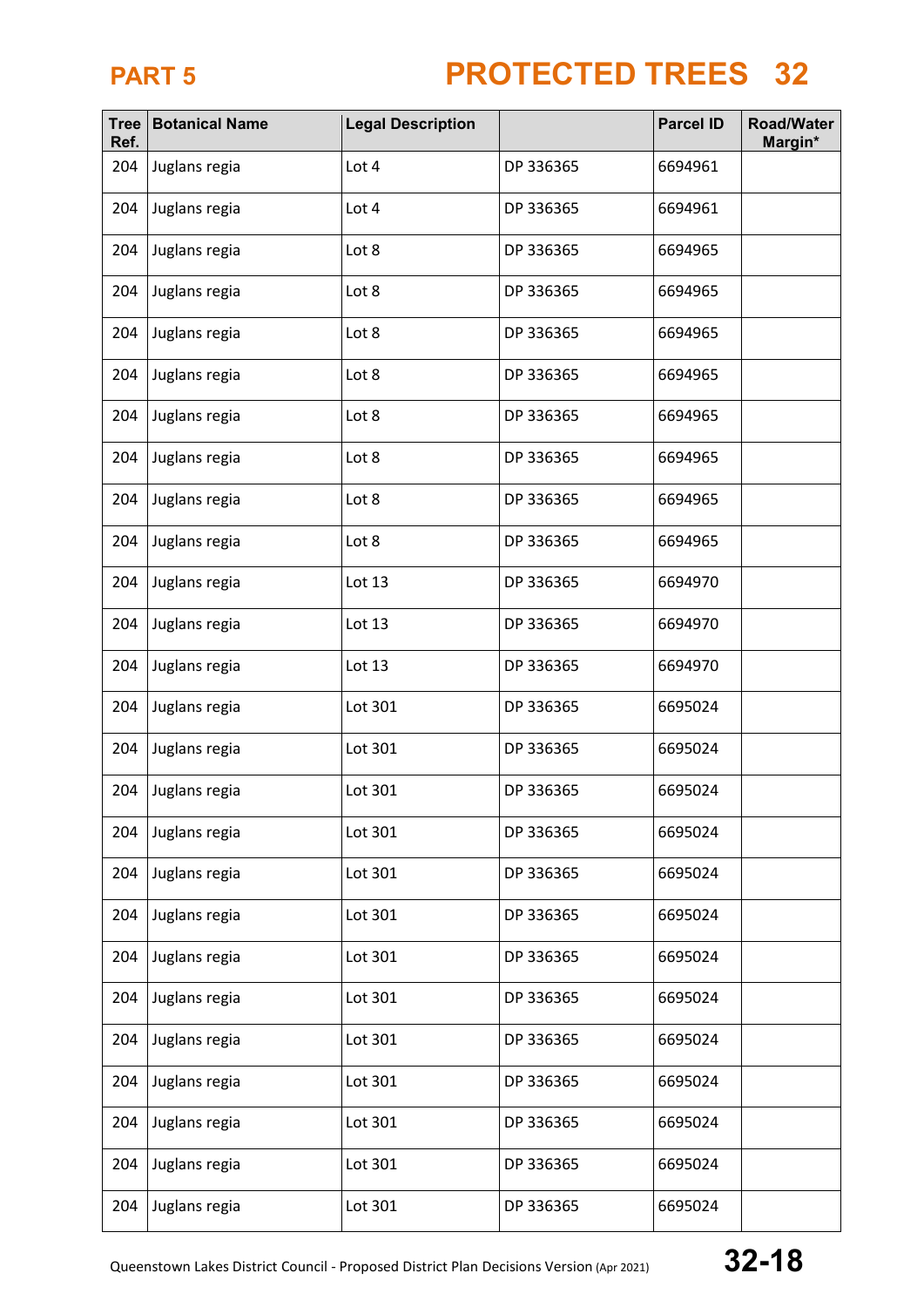| <b>Tree</b><br>Ref. | <b>Botanical Name</b> | <b>Legal Description</b> |           | <b>Parcel ID</b> | <b>Road/Water</b><br>Margin* |
|---------------------|-----------------------|--------------------------|-----------|------------------|------------------------------|
| 204                 | Juglans regia         | Lot 301                  | DP 336365 | 6695024          |                              |
| 204                 | Juglans regia         | Lot 301                  | DP 336365 | 6695024          |                              |
| 204                 | Juglans regia         | Lot 301                  | DP 336365 | 6695024          |                              |
| 204                 | Juglans regia         | Lot 301                  | DP 336365 | 6695024          |                              |
| 204                 | Juglans regia         | Lot 301                  | DP 336365 | 6695024          |                              |
| 204                 | Juglans regia         | Lot 301                  | DP 336365 | 6695024          |                              |
| 204                 | Juglans regia         | Lot 301                  | DP 336365 | 6695024          |                              |
| 204                 | Juglans regia         | Lot 301                  | DP 336365 | 6695024          |                              |
| 204                 | Juglans regia         | Lot 301                  | DP 336365 | 6695024          |                              |
| 204                 | Juglans regia         | Lot 301                  | DP 336365 | 6695024          |                              |
| 204                 | Juglans regia         | Lot 301                  | DP 336365 | 6695024          |                              |
| 204                 | Juglans regia         | Lot 301                  | DP 336365 | 6695024          |                              |
| 204                 | Juglans regia         | Lot 301                  | DP 336365 | 6695024          |                              |
| 204                 | Juglans regia         | Lot 301                  | DP 336365 | 6695024          |                              |
| 204                 | Juglans regia         | Lot 301                  | DP 336365 | 6695024          |                              |
| 204                 | Juglans regia         | Lot 1                    | DP 336365 | 6694958          |                              |
| 204                 | Juglans regia         | Lot 64                   | DP 403132 | 7109349          |                              |
| 204                 | Juglans regia         | Lot 64                   | DP 403132 | 7109349          |                              |
| 204                 | Juglans regia         | Lot 64                   | DP 403132 | 7109349          |                              |
| 204                 | Juglans regia         | Lot 64                   | DP 403132 | 7109349          |                              |
| 204                 | Juglans regia         | Lot 64                   | DP 403132 | 7109349          |                              |
| 204                 | Juglans regia         | Lot 73                   | DP 403132 | 7109351          |                              |
| 204                 | Juglans regia         | Lot 73                   | DP 403132 | 7109351          |                              |
| 204                 | Juglans regia         | Lot 73                   | DP 403132 | 7109351          |                              |
| 204                 | Juglans regia         | Lot 73                   | DP 403132 | 7109351          |                              |
| 204                 | Juglans regia         | Lot 73                   | DP 403132 | 7109351          |                              |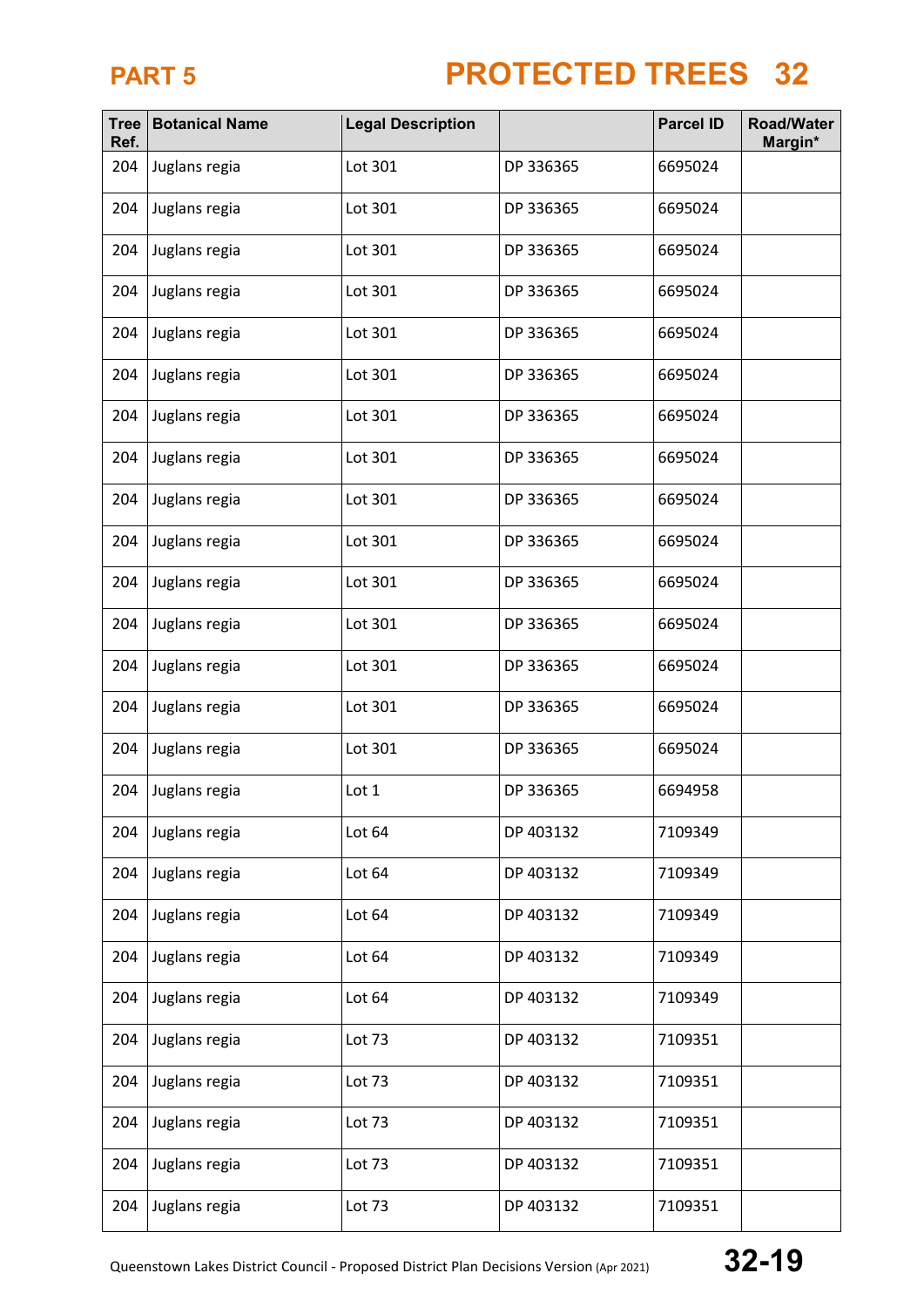| <b>Tree</b><br>Ref. | <b>Botanical Name</b>       | <b>Legal Description</b> |           | <b>Parcel ID</b> | <b>Road/Water</b><br>Margin* |
|---------------------|-----------------------------|--------------------------|-----------|------------------|------------------------------|
| 204                 | Juglans regia               | Lot 73                   | DP 403132 | 7109351          |                              |
| 204                 | Juglans regia               | Lot 73                   | DP 403132 | 7109351          |                              |
| 204                 | Juglans regia               | Lot 73                   | DP 403132 | 7109351          |                              |
| 204                 | Juglans regia               | Lot 73                   | DP 403132 | 7109351          |                              |
| 204                 | Juglans regia               | Lot 73                   | DP 403132 | 7109351          |                              |
| 204                 | Juglans regia               | Lot 75                   | DP 403132 | 7109353          |                              |
| 204                 | Juglans regia               | Lot 75                   | DP 403132 | 7109353          |                              |
| 204                 | Juglans regia               | <b>Lot 75</b>            | DP 403132 | 7109353          |                              |
| 205                 | Robinia pseudoacacia        | Lot 1                    | DP 307882 | 6564888          |                              |
| 205                 | Robinia pseudoacacia        | <b>Lot 75</b>            | DP 403132 | 7109353          |                              |
| 205                 | Robinia pseudoacacia        | Lot 75                   | DP 403132 | 7109353          |                              |
| 208                 | Crataegus monogyna          | Lot 1                    | DP 22734  | 3087748          |                              |
| 207                 | Sequoiadendron<br>gigantium | Section 1                | SO 409393 | 7108992          |                              |
| 207                 | Sequoiadendron<br>gigantium | Section 1                | SO 409393 | 7108992          |                              |
| 209                 | Populus nigra 'italica'     | Lot 2                    | DP 25520  | 3028290          | $^\mathrm{+}$                |
| 209                 | Populus nigra 'italica'     | Lot 2                    | DP 25520  | 3028290          |                              |
| 209                 | Populus nigra 'italica'     | Lot 2                    | DP 25520  | 3028290          |                              |
| 209                 | Populus nigra 'italica'     | Lot 2                    | DP 25520  | 3028290          |                              |
| 209                 | Populus nigra 'italica'     | Lot 2                    | DP 25520  | 3028290          |                              |
| 209                 | Populus nigra 'italica'     | Lot 2                    | DP 25520  | 3028290          |                              |
| 209                 | Populus nigra 'italica'     | Lot 2                    | DP 25520  | 3028290          |                              |
| 209                 | Populus nigra 'italica'     | Lot 2                    | DP 25520  | 3028290          |                              |
| 209                 | Populus nigra 'italica'     | Lot 1                    | DP 20253  | 3078651          | $^\dagger$                   |
| 209                 | Populus nigra 'italica'     | Lot 1                    | DP 20253  | 3078651          | $^\dagger$                   |
| 209                 | Populus nigra 'italica'     | Lot 1                    | DP 20253  | 3078651          | $^\dagger$                   |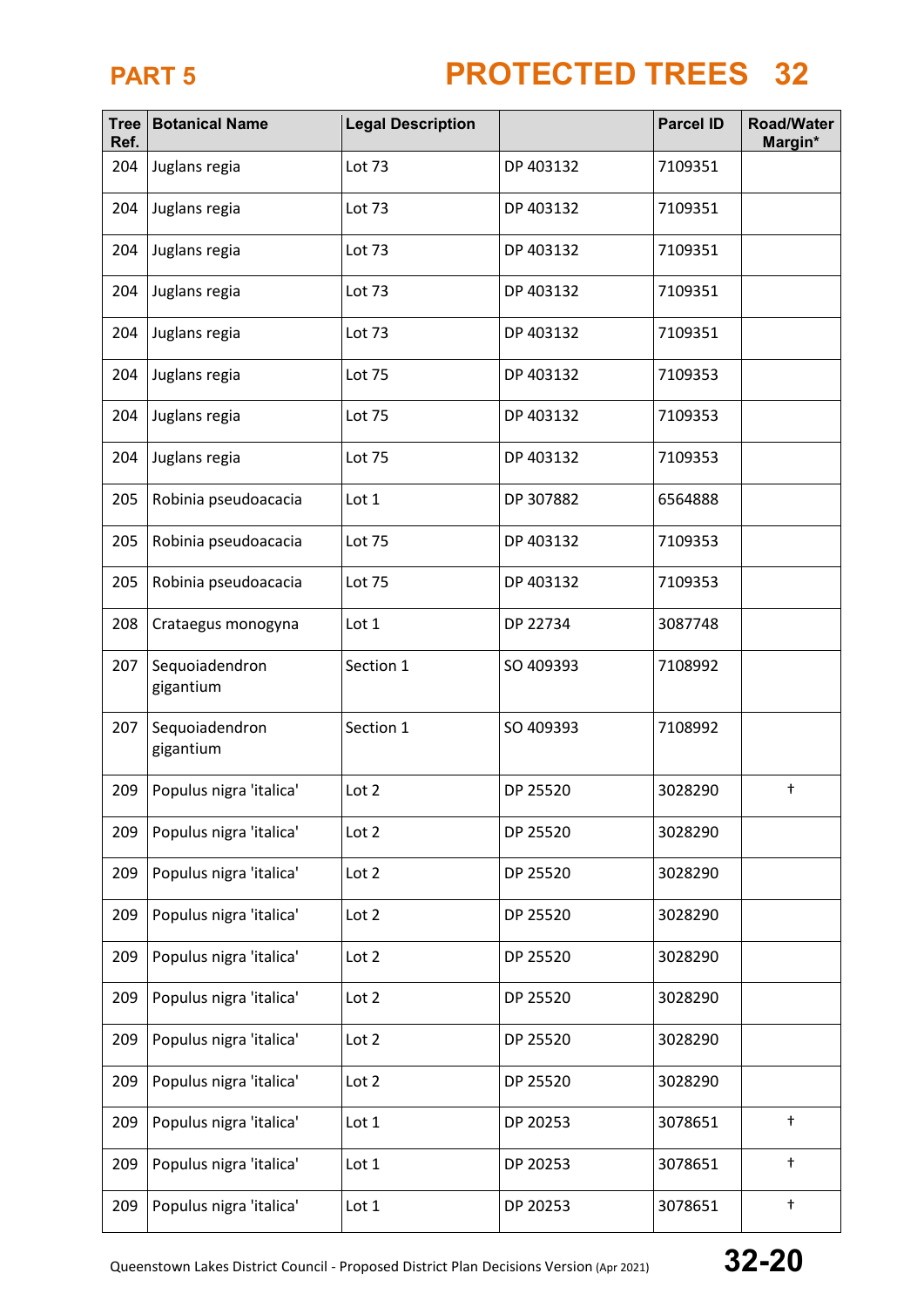| <b>Tree</b><br>Ref. | <b>Botanical Name</b>   | <b>Legal Description</b> |           | <b>Parcel ID</b> | <b>Road/Water</b><br>Margin* |
|---------------------|-------------------------|--------------------------|-----------|------------------|------------------------------|
| 209                 | Populus nigra 'italica' | Lot 1                    | DP 20253  | 3078651          |                              |
| 209                 | Populus nigra 'italica' | Lot 1                    | DP 20253  | 3078651          |                              |
| 209                 | Populus nigra 'italica' | Lot 2                    | DP 22310  | 3089954          | $^\dagger$                   |
| 209                 | Populus nigra 'italica' | Lot 6                    | DP 301618 | 6524760          | $^\dagger$                   |
| 209                 | Populus nigra 'italica' | Lot 6                    | DP 301618 | 6524760          | $^\dagger$                   |
| 209                 | Populus nigra 'italica' | Lot 6                    | DP 301618 | 6524760          | $\ddagger$                   |
| 209                 | Populus nigra 'italica' | Lot 6                    | DP 301618 | 6524760          | $^\dagger$                   |
| 209                 | Populus nigra 'italica' | Lot 6                    | DP 301618 | 6524760          | $^\dagger$                   |
| 209                 | Populus nigra 'italica' | Lot 6                    | DP 301618 | 6524760          | $^\dagger$                   |
| 209                 | Populus nigra 'italica' | Lot 6                    | DP 301618 | 6524760          | $^\dagger$                   |
| 209                 | Populus nigra 'italica' | Lot 6                    | DP 301618 | 6524760          | $^\dagger$                   |
| 209                 | Populus nigra 'italica' | Lot 6                    | DP 301618 | 6524760          | $^\dagger$                   |
| 209                 | Populus nigra 'italica' | Lot 6                    | DP 301618 | 6524760          | $^\dagger$                   |
| 209                 | Populus nigra 'italica' | Lot 6                    | DP 301618 | 6524760          | $\ddagger$                   |
| 209                 | Populus nigra 'italica' | Lot 6                    | DP 301618 | 6524760          | $^\dagger$                   |
| 209                 | Populus nigra 'italica' | Lot 6                    | DP 301618 | 6524760          | $^\dagger$                   |
| 209                 | Populus nigra 'italica' | Lot 6                    | DP 301618 | 6524760          | $^\dagger$                   |
| 209                 | Populus nigra 'italica' | Lot 6                    | DP 301618 | 6524760          | $^\dagger$                   |
| 209                 | Populus nigra 'italica' | Lot 6                    | DP 301618 | 6524760          | $^\dagger$                   |
| 209                 | Populus nigra 'italica' | Lot 6                    | DP 301618 | 6524760          | $^\dagger$                   |
| 209                 | Populus nigra 'italica' | Lot 6                    | DP 301618 | 6524760          | $\ddagger$                   |
| 209                 | Populus nigra 'italica' | Lot 6                    | DP 301618 | 6524760          | $^\dagger$                   |
| 209                 | Populus nigra 'italica' | Lot 6                    | DP 301618 | 6524760          | $^\dagger$                   |
| 209                 | Populus nigra 'italica' | Lot 6                    | DP 301618 | 6524760          | $^\dagger$                   |
| 209                 | Populus nigra 'italica' | Lot 6                    | DP 301618 | 6524760          | $\ddagger$                   |
| 209                 | Populus nigra 'italica' | Lot 6                    | DP 301618 | 6524760          | $^\dagger$                   |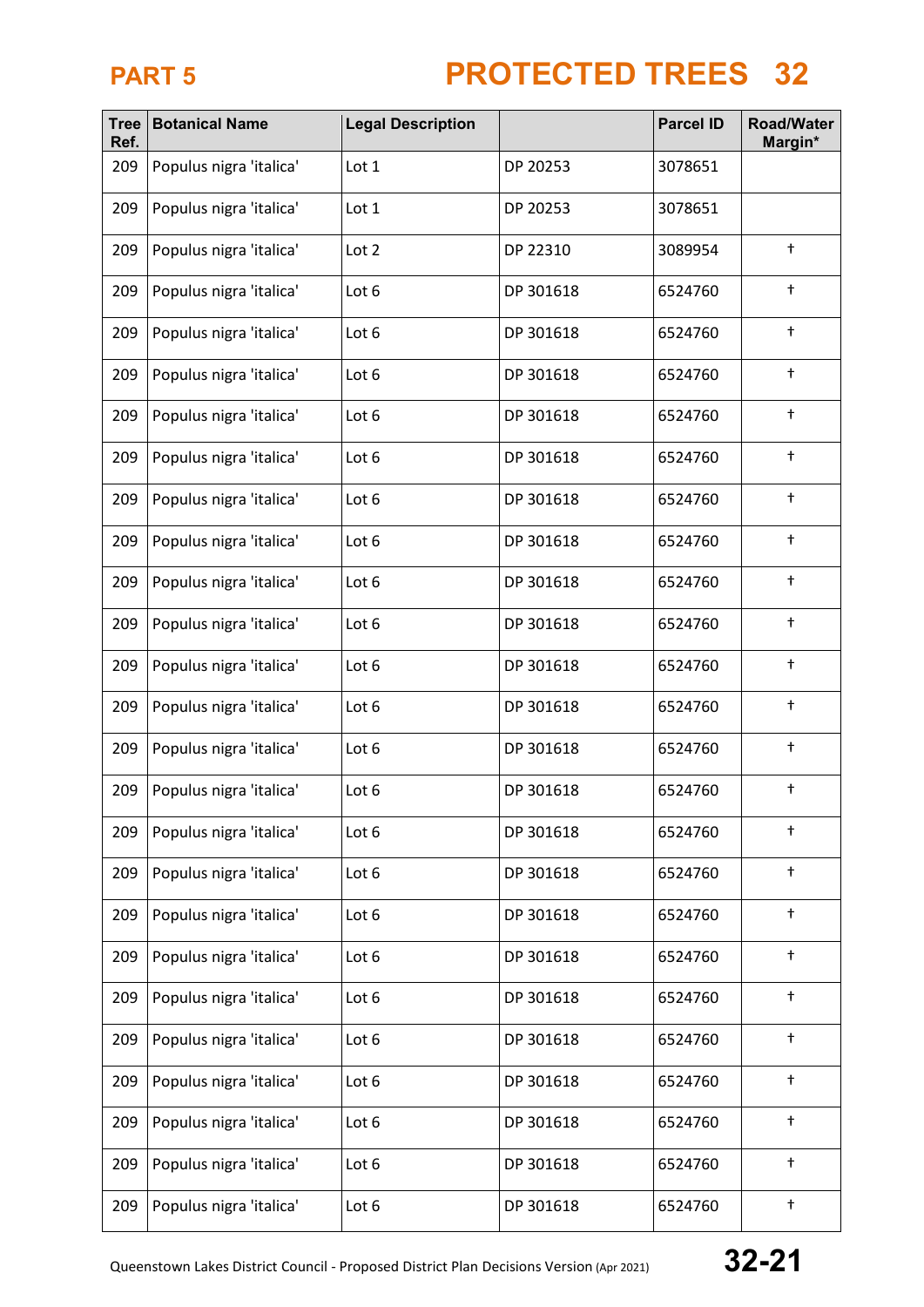| <b>Tree</b><br>Ref. | <b>Botanical Name</b>   | <b>Legal Description</b> |           | <b>Parcel ID</b> | <b>Road/Water</b><br>Margin* |
|---------------------|-------------------------|--------------------------|-----------|------------------|------------------------------|
| 209                 | Populus nigra 'italica' | Lot 6                    | DP 301618 | 6524760          | t                            |
| 209                 | Populus nigra 'italica' | Lot 6                    | DP 301618 | 6524760          |                              |
| 209                 | Populus nigra 'italica' | Lot 6                    | DP 301618 | 6524760          |                              |
| 209                 | Populus nigra 'italica' | Lot 6                    | DP 301618 | 6524760          |                              |
| 209                 | Populus nigra 'italica' | Lot 2                    | DP 312744 | 6649420          | $^\dagger$                   |
| 209                 | Populus nigra 'italica' | Lot 2                    | DP 312744 | 6649420          | $^\dagger$                   |
| 209                 | Populus nigra 'italica' | Lot 2                    | DP 312744 | 6649420          | $^\mathrm{+}$                |
| 209                 | Populus nigra 'italica' | Lot 2                    | DP 312744 | 6649420          | $^\dagger$                   |
| 209                 | Populus nigra 'italica' | Lot 2                    | DP 416007 | 7167723          | $^\dagger$                   |
| 209                 | Populus nigra 'italica' | Lot 2                    | DP 416007 | 7167723          | $\ddagger$                   |
| 209                 | Populus nigra 'italica' | Lot 2                    | DP 416007 | 7167723          | $^\dagger$                   |
| 209                 | Populus nigra 'italica' | Lot 2                    | DP 416007 | 7167723          |                              |
| 209                 | Populus nigra 'italica' | Lot 2                    | DP 416007 | 7167723          |                              |
| 209                 | Populus nigra 'italica' | Lot 2                    | DP 416007 | 7167723          |                              |
| 209                 | Populus nigra 'italica' | Lot 2                    | DP 416007 | 7167723          |                              |
| 209                 | Populus nigra 'italica' | Lot 2                    | DP 416007 | 7167723          |                              |
| 209                 | Populus nigra 'italica' | Lot 1                    | DP 420442 | 7193583          | $\ddagger$                   |
| 209                 | Populus nigra 'italica' | Lot 1                    | DP 420442 | 7193583          | $^\dagger$                   |
| 209                 | Populus nigra 'italica' | Lot 1                    | DP 420442 | 7193583          | $\ddagger$                   |
| 209                 | Populus nigra 'italica' | Lot 1                    | DP 420442 | 7193583          | $\ddagger$                   |
| 209                 | Populus nigra 'italica' | Lot 1                    | DP 420442 | 7193583          | $\ddagger$                   |
| 209                 | Populus nigra 'italica' | Lot 1                    | DP 420442 | 7193583          | $^\dagger$                   |
| 209                 | Populus nigra 'italica' | Lot 1                    | DP 420442 | 7193583          | $\ddagger$                   |
| 209                 | Populus nigra 'italica' | Lot 1                    | DP 420442 | 7193583          |                              |
| 209                 | Populus nigra 'italica' | Lot 1                    | DP 420442 | 7193583          |                              |
| 209                 | Populus nigra 'italica' | Lot 1                    | DP 420442 | 7193583          |                              |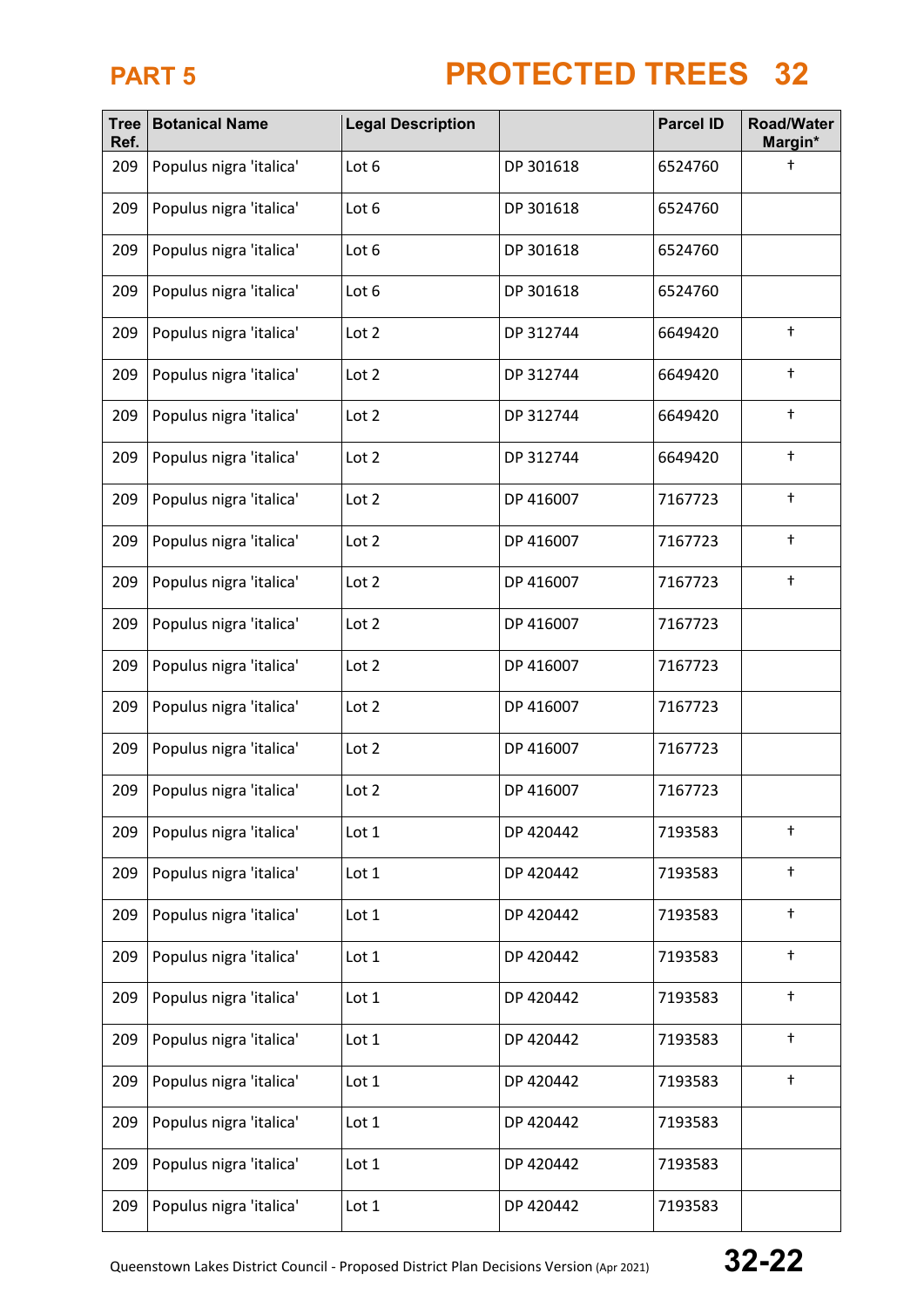| <b>Tree</b><br>Ref. | <b>Botanical Name</b>   | <b>Legal Description</b> |           | <b>Parcel ID</b> | <b>Road/Water</b><br>Margin* |
|---------------------|-------------------------|--------------------------|-----------|------------------|------------------------------|
| 209                 | Populus nigra 'italica' | Lot 2                    | DP 441466 | 7346087          | t                            |
| 209                 | Populus nigra 'italica' | Lot 2                    | DP 441466 | 7346087          | $\ddagger$                   |
| 209                 | Populus nigra 'italica' | Lot 3                    | DP 25520  | 3028586          |                              |
| 209                 | Populus nigra 'italica' | Lot 1                    | DP 22734  | 3087748          | $\ddagger$                   |
| 209                 | Populus nigra 'italica' | Lot 1                    | DP 22734  | 3087748          |                              |
| 209                 | Populus nigra 'italica' | Lot 1                    | DP 22310  | 3121566          | $^\dagger$                   |
| 209                 | Populus nigra 'italica' | Lot 1                    | DP 22310  | 3121566          | $^\mathrm{+}$                |
| 209                 | Populus nigra 'italica' | Lot 1                    | DP 22310  | 3121566          | $\ddagger$                   |
| 209                 | Populus nigra 'italica' | Lot 1                    | DP 22310  | 3121566          | $^\dagger$                   |
| 209                 | Populus nigra 'italica' | Lot 1                    | DP 22310  | 3121566          | $\ddagger$                   |
| 209                 | Populus nigra 'italica' | Lot 1                    | DP 22310  | 3121566          | $^\dagger$                   |
| 209                 | Populus nigra 'italica' | Lot 1                    | DP 22310  | 3121566          | $^\dagger$                   |
| 209                 | Populus nigra 'italica' | Lot 1                    | DP 22310  | 3121566          | $^\dagger$                   |
| 209                 | Populus nigra 'italica' | Lot 1                    | DP 22310  | 3121566          | $^\dagger$                   |
| 209                 | Populus nigra 'italica' | Lot 1                    | DP 22310  | 3121566          | $\ddagger$                   |
| 209                 | Populus nigra 'italica' | Lot 1                    | DP 22310  | 3121566          |                              |
| 209                 | Populus nigra 'italica' | Lot 1                    | DP 22310  | 3121566          |                              |
| 209                 | Populus nigra 'italica' | Lot 1                    | DP 22310  | 3121566          |                              |
| 209                 | Populus nigra 'italica' | Lot 1                    | DP 22310  | 3121566          |                              |
| 209                 | Populus nigra 'italica' | Lot 1                    | DP 22310  | 3121566          |                              |
| 209                 | Populus nigra 'italica' | Lot 1                    | DP 22310  | 3121566          |                              |
| 209                 | Populus nigra 'italica' | Lot 1                    | DP 22310  | 3121566          |                              |
| 209                 | Populus nigra 'italica' | Lot 1                    | DP 22310  | 3121566          |                              |
| 209                 | Populus nigra 'italica' | Lot 1                    | DP 22310  | 3121566          |                              |
| 209                 | Populus nigra 'italica' | Lot 1                    | DP 22310  | 3121566          |                              |
| 209                 | Populus nigra 'italica' | Lot 1                    | DP 22310  | 3121566          |                              |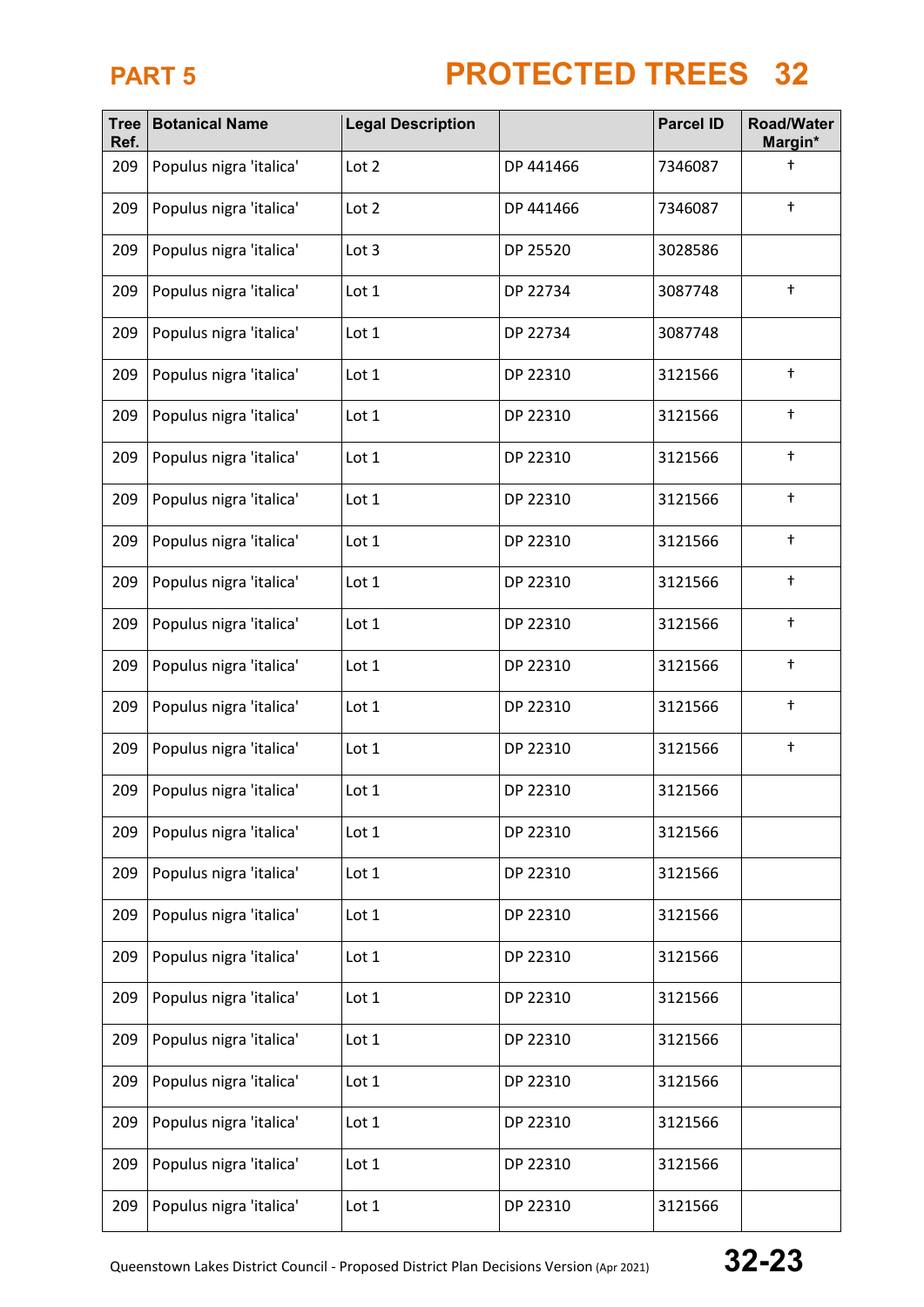| <b>Tree</b><br>Ref. | <b>Botanical Name</b>   | <b>Legal Description</b> |           | <b>Parcel ID</b> | <b>Road/Water</b><br>Margin* |  |
|---------------------|-------------------------|--------------------------|-----------|------------------|------------------------------|--|
| 209                 | Populus nigra 'italica' | Lot 4                    | DP 25520  | 3149719          | t                            |  |
| 209                 | Populus nigra 'italica' | Lot 4                    | DP 25520  | 3149719          | $\ddagger$                   |  |
| 209                 | Populus nigra 'italica' | Lot 4                    | DP 312744 | 6649422          | $^\dagger$                   |  |
| 209                 | Populus nigra 'italica' | Lot 4                    | DP 312744 | 6649422          | $^\dagger$                   |  |
| 209                 | Populus nigra 'italica' | Lot 4                    | DP 312744 | 6649422          |                              |  |
| 209                 | Populus nigra 'italica' | Lot 3                    | DP 416007 | 7167724          | $^\dagger$                   |  |
| 209                 | Populus nigra 'italica' | Lot 3                    | DP 416007 | 7167724          | $^\mathrm{+}$                |  |
| 209                 | Populus nigra 'italica' | Lot 3                    | DP 416007 | 7167724          | $^\dagger$                   |  |
| 209                 | Populus nigra 'italica' | Lot 3                    | DP 416007 | 7167724          | $^\dagger$                   |  |
| 209                 | Populus nigra 'italica' | Lot 3                    | DP 416007 | 7167724          | $\ddagger$                   |  |
| 209                 | Populus nigra 'italica' | Lot 3                    | DP 416007 | 7167724          | $^\dagger$                   |  |
| 209                 | Populus nigra 'italica' | Lot 3                    | DP 416007 | 7167724          | $^\dagger$                   |  |
| 209                 | Populus nigra 'italica' | Lot 3                    | DP 416007 | 7167724          |                              |  |
| 209                 | Populus nigra 'italica' | Lot 3                    | DP 416007 | 7167724          |                              |  |
| 209                 | Populus nigra 'italica' | Lot 3                    | DP 416007 | 7167724          |                              |  |
| 209                 | Populus nigra 'italica' | Lot 3                    | DP 416007 | 7167724          |                              |  |
| 209                 | Populus nigra 'italica' | Lot 2                    | DP 420442 | 7193584          | $\ddagger$                   |  |
| 209                 | Populus nigra 'italica' | Lot 2                    | DP 420442 | 7193584          | $^\dagger$                   |  |
| 209                 | Populus nigra 'italica' | Lot 2                    | DP 420442 | 7193584          |                              |  |
| 209                 | Populus nigra 'italica' | Lot 1                    | DP 441466 | 7346086          | $^\dagger$                   |  |
| 209                 | Populus nigra 'italica' | Lot 1                    | DP 441466 | 7346086          | $\ddagger$                   |  |
| 209                 | Populus nigra 'italica' | Lot 1                    | DP 441466 | 7346086          | $^\dagger$                   |  |
| 209                 | Populus nigra 'italica' | Lot 1                    | DP 441466 | 7346086          |                              |  |
| 209                 | Populus nigra 'italica' | Lot 100                  | DP 441466 | 7346090          |                              |  |
| 210                 | Ulmis Louis van Houtte  | opulus nigra 'italica'   | DP 300643 | 5614087          | $^\dagger$                   |  |
| 212                 | Acer saccharum          | Lot 1                    | DP 22658  | 3027334          |                              |  |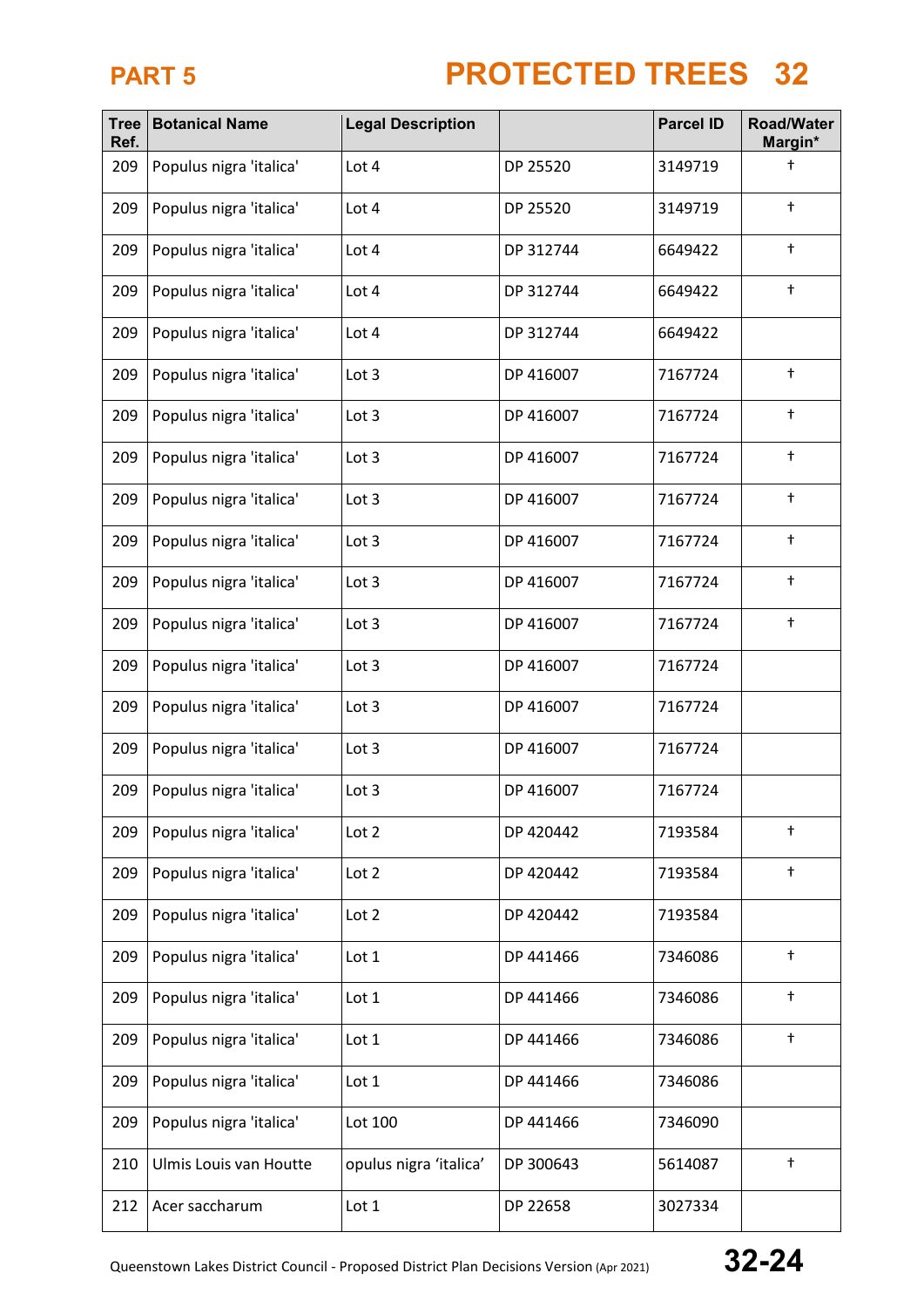| <b>Tree</b><br>Ref. | <b>Botanical Name</b>       | <b>Legal Description</b>                                |             | <b>Parcel ID</b> | <b>Road/Water</b><br>Margin* |
|---------------------|-----------------------------|---------------------------------------------------------|-------------|------------------|------------------------------|
| 215                 | Sequoiadendron<br>gigantium | Lot 2                                                   | DP 362778   | 6860714          |                              |
| 215                 | Sequoiadendron<br>gigantium | Lot 2                                                   | DP 362778   | 6860714          |                              |
| 215                 | Chamaecyparis<br>lawsoniana | Lot 2                                                   | DP 362778   | 6860714          |                              |
| 215                 | Tilia x europaea            | Lot 2                                                   | DP 362778   | 6860714          |                              |
| 215                 | Tilia x europaea            | Lot 2                                                   | DP 362778   | 6860714          |                              |
| 215                 | Tilia x europaea            | Lot 2                                                   | DP 362778   | 6860714          |                              |
| 215                 | Tilia x europaea            | Lot 2                                                   | DP 362778   | 6860714          |                              |
| 239                 | Castanea sativa             | Lot 41                                                  | DP 7926     | 3072118          |                              |
| 240                 | Eucalyptus gunnii           | Lot 2                                                   | DP 361132   | 6867137          |                              |
| 240                 | Eucalyptus gunnii           | Lot 2                                                   | DP 361132   | 6867137          | $^\mathrm{+}$                |
| 241                 | Eucalyptus sp.              | Lot 6                                                   | DP 313833   | 6589105          |                              |
| 242                 | Quercus robur               | Pt Lot 2                                                | DP 24234    | 6516103          |                              |
| 242                 | Quercus robur               | Pt Lot 2                                                | DP 24234    | 6516103          |                              |
| 242                 | Quercus robur               | Pt Lot 2                                                | DP 24234    | 6516103          |                              |
| 242                 | Quercus robur               | Pt Lot 2                                                | DP 24234    | 6516103          |                              |
| 242                 | Quercus robur               | Pt Lot 2                                                | DP 24234    | 6516103          |                              |
| 242                 | Quercus robur               | Pt Lot 2                                                | DP 24234    | 6516103          |                              |
| 244                 | Sequoiadendron<br>gigantium | Lot 5                                                   | DP 351561   | 6779755          |                              |
| 245                 | Tilia x europaea            | Pt Recreation<br>Reserve Block XV<br>Town of Queenstown |             | 3161098          |                              |
| 246                 | Ulmus procera               | Section 25C Blk VII                                     | Shotover SD | 3003569          |                              |
| 246                 | Ulmus procera               | Section 25C Blk VII                                     | Shotover SD | 3003569          |                              |
| 246                 | Ulmus procera               | Section 25D Blk VII                                     | Shotover SD | 3135314          | $^{\dagger}$                 |
| 246                 | Ulmus procera               | Section 25D Blk VII                                     | Shotover SD | 3135314          | $^\mathrm{+}$                |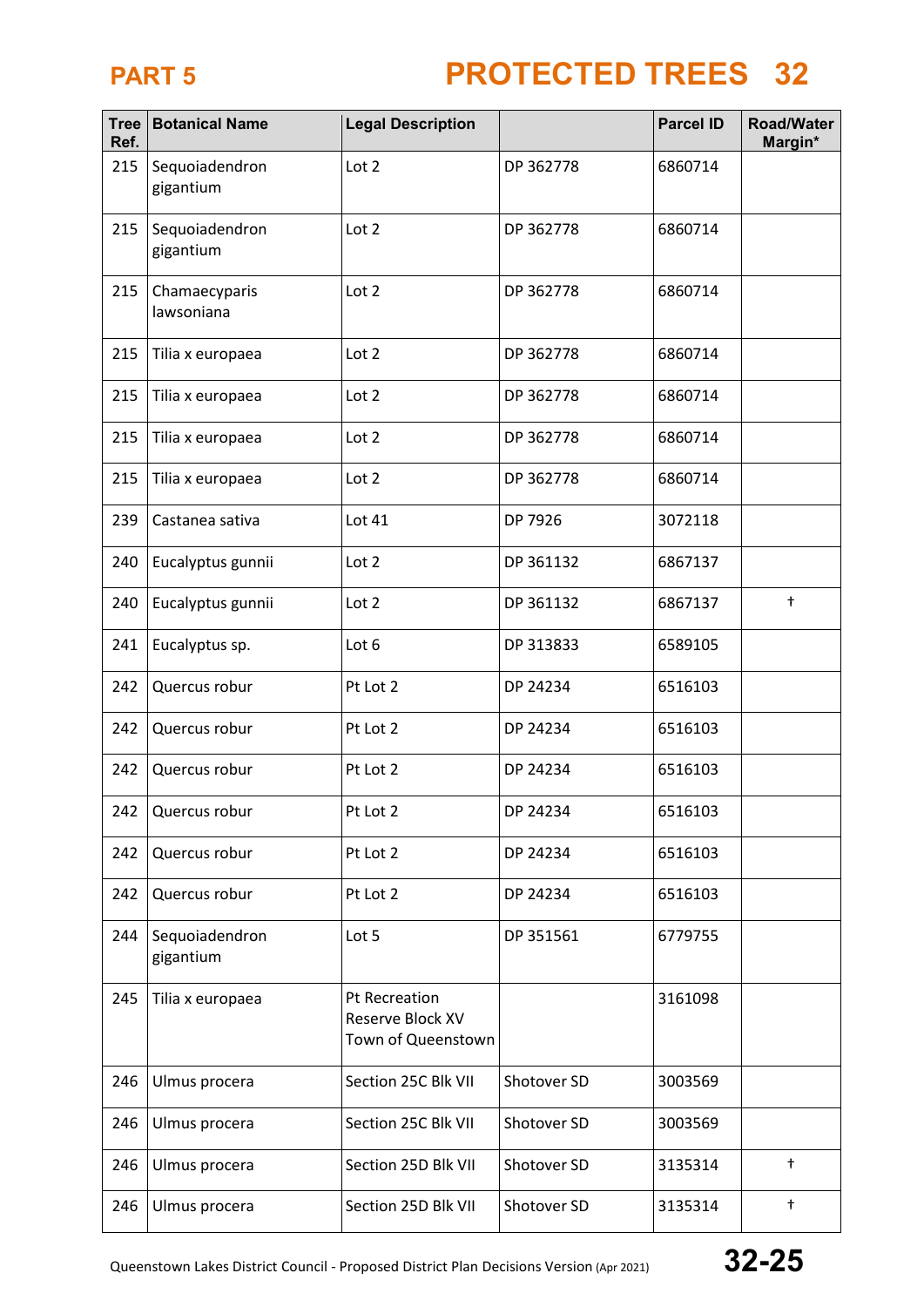| <b>Tree</b><br>Ref. | <b>Botanical Name</b>       | <b>Legal Description</b> |                 | <b>Parcel ID</b> | <b>Road/Water</b><br>Margin* |
|---------------------|-----------------------------|--------------------------|-----------------|------------------|------------------------------|
| 246                 | Ulmus procera               | Section 25D Blk VII      | Shotover SD     | 3135314          | $\ddagger$                   |
| 246                 | Ulmus procera               | Section 25D Blk VII      | Shotover SD     | 3135314          |                              |
| 246                 | Ulmus minor                 | Section 25D Blk VII      | Shotover SD     | 3135314          |                              |
| 246                 | Ulmus minor                 | Section 25D Blk VII      | Shotover SD     | 3135314          |                              |
| 246                 | Ulmus minor                 | Lot 4                    | DP 18290        | 3120402          |                              |
| 247                 | Aesculus hippocastanum      | Pt Section 6 Blk XX      | Shotover SD     | 6886662          | $\ddagger$                   |
| 255                 | Crataegus monogyna          | Section 1 BLK XII        | TN of Arrowtown | 3143545          | $\ddagger$                   |
| 263                 | Sequoiadendron<br>gigantium | Lot 2                    | DP 15580        | 3066887          |                              |
| 264                 | Ulmus procera               | Lot 19                   | DP 8405         | 3003317          |                              |
| 264                 | Acer psuedoplatanus         | Lot 19                   | DP 8405         | 3003317          |                              |
| 264                 | Fraxinus sp.                | Lot 4                    | DP 8405         | 3089336          |                              |
| 264                 | Ulmus procera               | Lot 4                    | DP 8405         | 3089336          | $^\mathrm{+}$                |
| 264                 | Sorbus acuparia             | Lot 4                    | DP 8405         | 3089336          | $\ddagger$                   |
| 264                 | Acer psuedoplatanus         | Lot 1                    | DP 11214        | 3101116          |                              |
| 264                 | Acer psuedoplatanus         | Lot 1                    | DP 8405         | 3102324          |                              |
| 264                 | Ulmus procera               | Lot 1                    | DP 8405         | 3102324          |                              |
| 264                 | Ulmus procera               | Lot 1                    | DP 8405         | 3102324          |                              |
| 264                 | Ulmus procera               | Lot 2                    | DP 9802         | 3139413          | $\ddagger$                   |
| 264                 | Quercus robur               | Lot 2                    | DP 9802         | 3139413          |                              |
| 264                 | Fraxinus excelsior          | Lot 21                   | DP 8405         | 3140831          |                              |
| 264                 | Quercus robur               | Lot 21                   | DP 8405         | 3140831          |                              |
| 264                 | Quercus robur               | Lot 2                    | DP 8405         | 3142554          |                              |
| 264                 | Ulmus procera               | Lot $1$                  | DP 21140        | 3167832          |                              |
| 264                 | Ulmus procera               | Lot 1                    | DP 23589        | 3012034          | $\ddagger$                   |
| 264                 | Quercus robur               | Lot 6                    | DP 8405         | 3044419          |                              |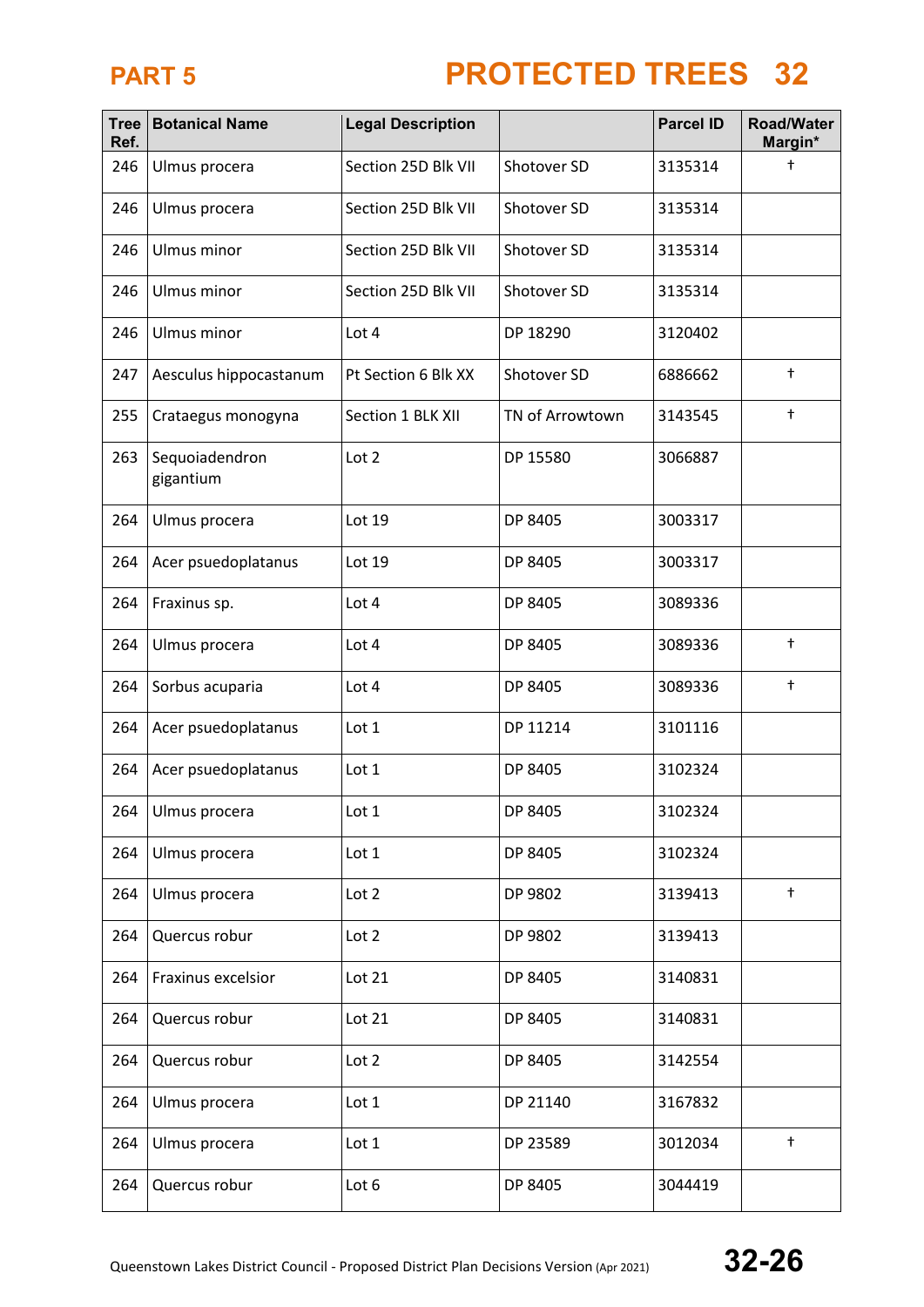| <b>Tree</b><br>Ref. | <b>Botanical Name</b>       | <b>Legal Description</b> |                        | <b>Parcel ID</b> | <b>Road/Water</b><br>Margin* |
|---------------------|-----------------------------|--------------------------|------------------------|------------------|------------------------------|
| 264                 | Acer psuedoplatanus         | Lot 5                    | DP 8405                | 3046547          |                              |
| 264                 | Acer psuedoplatanus         | Lot 5                    | DP 8405                | 3046547          |                              |
| 264                 | Acer psuedoplatanus         | Lot 5                    | DP 8405                | 3046547          |                              |
| 264                 | Acer psuedoplatanus         | Lot 5                    | DP 8405                | 3046547          | $\ddagger$                   |
| 264                 | Acer psuedoplatanus         | Lot 3                    | DP 8405                | 3059634          |                              |
| 264                 | Ulmus procera               | Lot 6                    | DP 11786               | 3102155          | $\ddagger$                   |
| 264                 | Ulmus procera               | Lot 6                    | DP 11786               | 3102155          | $\ddagger$                   |
| 264                 | Fraxinus excelsior          | Lot 6                    | DP 11786               | 3102155          | $\ddagger$                   |
| 264                 | Ulmus procera               | Lot 5                    | DP 11786               | 3144953          | $\ddagger$                   |
| 264                 | Ulmus procera               | Lot 5                    | DP 11786               | 3144953          | $^\dagger$                   |
| 264                 | Ulmus procera               | Lot 5                    | DP 11786               | 3144953          | $^\dagger$                   |
| 266                 | Sequoiadendron<br>gigantium | Section 2 Blk XVIII      | <b>TN OF Arrowtown</b> | 3149027          | $^\dagger$                   |
| 266                 | Sequoiadendron<br>gigantium | Lot 3                    | DP 18207               | 3162756          | $\ddagger$                   |
| 267                 | Picea abies                 | Lot 1                    | DP 8232                | 3131205          |                              |
| 268                 | Acer psuedoplatanus         | Section 2 Blk XI         | <b>TN OF Arrowtown</b> | 3016770          |                              |
| 268                 | Acer psuedoplatanus         | Section 2 Blk XI         | TN OF Arrowtown        | 3016770          |                              |
| 268                 | Acer psuedoplatanus         | Section 2 Blk XI         | <b>TN OF Arrowtown</b> | 3016770          |                              |
| 268                 | Acer psuedoplatanus         | Lot 1                    | DP 26376               | 3062051          |                              |
| 268                 | Fraxinus excelsior          | Lot 2                    | DP 9914                | 3102273          | $^\dagger$                   |
| 268                 | Ulmus procera               | Lot 3                    | DP 9914                | 3117837          |                              |
| 268                 | Ulmus procera               | Lot 1                    | DP 15734               | 3141656          | $^\dagger$                   |
| 268                 | Ulmus procera               | Lot 1                    | DP 15734               | 3141656          | $^\dagger$                   |
| 268                 | Ulmus procera               | Lot 1                    | DP 15734               | 3141656          | $^\dagger$                   |
| 268                 | Ulmus procera               | Lot 1                    | DP 15734               | 3141656          |                              |
| 268                 | Populus nigra 'italica'     | Section 1 Blk XII        | TN OF Arrowtown        | 3143545          |                              |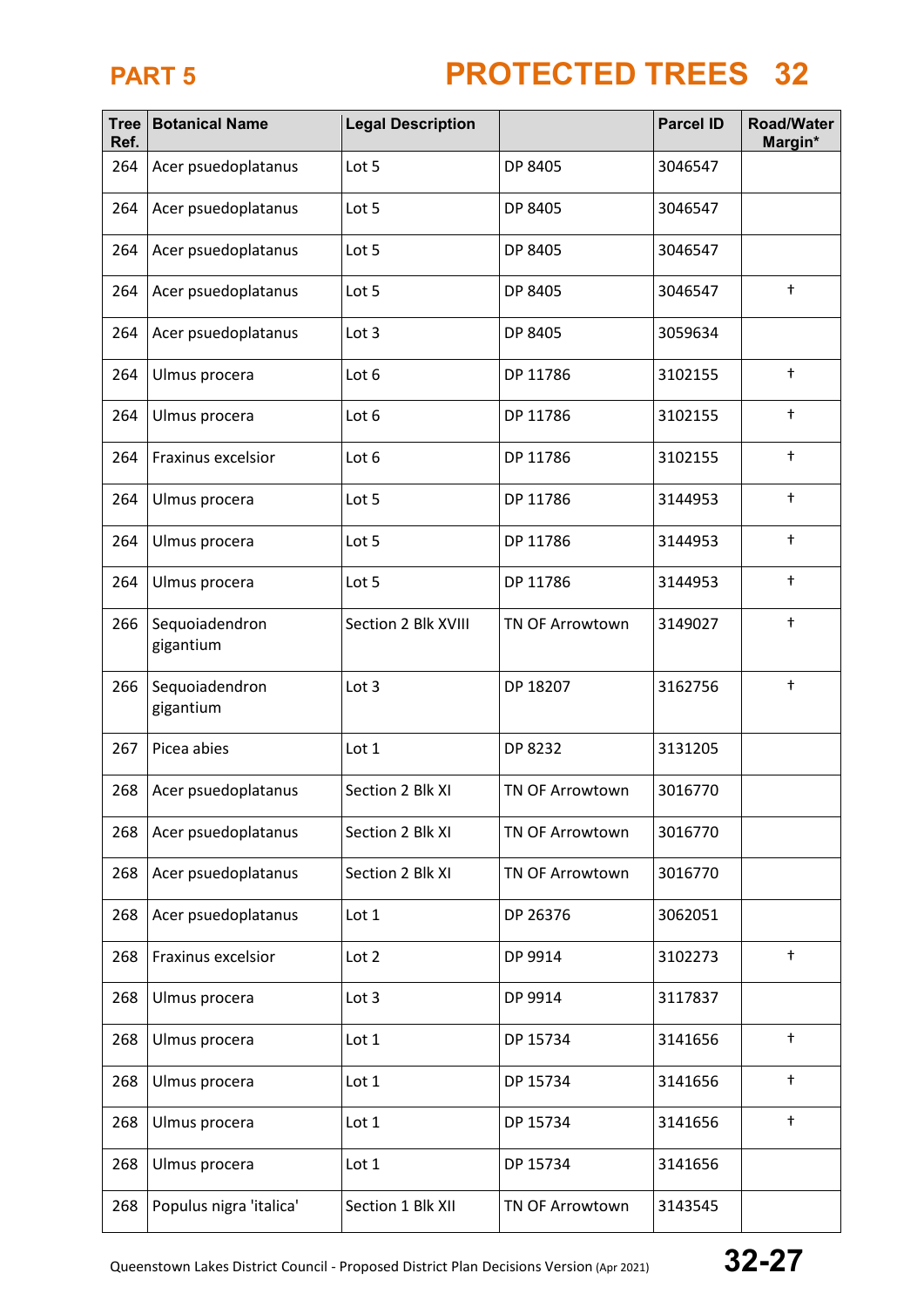| <b>Tree</b><br>Ref. | <b>Botanical Name</b>       | <b>Legal Description</b> |                        | <b>Parcel ID</b><br><b>Road/Water</b><br>Margin* |               |
|---------------------|-----------------------------|--------------------------|------------------------|--------------------------------------------------|---------------|
| 268                 | Populus nigra 'italica'     | Section 1 Blk XII        | <b>TN OF Arrowtown</b> | 3143545                                          |               |
| 268                 | Ulmus procera               | Section 1 Blk XII        | <b>TN OF Arrowtown</b> | 3143545                                          | $\ddagger$    |
| 268                 | Ulmus procera               | Section 1 Blk I          | <b>TN OF Arrowtown</b> | 3145111                                          | $^\dagger$    |
| 268                 | Fraxinus excelsior          | Section 1 Blk I          | <b>TN OF Arrowtown</b> | 3145111                                          | $\ddagger$    |
| 268                 | Acer psuedoplatanus         | Lot 19                   | DP 9914                | 3013186                                          | $^\dagger$    |
| 268                 | Ulmus procera               | Section 4 Blk I          | <b>TN OF Arrowtown</b> | 3013799                                          | $\ddagger$    |
| 268                 | Acer psuedoplatanus         | Section 4 Blk I          | <b>TN OF Arrowtown</b> | 3013799                                          | $\ddagger$    |
| 268                 | Acer psuedoplatanus         | Pt Section 1 Blk X       | <b>TN OF Arrowtown</b> | 3025337                                          |               |
| 268                 | Acer psuedoplatanus         | Pt Section 3 Blk X       | TN OF Arrowtown        | 3035042                                          |               |
| 268                 | Fraxinus excelsior          | Pt Section 3 Blk X       | <b>TN OF Arrowtown</b> | 3035042                                          |               |
| 268                 | Acer psuedoplatanus         | Section 2 Blk I          | <b>TN OF Arrowtown</b> | 3046312                                          | $\ddagger$    |
| 268                 | Ulmus procera               | Section 2 Blk I          | <b>TN OF Arrowtown</b> | 3046312                                          | $\ddagger$    |
| 268                 | Fraxinus excelsior          | Section 2 Blk I          | <b>TN OF Arrowtown</b> | 3046312                                          | $\ddagger$    |
| 268                 | Acer psuedoplatanus         | Lot 1                    | DP 12521               | 3061638                                          | $\ddagger$    |
| 268                 | Ulmus procera               | Lot 1                    | DP 12521               | 3061638                                          | $\ddagger$    |
| 268                 | Acer psuedoplatanus         | Lot 1                    | DP 12521               | 3061638                                          | $^\dagger$    |
| 268                 | Fraxinus excelsior          | Lot 1                    | DP 10422               | 3061646                                          |               |
| 268                 | Fraxinus excelsior          | Lot 1                    | DP 10422               | 3061646                                          |               |
| 268                 | Acer psuedoplatanus         | Section 3 Blk XI         | <b>TN OF Arrowtown</b> | 3102290                                          |               |
| 268                 | Acer psuedoplatanus         | Section 3 Blk XI         | <b>TN OF Arrowtown</b> | 3102290                                          |               |
| 268                 | Fraxinus excelsior          | Pt Section 3 Blk X       | <b>TN OF Arrowtown</b> | 3146104                                          | $\ddagger$    |
| 269                 | Abies cephalonica           | Lot 2                    | DP 480129              | 7554814                                          |               |
| 270                 | Ulmus glabra 'horizontalis' | Section 15 Blk V         | <b>TN OF Arrowtown</b> | 3043960                                          |               |
| 271                 | Quercus palustris           | Section 15 Blk V         | <b>TN OF Arrowtown</b> | 3043960                                          |               |
| 272                 | Pyrus communis              | Lot 1                    | DP 11488               | 3016834                                          |               |
| 273                 | Catalpa bignonioides        | Section 4 Blk XIII       | TN OF Arrowtown        | 3077834                                          | $^\mathrm{+}$ |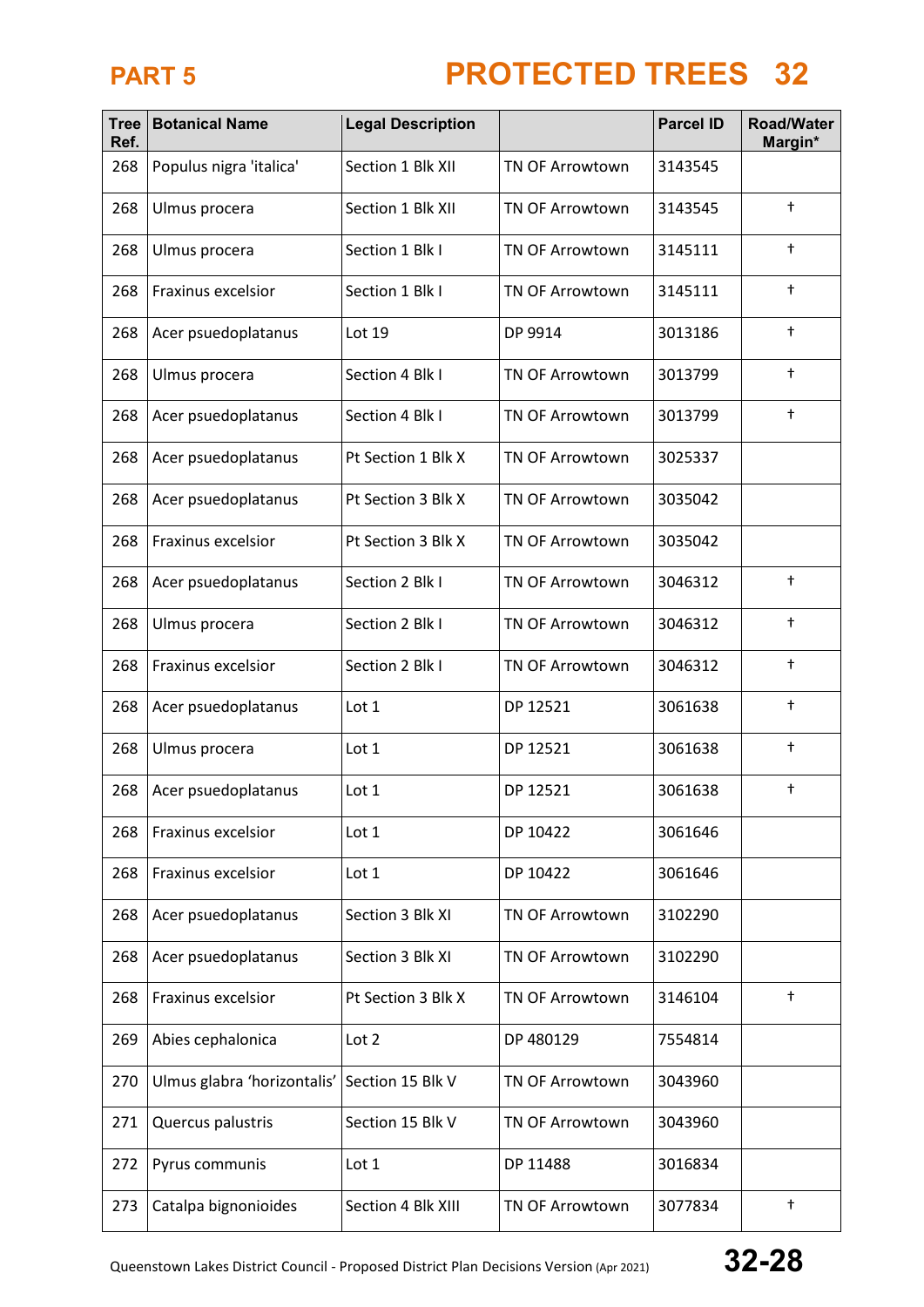| <b>Tree</b><br>Ref. | <b>Botanical Name</b> | <b>Legal Description</b> |           | <b>Parcel ID</b> | <b>Road/Water</b><br>Margin* |
|---------------------|-----------------------|--------------------------|-----------|------------------|------------------------------|
| 274                 | Juglans regia         | Lot 1                    | DP 5746   | 3083453          |                              |
| 275                 | Larix decidua         | Lot 2                    | DP 540788 | 8066717          |                              |
| 275                 | Larix decidua         | Lot 2                    | DP 540788 | 8066717          |                              |
| 275                 | Larix decidua         | Lot 2                    | DP 540788 | 8066717          |                              |
| 275                 | Larix decidua         | Lot 2                    | DP 540788 | 8066717          |                              |
| 275                 | Larix decidua         | Lot 2                    | DP 540788 | 8066717          |                              |
| 275                 | Larix decidua         | Lot 2                    | DP 540788 | 8066717          |                              |
| 275                 | Larix decidua         | Lot 2                    | DP 540788 | 8066717          |                              |
| 275                 | Larix decidua         | Lot 2                    | DP 540788 | 8066717          |                              |
| 275                 | Larix decidua         | Lot 2                    | DP 540788 | 8066717          |                              |
| 275                 | Larix decidua         | Lot 2                    | DP 540788 | 8066717          |                              |
| 275                 | Larix decidua         | Lot 2                    | DP 540788 | 8066717          |                              |
| 275                 | Picea breweriana      | Lot 2                    | DP 540788 | 8066717          |                              |
| 275                 | Larix decidua         | Lot 2                    | DP 540788 | 8066717          |                              |
| 275                 | Larix decidua         | Lot 2                    | DP 540788 | 8066717          |                              |
| 275                 | Larix decidua         | Lot 2                    | DP 540788 | 8066717          |                              |
| 275                 | Larix decidua         | Lot 2                    | DP 540788 | 8066717          |                              |
| 275                 | Larix decidua         | Lot 2                    | DP 540788 | 8066717          |                              |
| 275                 | Picea breweriana      | Lot 2                    | DP 540788 | 8066717          |                              |
| 275                 | Larix decidua         | Lot 2                    | DP 540788 | 8066717          |                              |
| 275                 | Larix decidua         | Lot 2                    | DP 540788 | 8066717          |                              |
| 275                 | Larix decidua         | Lot 2                    | DP 540788 | 8066717          |                              |
| 275                 | Picea breweriana      | Lot 2                    | DP 540788 | 8066717          |                              |
| 275                 | Larix decidua         | Lot 2                    | DP 540788 | 8066717          |                              |
| 275                 | Larix decidua         | Lot 2                    | DP 540788 | 8066717          |                              |
| 275                 | Larix decidua         | Lot 2                    | DP 540788 | 8066717          |                              |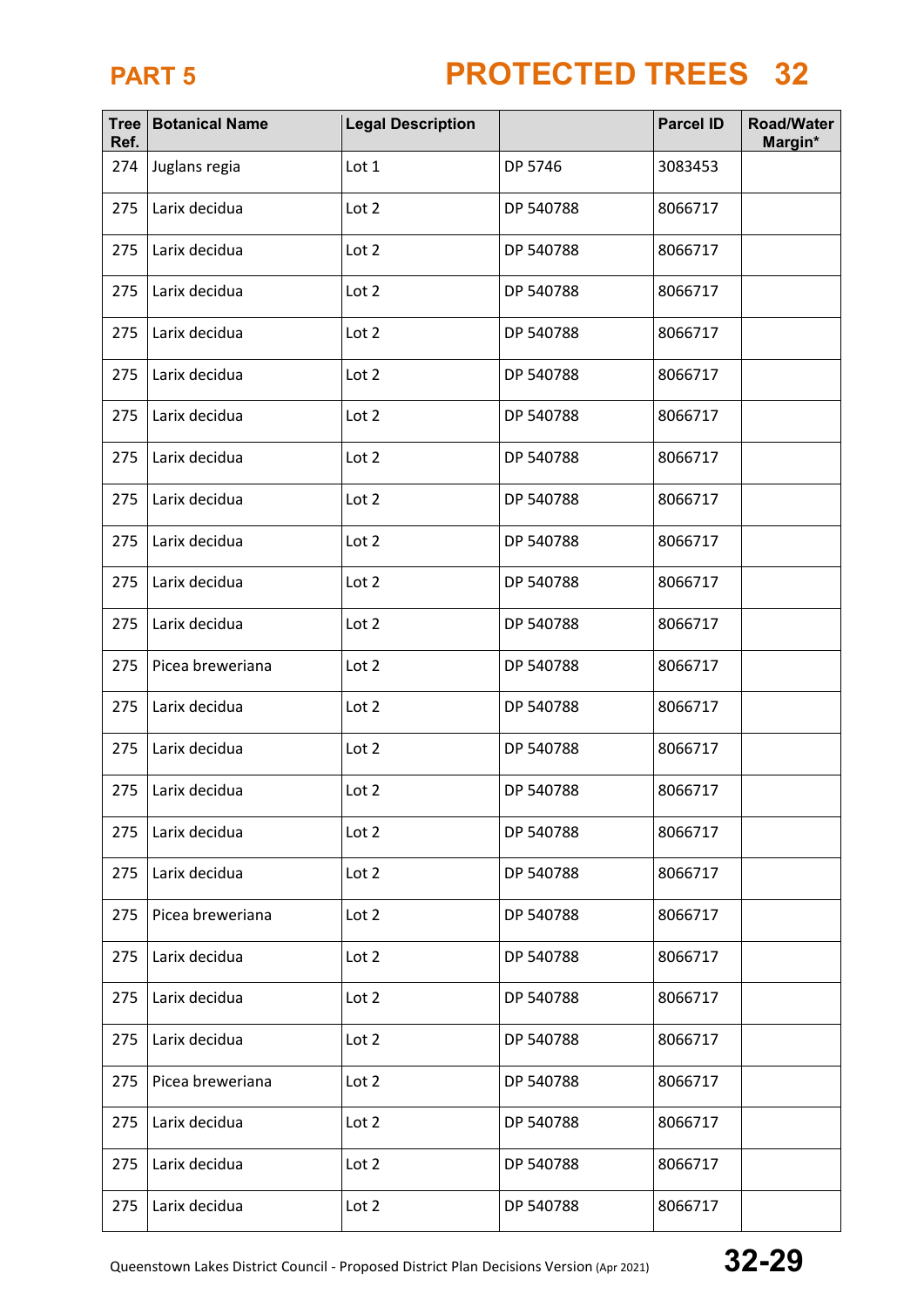| <b>Tree</b><br>Ref. | <b>Botanical Name</b> | <b>Legal Description</b> |           | <b>Parcel ID</b> | <b>Road/Water</b><br>Margin* |
|---------------------|-----------------------|--------------------------|-----------|------------------|------------------------------|
| 275                 | Picea breweriana      | Lot 2                    | DP 540788 | 8066717          |                              |
| 275                 | Larix decidua         | Lot 2                    | DP 540788 | 8066717          |                              |
| 275                 | Larix decidua         | Lot 2                    | DP 540788 | 8066717          |                              |
| 275                 | Larix decidua         | Lot 2                    | DP 540788 | 8066717          |                              |
| 275                 | Larix decidua         | Lot 2                    | DP 540788 | 8066717          |                              |
| 275                 | Larix decidua         | Lot 2                    | DP 540788 | 8066717          |                              |
| 275                 | Larix decidua         | Lot 2                    | DP 540788 | 8066717          |                              |
| 275                 | Larix decidua         | Lot 2                    | DP 540788 | 8066717          |                              |
| 275                 | Larix decidua         | Lot 2                    | DP 540788 | 8066717          |                              |
| 275                 | Larix decidua         | Lot 2                    | DP 540788 | 8066717          |                              |
| 275                 | Larix decidua         | Lot 2                    | DP 540788 | 8066717          |                              |
| 275                 | Picea breweriana      | Lot 2                    | DP 540788 | 8066717          |                              |
| 275                 | Picea breweriana      | Lot 2                    | DP 540788 | 8066717          |                              |
| 275                 | Picea breweriana      | Lot 2                    | DP 540788 | 8066717          |                              |
| 275                 | Larix decidua         | Lot 2                    | DP 540788 | 8066717          |                              |
| 275                 | Picea breweriana      | Lot 2                    | DP 540788 | 8066717          |                              |
| 275                 | Picea breweriana      | Lot 2                    | DP 540788 | 8066717          |                              |
| 275                 | Picea breweriana      | Lot 2                    | DP 540788 | 8066717          |                              |
| 275                 | Larix decidua         | Lot 2                    | DP 540788 | 8066717          |                              |
| 275                 | Picea breweriana      | Lot 2                    | DP 540788 | 8066717          |                              |
| 275                 | Picea breweriana      | Lot 2                    | DP 540788 | 8066717          |                              |
| 275                 | Picea breweriana      | Lot 2                    | DP 540788 | 8066717          |                              |
| 275                 | Picea breweriana      | Lot 2                    | DP 540788 | 8066717          |                              |
| 275                 | Picea breweriana      | Lot 2                    | DP 540788 | 8066717          |                              |
| 275                 | Larix decidua         | Lot 2                    | DP 540788 | 8066717          |                              |
| 275                 | Larix decidua         | Lot 2                    | DP 540788 | 8066717          |                              |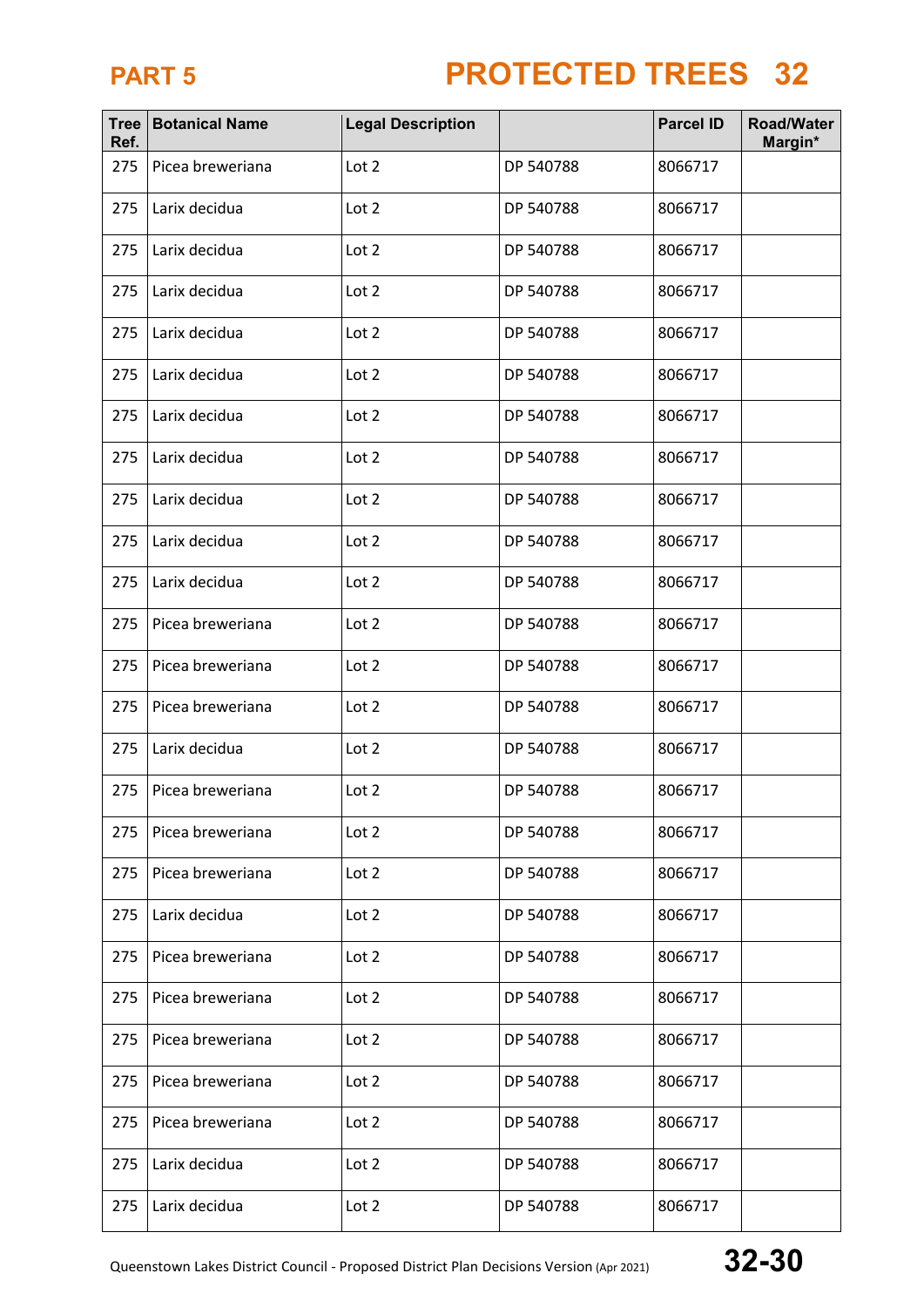| <b>Tree</b><br>Ref. | <b>Botanical Name</b>       | <b>Legal Description</b> |                        | <b>Parcel ID</b> | <b>Road/Water</b><br>Margin* |
|---------------------|-----------------------------|--------------------------|------------------------|------------------|------------------------------|
| 275                 | Picea breweriana            | Lot 2                    | DP 540788              | 8066717          |                              |
| 275                 | Picea breweriana            | Lot 2                    | DP 540788              | 8066717          |                              |
| 275                 | Picea breweriana            | Lot 2                    | DP 540788              | 8066717          |                              |
| 275                 | Picea breweriana            | Lot 2                    | DP 540788              | 8066717          |                              |
| 275                 | Larix decidua               | Lot 2                    | DP 540788              | 8066717          |                              |
| 275                 | Picea breweriana            | Lot 2                    | DP 540788              | 8066717          |                              |
| 275                 | Picea breweriana            | Lot 2                    | DP 540788              | 8066717          |                              |
| 275                 | Larix decidua               | Lot 2                    | DP 540788              | 8066717          |                              |
| 275                 | Larix decidua               | Lot 2                    | DP 540788              | 8066717          |                              |
| 275                 | Larix decidua               | Lot 2                    | DP 540788              | 8066717          |                              |
| 275                 | Picea breweriana            | Lot 2                    | DP 540788              | 8066717          |                              |
| 275                 | Picea breweriana            | Lot 2                    | DP 540788              | 8066717          |                              |
| 276                 | Sequoiadendron<br>gigantium | Section 2 Blk XXII       | <b>TN OF Arrowtown</b> | 3023911          |                              |
| 276                 | Sequoiadendron<br>gigantium | Section 2 Blk XXII       | TN OF Arrowtown        | 3023911          |                              |
| 276                 | Sequoiadendron<br>gigantium | Section 3 Blk XXII       | <b>TN OF Arrowtown</b> | 3152571          |                              |
| 276                 | Sequoiadendron<br>gigantium | Section 3 Blk XXII       | TN OF Arrowtown        | 3152571          |                              |
| 277                 | Sequoiadendron<br>gigantium | Lot 3                    | DP 342248              | 6728643          |                              |
| 277                 | Sequoiadendron<br>gigantium | Lot 2                    | DP 342248              | 6728642          |                              |
| 420                 | Sequoiadendron<br>gigantium | Section 16 Blk I         | Kingston SD            | 3214080          |                              |
| 420                 | Sequoiadendron<br>gigantium | Section 16 Blk I         | Kingston SD            | 3214080          | $\ddagger$                   |
| 421                 | Eucalyptus gunnii           | Lot 1 SECT 15Blk I       | Kingston SD            | 3242602          | $^\dagger$                   |
| 560                 | Abies grandis               | Lot 14                   | DP 26147               | 3062639          |                              |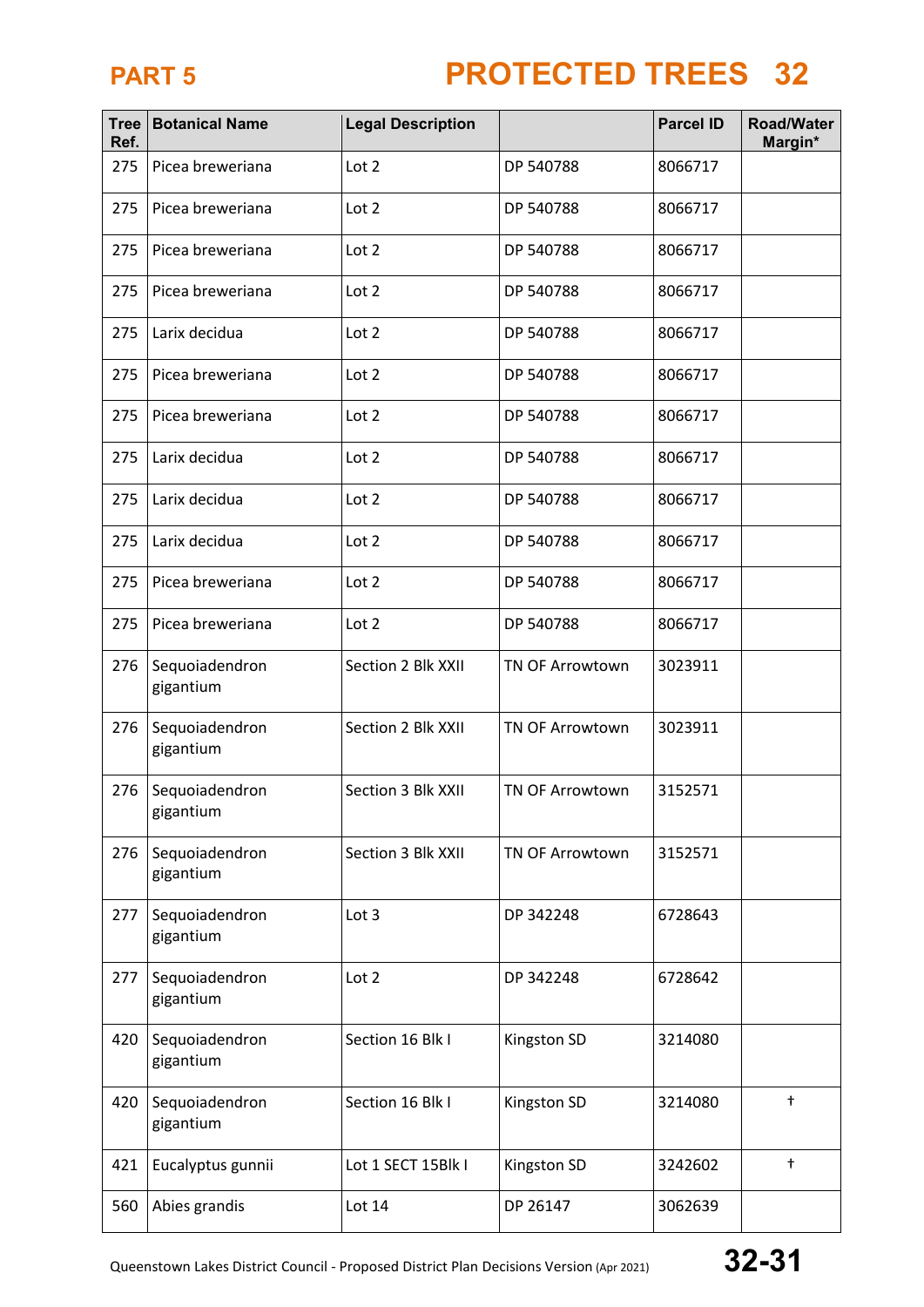| <b>Tree</b><br>Ref. | <b>Botanical Name</b><br><b>Legal Description</b> |                                                               |                 | <b>Parcel ID</b> | <b>Road/Water</b><br>Margin* |
|---------------------|---------------------------------------------------|---------------------------------------------------------------|-----------------|------------------|------------------------------|
| 561                 | Abies pinsapo                                     | Pt Section 47 Blk XIV                                         | Lower Wānaka SD | 3044102          |                              |
| 562                 | Acer psuedoplatanus                               | Lot <sub>3</sub>                                              | DP 408132       | 7109279          |                              |
| 563                 | Acer saccharum                                    | Lot 9                                                         | DP 13040        | 3026497          |                              |
| 564                 | Aesculus hippocastanum                            | Lot 3                                                         | DP 408132       | 7109279          |                              |
| 565                 | Betula pendula                                    | Lot 3                                                         | DP 408132       | 7109279          |                              |
| 565                 | Betula pendula                                    | Lot 3                                                         | DP 408132       | 7109279          |                              |
| 565                 | Betula pendula                                    | Lot 3                                                         | DP 408132       | 7109279          |                              |
| 565                 | Betula pendula                                    | Lot 3                                                         | DP 408132       | 7109279          |                              |
| 565                 | Betula pendula                                    | Lot 3                                                         | DP 408132       | 7109279          |                              |
| 565                 | Betula pendula                                    | Lot 3                                                         | DP 408132       | 7109279          |                              |
| 565                 | Betula pendula                                    | Lot 3                                                         | DP 408132       | 7109279          |                              |
| 565                 | Betula pendula                                    | Lot 3                                                         | DP 408132       | 7109279          |                              |
| 566                 | Calocedrus decurrens                              | Crown Land Block IV<br>Lower Wānaka<br><b>Survey District</b> |                 | 3130973          |                              |
| 566                 | Calocedrus decurrens                              | Crown Land Block IV<br>Lower Wānaka<br><b>Survey District</b> |                 | 3130973          |                              |
| 568                 | Cedrus deodara                                    | Lot 1                                                         | DP 16152        | 3151720          |                              |
| 569                 | Chamaecyparis<br>lawsoniana                       | Section 53 Blk I                                              | Cardrona SD     | 3081253          |                              |
| 570                 | Corylus avellana                                  | Lot 3                                                         | DP 408132       | 7109279          |                              |
| 574                 | Acer palmatum                                     | Lot 8                                                         | DP 27278        | 6504787          |                              |
| 574                 | Acer palmatum                                     | Lot 8                                                         | DP 27278        | 6504787          |                              |
| 575                 | Fraxinus excelsior                                | Lot 3                                                         | DP 408132       | 7109279          |                              |
| 576                 | Ginkgo biloba                                     | Section 1 Blk XLII                                            | TN OF Wānaka    | 3084065          |                              |
| 577                 | Juglans regia                                     | Lot 1                                                         | DP 16152        | 3151720          |                              |
| 577                 | Juglans regia                                     | Lot 1                                                         | DP 16152        | 3151720          |                              |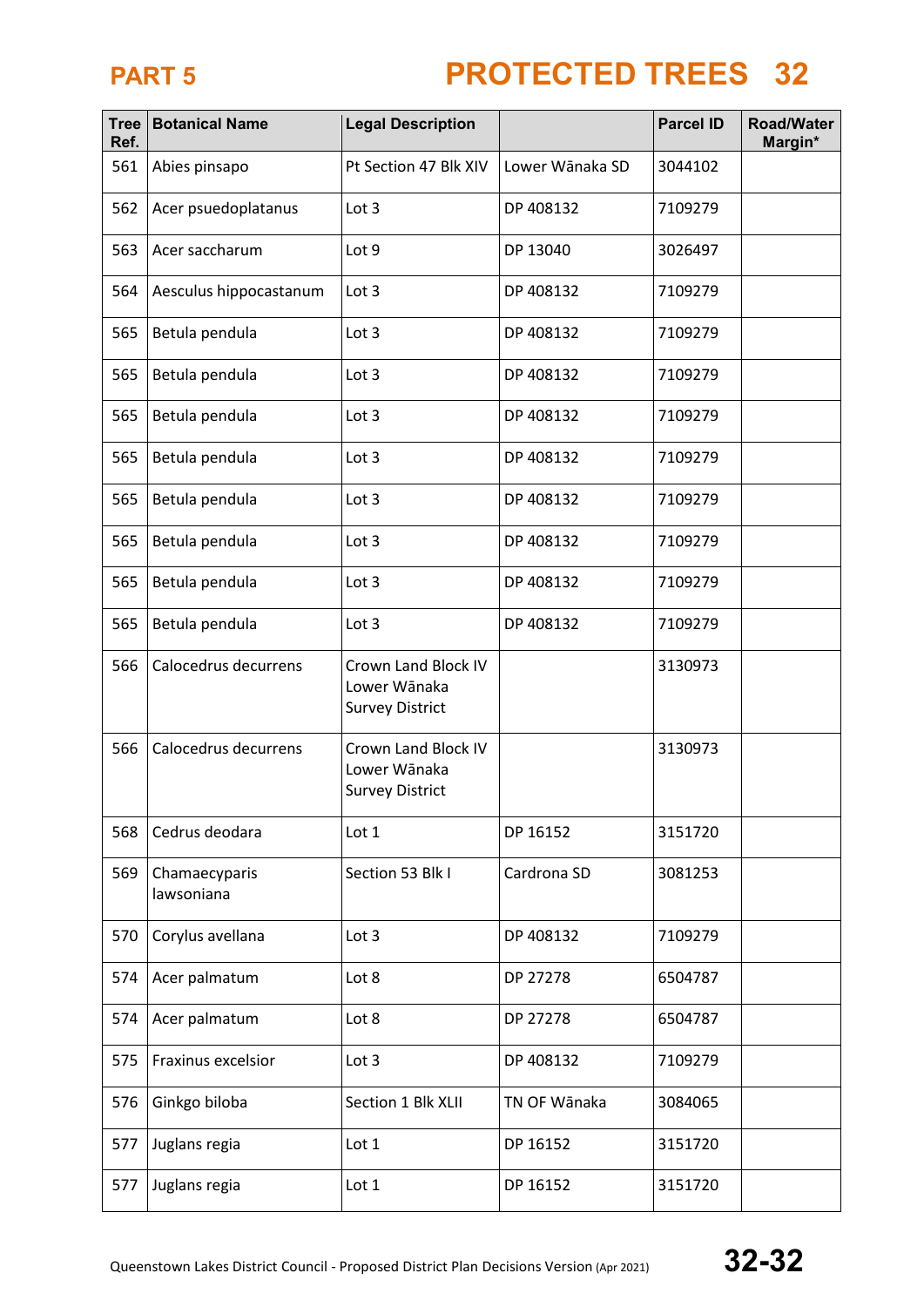| <b>Tree</b><br>Ref. | <b>Botanical Name</b>                                             | <b>Legal Description</b> |              | <b>Parcel ID</b> | <b>Road/Water</b><br>Margin* |
|---------------------|-------------------------------------------------------------------|--------------------------|--------------|------------------|------------------------------|
| 577                 | Juglans regia                                                     | Lot 1                    | DP 16152     | 3151720          |                              |
| 577                 | Juglans regia                                                     | Lot 1                    | DP 16152     | 3151720          |                              |
| 577                 | Juglans regia                                                     | Lot 1                    | DP 16152     | 3151720          |                              |
| 578                 | Juglans regia                                                     | Lot 5                    | DP 382935    | 6979598          |                              |
| 580                 | Maclura pomifera                                                  | Lot 82                   | DP 375230    | 6904683          |                              |
| 581                 | Acacia baileyana                                                  | Lot 1                    | DP 16152     | 3151720          |                              |
| 582                 | Metasequoia<br>glyptostroboides                                   | Lot 1                    | DP 21501     | 3041268          |                              |
| 583                 | Metasequoia<br>glyptostroboides                                   | Section 67 Blk XIV       | TN OF Wānaka | 3169146          |                              |
| 584                 | Picea abies                                                       | Lot 3                    | DP 408132    | 7109279          |                              |
| 585                 | Picea abies                                                       | Section 53 Blk I         | Cardrona SD  | 3081253          |                              |
| 586                 | Picea abies                                                       | Lot 2                    | DP 420241    | 7204771          |                              |
| 586                 | Picea abies                                                       | Lot 2                    | DP 420241    | 7204771          |                              |
| 588                 | Fraxinus sp.                                                      | Lot 7                    | DP 18590     | 3030960          | $\ddagger$                   |
| 588                 | Platanus<br>hispanica Lot 7<br>x<br>'Acerifolia'                  |                          | DP 18590     | 3030960          |                              |
| 588                 | hispanica Lot 7<br>Platanus<br>$\pmb{\mathsf{x}}$<br>'Acerifolia' |                          | DP 18590     | 3030960          |                              |
| 588                 | hispanica Lot 7<br>Platanus<br>$\pmb{\mathsf{X}}$<br>'Acerifolia' |                          | DP 18590     | 3030960          | $\ddagger$                   |
| 588                 | hispanica Lot 7<br>Platanus<br>x<br>'Acerifolia'                  |                          | DP 18590     | 3030960          | $^\mathrm{+}$                |
| 588                 | hispanica Lot 7<br>Platanus<br>X<br>'Acerifolia'                  |                          | DP 18590     | 3030960          | $^\mathrm{+}$                |
| 588                 | hispanica Lot 7<br>Platanus<br>$\pmb{\mathsf{X}}$<br>'Acerifolia' |                          | DP 18590     | 3030960          |                              |
| 588                 | Fraxinus sp.                                                      | Lot 52                   | DP 21967     | 3087563          |                              |
| 588                 | Platanus<br>hispanica   Lot 5<br>x<br>'Acerifolia'                |                          | DP 18590     | 3092511          |                              |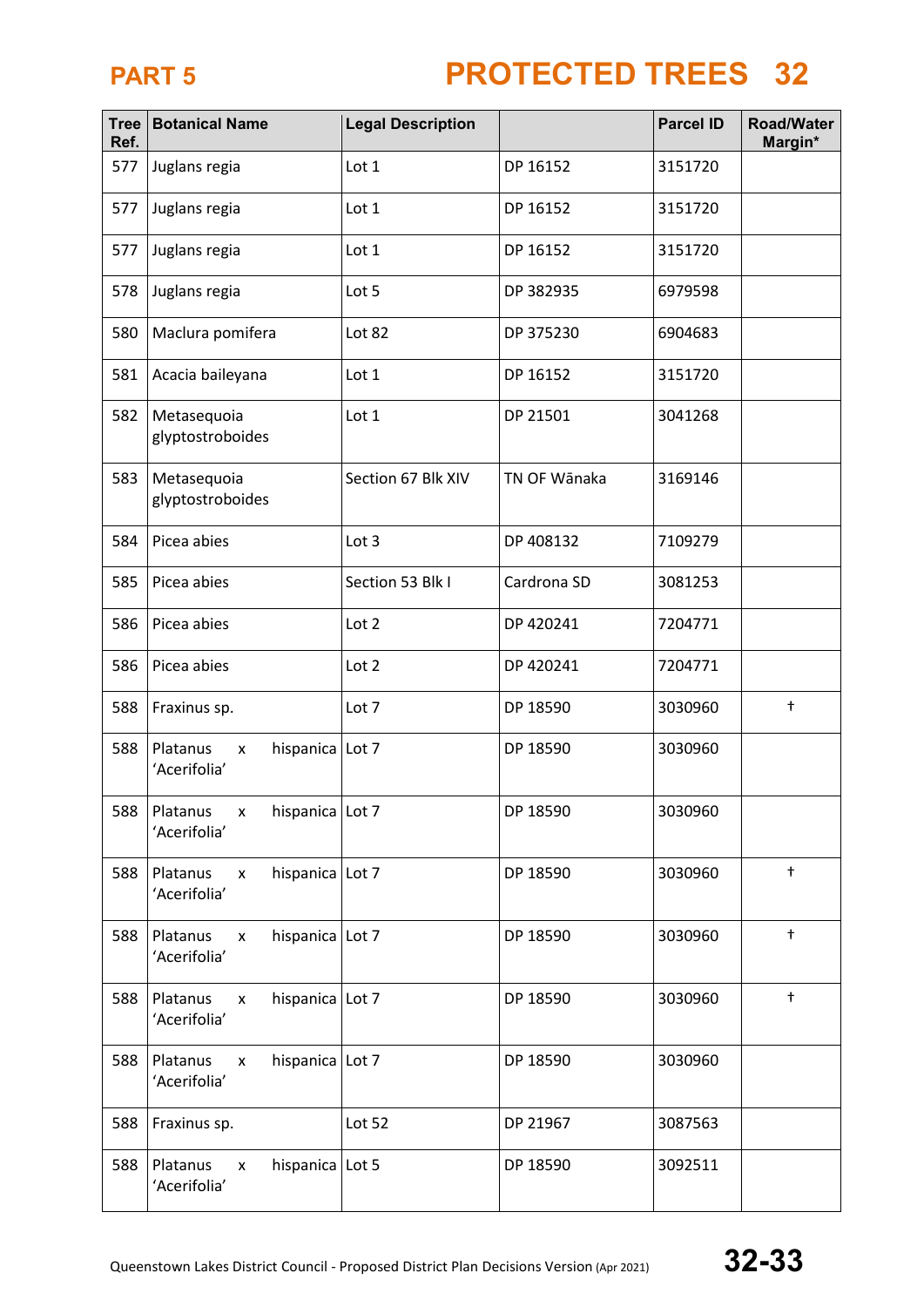| <b>Tree</b><br>Ref. | <b>Botanical Name</b>    |                                       | <b>Legal Description</b> |           | <b>Parcel ID</b> | <b>Road/Water</b><br>Margin* |
|---------------------|--------------------------|---------------------------------------|--------------------------|-----------|------------------|------------------------------|
| 588                 | Platanus<br>'Acerifolia' | hispanica Lot 55<br>$\mathsf{x}$      |                          | DP 15833  | 3114028          |                              |
| 588                 | Platanus<br>'Acerifolia' | hispanica Lot 2<br>X                  |                          | DP 302776 | 6535836          |                              |
| 588                 | Platanus<br>'Acerifolia' | hispanica Lot 1<br>X                  |                          | DP 340126 | 6715300          | $^\dagger$                   |
| 588                 | Platanus<br>'Acerifolia' | hispanica Lot 1<br>X                  |                          | DP 340126 | 6715300          | $\ddagger$                   |
| 588                 | Platanus<br>'Acerifolia' | hispanica Lot 1<br>x                  |                          | DP 340126 | 6715300          |                              |
| 588                 | Fraxinus sp.             |                                       | Lot 1                    | DP 340126 | 6715300          | $^\mathrm{+}$                |
| 588                 | Platanus<br>'Acerifolia' | hispanica Lot 1<br>X                  |                          | DP 340126 | 6715300          |                              |
| 588                 | Platanus<br>'Acerifolia' | hispanica Lot 1<br>X                  |                          | DP 340126 | 6715300          |                              |
| 588                 | Platanus<br>'Acerifolia' | hispanica Lot 1<br>X                  |                          | DP 340126 | 6715300          |                              |
| 588                 | Fraxinus sp.             |                                       | Lot 2                    | DP 408206 | 7088974          |                              |
| 588                 | Platanus<br>'Acerifolia' | hispanica Lot 2<br>x                  |                          | DP 408206 | 7088974          |                              |
| 588                 | Platanus<br>'Acerifolia' | hispanica Lot 2<br>X                  |                          | DP 408206 | 7088974          |                              |
| 588                 | Platanus<br>'Acerifolia' | hispanica Lot 1<br>X                  |                          | DP 426301 | 7243999          |                              |
| 588                 | Platanus<br>'Acerifolia' | hispanica Lot 1<br>X                  |                          | DP 426301 | 7243999          |                              |
| 588                 | Platanus<br>'Acerifolia' | hispanica Lot 1<br>X                  |                          | DP 426301 | 7243999          |                              |
| 588                 | Platanus<br>'Acerifolia' | hispanica Lot 1<br>$\pmb{\mathsf{X}}$ |                          | DP 426301 | 7243999          |                              |
| 588                 | Platanus<br>'Acerifolia' | hispanica Lot 1<br>X                  |                          | DP 426301 | 7243999          |                              |
| 588                 | Fraxinus sp.             |                                       | Lot 1                    | DP 426301 | 7243999          |                              |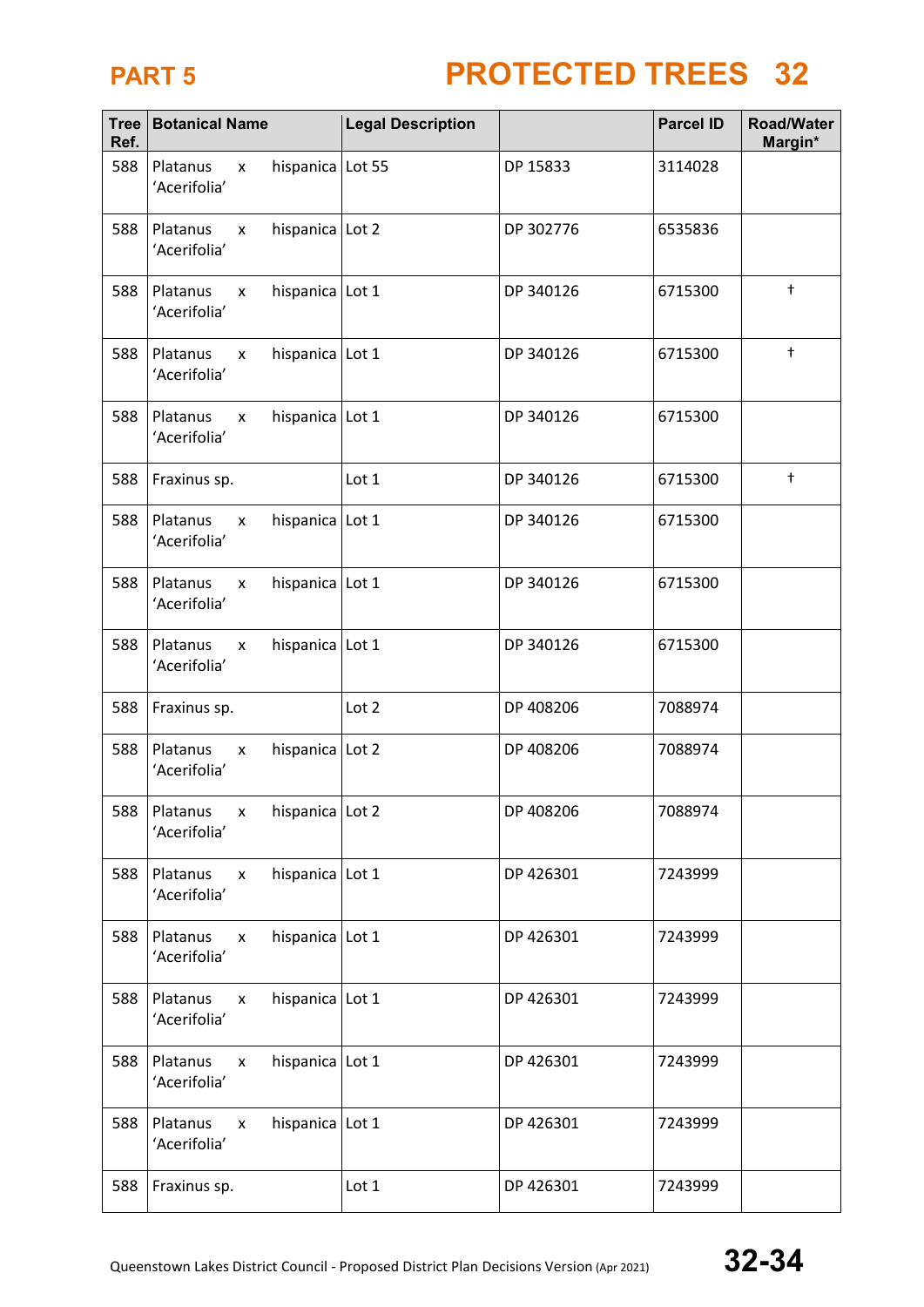| <b>Tree</b><br>Ref. | <b>Botanical Name</b>                                       | <b>Legal Description</b> |           | <b>Parcel ID</b> | <b>Road/Water</b><br>Margin* |
|---------------------|-------------------------------------------------------------|--------------------------|-----------|------------------|------------------------------|
| 588                 | Platanus<br>hispanica Lot 6<br>X<br>'Acerifolia'            |                          | DP 18590  | 3141626          | $\ddagger$                   |
| 588                 | Platanus<br>hispanica Lot 6<br>X<br>'Acerifolia'            |                          | DP 18590  | 3141626          | $^\mathrm{+}$                |
| 588                 | hispanica Lot 6<br>Platanus<br>X<br>'Acerifolia'            |                          | DP 18590  | 3141626          | $\ddagger$                   |
| 588                 | Platanus<br>hispanica Lot 6<br>X<br>'Acerifolia'            |                          | DP 18590  | 3141626          | $\ddagger$                   |
| 588                 | Fraxinus sp.                                                | Lot 6                    | DP 18590  | 3141626          | $^\mathrm{+}$                |
| 588                 | Fraxinus sp.                                                | Lot 6                    | DP 18590  | 3141626          | $^\mathrm{+}$                |
| 588                 | Fraxinus sp.                                                | Lot 6                    | DP 18590  | 3141626          |                              |
| 588                 | Platanus<br>hispanica Lot 6<br>x<br>'Acerifolia'            |                          | DP 18590  | 3141626          |                              |
| 588                 | hispanica Lot 3<br>Platanus<br>X<br>'Acerifolia'            |                          | DP 302776 | 6535837          | $^\mathrm{+}$                |
| 588                 | hispanica Lot 3<br>Platanus<br>X<br>'Acerifolia'            |                          | DP 302776 | 6535837          | $\ddagger$                   |
| 588                 | Fraxinus sp.                                                | Lot 3                    | DP 302776 | 6535837          | $\ddagger$                   |
| 588                 | hispanica Lot 3<br>Platanus<br>x<br>'Acerifolia'            |                          | DP 302776 | 6535837          | $^\mathrm{+}$                |
| 588                 | Platanus<br>hispanica Lot 2<br>$\mathsf{x}$<br>'Acerifolia' |                          | DP 340126 | 6715301          |                              |
| 588                 | Platanus<br>hispanica Lot 1<br>X<br>'Acerifolia'            |                          | DP 408206 | 7088973          |                              |
| 588                 | Platanus<br>hispanica Lot 1<br>X<br>'Acerifolia'            |                          | DP 408206 | 7088973          |                              |
| 588                 | Platanus<br>hispanica Lot 1<br>$\mathsf{x}$<br>'Acerifolia' |                          | DP 408206 | 7088973          |                              |
| 588                 | Fraxinus sp.                                                | Lot 1                    | DP 408206 | 7088973          |                              |
| 588                 | Platanus<br>hispanica Lot 1<br>X<br>'Acerifolia'            |                          | DP 408206 | 7088973          |                              |
| 589                 | Populus nigra                                               | Pt Section 1             | SO 24921  | 3113724          |                              |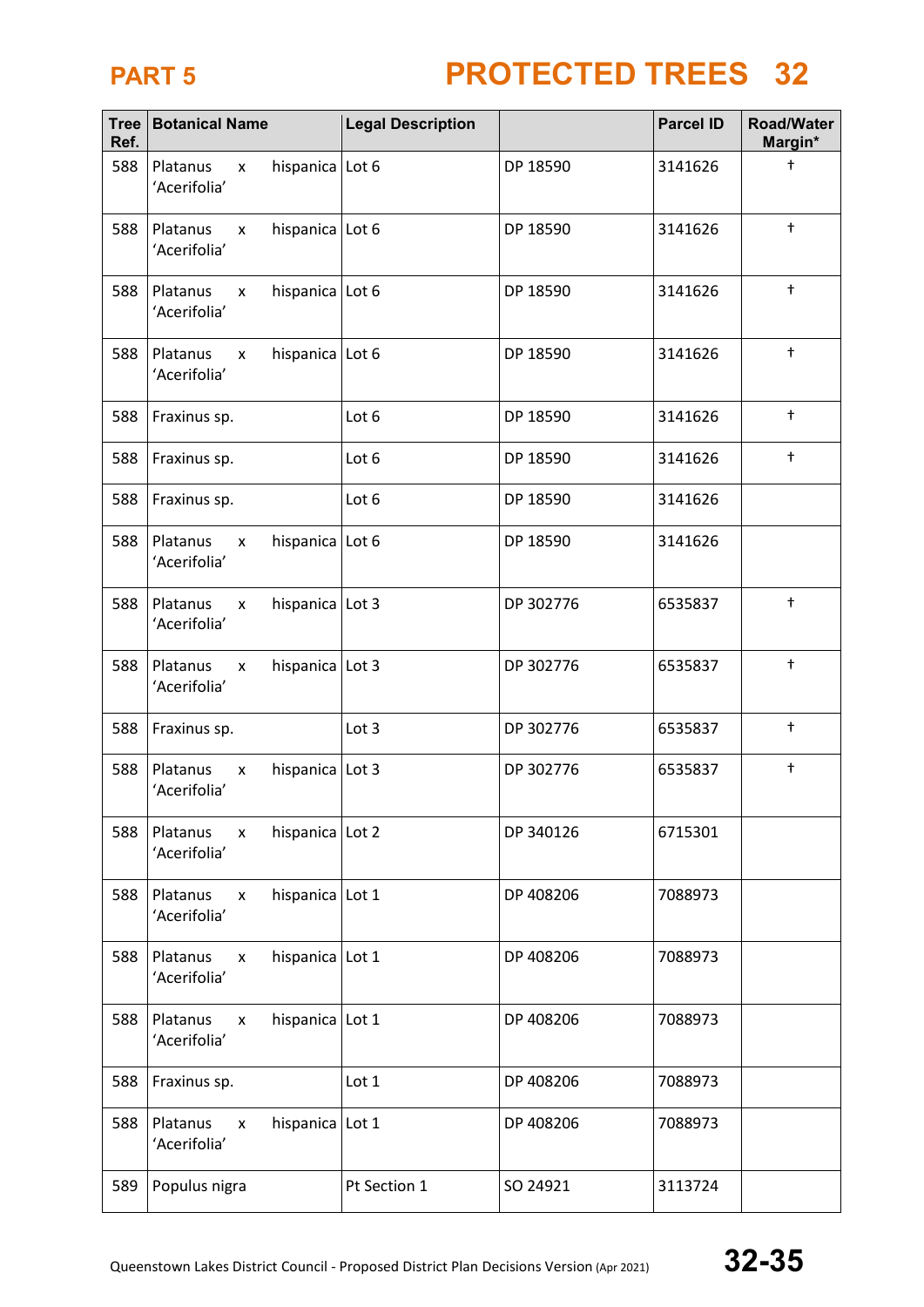| Ref. | Tree   Botanical Name                                 | <b>Legal Description</b>                                  |           | <b>Parcel ID</b> | <b>Road/Water</b><br>Margin* |
|------|-------------------------------------------------------|-----------------------------------------------------------|-----------|------------------|------------------------------|
| 590  | Populus nigra                                         | Lot 1                                                     | DP16152   | 3151720          |                              |
| 591  | Populus nigra 'italica'                               | Crown Land Block I<br>Town of Albert Town                 |           | 3026944          |                              |
| 592  | Nothofagus solandrii var.<br>cliffortoides            | Crown Land Block IV<br>Motatapu Survey<br><b>District</b> |           | 6783582          |                              |
| 592  | Nothofagus solandrii var. Section 12<br>cliffortoides |                                                           | SO 350038 | 6783598          |                              |
| 593  | Pseudotsuga menziesi                                  | Lot 14                                                    | DP 26147  | 3062639          |                              |
| 594  | Pseudotsuga menziesi                                  | Lot 14                                                    | DP 26147  | 3062639          |                              |
| 596  | Quercus robur                                         | Lot 18                                                    | DP 24481  | 3046372          |                              |
| 596  | Quercus robur                                         | Lot 18                                                    | DP 24481  | 3046372          |                              |
| 596  | Quercus robur                                         | Lot 2                                                     | DP 314131 | 6589906          |                              |
| 598  | Quercus robur                                         | Lot 1                                                     | DP 16152  | 3151720          |                              |
| 599  | Quercus robur                                         | Lot 3                                                     | DP 449599 | 7397688          |                              |
| 599  | Quercus robur                                         | Lot 3                                                     | DP 449599 | 7397688          |                              |
| 599  | Quercus robur                                         | Lot 3                                                     | DP 449599 | 7397688          |                              |
| 599  | Quercus robur                                         | Lot 3                                                     | DP 449599 | 7397688          |                              |
| 599  | Quercus robur                                         | Lot 3                                                     | DP 449599 | 7397688          |                              |
| 599  | Quercus robur                                         | Lot 3                                                     | DP 449599 | 7397688          |                              |
| 599  | Quercus robur                                         | Lot 3                                                     | DP 449599 | 7397688          |                              |
| 599  | Quercus robur                                         | Lot 3                                                     | DP 449599 | 7397688          |                              |
| 599  | Quercus robur                                         | Lot 3                                                     | DP 449599 | 7397688          |                              |
| 599  | Quercus robur                                         | Lot 3                                                     | DP 449599 | 7397688          |                              |
| 599  | Quercus robur                                         | Lot $3$                                                   | DP 449599 | 7397688          |                              |
| 599  | Quercus robur                                         | Lot 3                                                     | DP 449599 | 7397688          |                              |
| 599  | Quercus robur                                         | Lot $3$                                                   | DP 449599 | 7397688          |                              |
| 599  | Quercus robur                                         | Lot 3                                                     | DP 449599 | 7397688          |                              |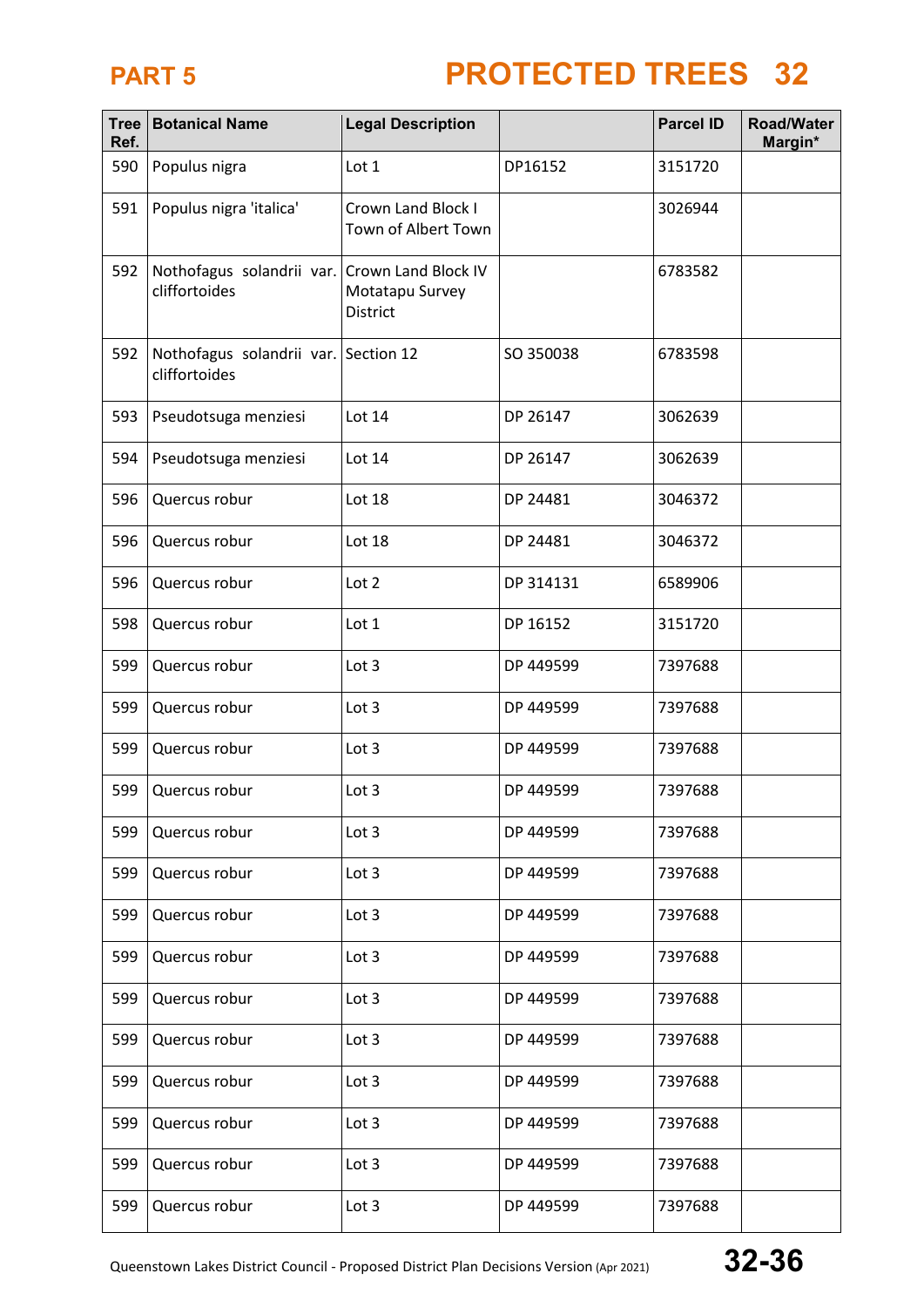| Tree<br>Ref. | <b>Botanical Name</b>       | <b>Legal Description</b> |                 | <b>Parcel ID</b> | <b>Road/Water</b><br>Margin* |
|--------------|-----------------------------|--------------------------|-----------------|------------------|------------------------------|
| 599          | Quercus robur               | Lot 3                    | DP 449599       | 7397688          |                              |
| 599          | Quercus robur               | Lot 3                    | DP 449599       | 7397688          |                              |
| 599          | Quercus robur               | Lot 3                    | DP 449599       | 7397688          |                              |
| 600          | Sequoiadendron<br>gigantium | Lot 1                    | DP 20290        | 3012654          |                              |
| 601          | Sequoiadendron<br>gigantium | Section 45 Blk III       | Lower Wānaka SD | 3115890          |                              |
| 601          | Sequoiadendron<br>gigantium | Lot 14                   | DP 26147        | 3062639          |                              |
| 601          | Sequoiadendron<br>gigantium | Lot 1                    | DP 16152        | 3151720          |                              |
| 601          | Sequoiadendron<br>gigantium | Lot 1                    | DP 16152        | 3151720          |                              |
| 601          | Sequoiadendron<br>gigantium | Lot 1                    | DP 16152        | 3151720          |                              |
| 602          | Sequoiadendron<br>gigantium | Lot 2                    | DP 10796        | 3034598          |                              |
| 602          | Sequoiadendron<br>gigantium | Lot 2                    | DP 10796        | 3034598          |                              |
| 603          | Sequoiadendron<br>gigantium | Lot 1                    | DP 18842        | 3084332          |                              |
| 606          | Sequoiadendron<br>gigantium | Section 31 Blk III       | Lower Wānaka SD | 3059991          |                              |
| 606          | Sequoiadendron<br>gigantium | Section 31 Blk III       | Lower Wānaka SD | 3059991          |                              |
| 607          | Sequoiadendron<br>gigantium | Lot 1                    | DP 327869       | 6663768          | $\ddagger$                   |
| 607          | Sequoiadendron<br>gigantium | Lot 1                    | DP 327869       | 6663768          |                              |
| 607          | Sequoiadendron<br>gigantium | Lot 1                    | DP 327869       | 6663768          |                              |
| 607          | Sequoiadendron<br>gigantium | Lot 1                    | DP 327869       | 6663768          |                              |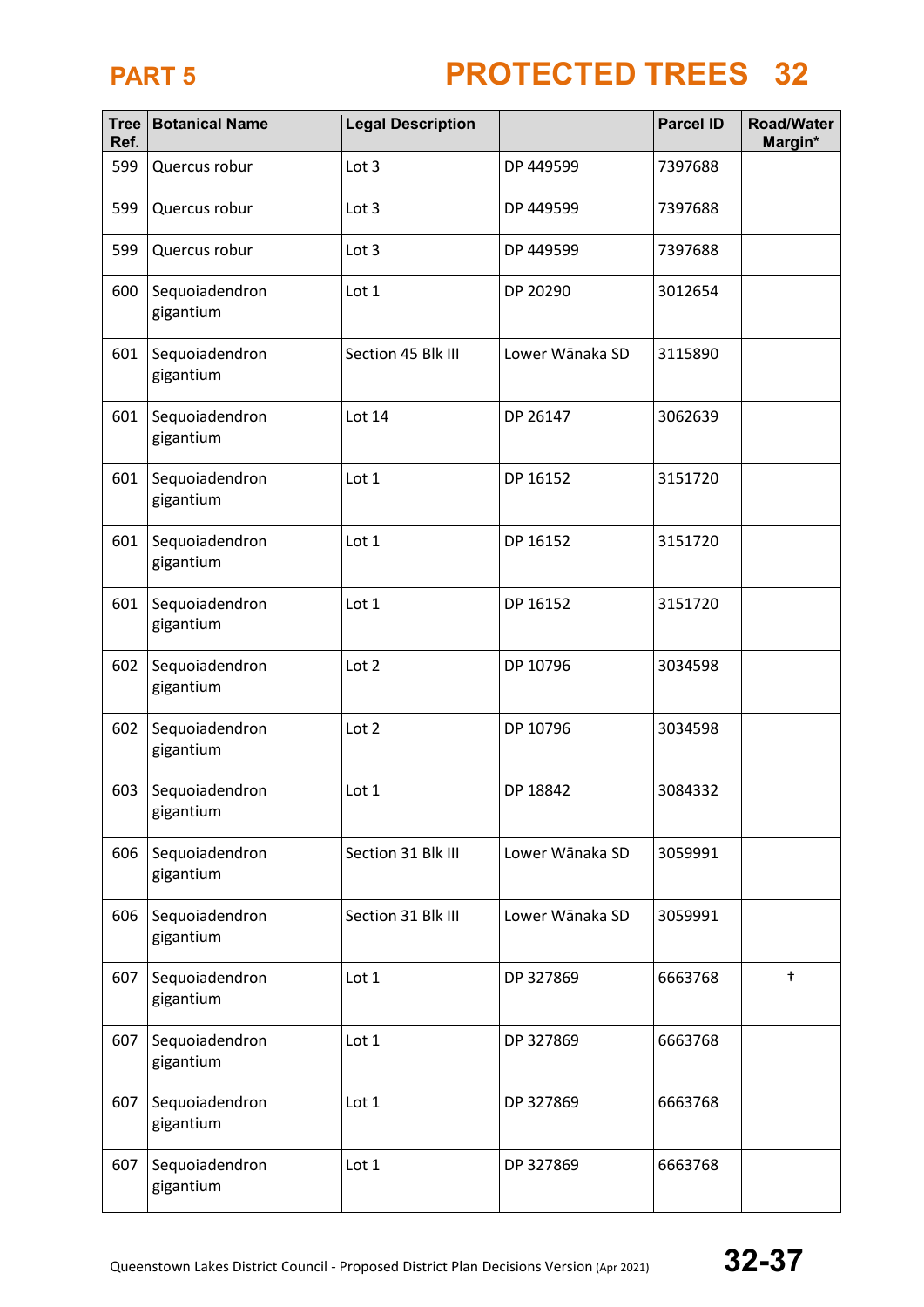| <b>Tree</b><br>Ref. | <b>Botanical Name</b>       | <b>Legal Description</b> |           | <b>Parcel ID</b> | <b>Road/Water</b><br>Margin* |
|---------------------|-----------------------------|--------------------------|-----------|------------------|------------------------------|
| 607                 | Sequoiadendron<br>gigantium | Lot 1                    | DP 327869 | 6663768          |                              |
| 607                 | Sequoiadendron<br>gigantium | Lot 1                    | DP 327869 | 6663768          |                              |
| 607                 | Sequoiadendron<br>gigantium | Lot 1                    | DP 327869 | 6663768          |                              |
| 607                 | Sequoiadendron<br>gigantium | Lot 1                    | DP 327869 | 6663768          |                              |
| 607                 | Sequoiadendron<br>gigantium | Lot 1                    | DP 327869 | 6663768          |                              |
| 607                 | Sequoiadendron<br>gigantium | Lot 1                    | DP 327869 | 6663768          |                              |
| 607                 | Sequoiadendron<br>gigantium | Lot 1                    | DP 327869 | 6663768          |                              |
| 607                 | Sequoiadendron<br>gigantium | Lot 1                    | DP 327869 | 6663768          |                              |
| 607                 | Sequoiadendron<br>gigantium | Lot 1                    | DP 327869 | 6663768          |                              |
| 607                 | Sequoiadendron<br>gigantium | Lot 3                    | DP 327869 | 6663770          | $\ddagger$                   |
| 607                 | Sequoiadendron<br>gigantium | Lot 3                    | DP 327869 | 6663770          |                              |
| 607                 | Sequoiadendron<br>gigantium | Lot 3                    | DP 327869 | 6663770          |                              |
| 607                 | Sequoiadendron<br>gigantium | Lot 3                    | DP 327869 | 6663770          |                              |
| 607                 | Sequoiadendron<br>gigantium | Lot 3                    | DP 327869 | 6663770          |                              |
| 607                 | Sequoiadendron<br>gigantium | Lot 3                    | DP 327869 | 6663770          |                              |
| 607                 | Sequoiadendron<br>gigantium | Lot 3                    | DP 327869 | 6663770          |                              |
| 607                 | Sequoiadendron<br>gigantium | Lot 3                    | DP 327869 | 6663770          |                              |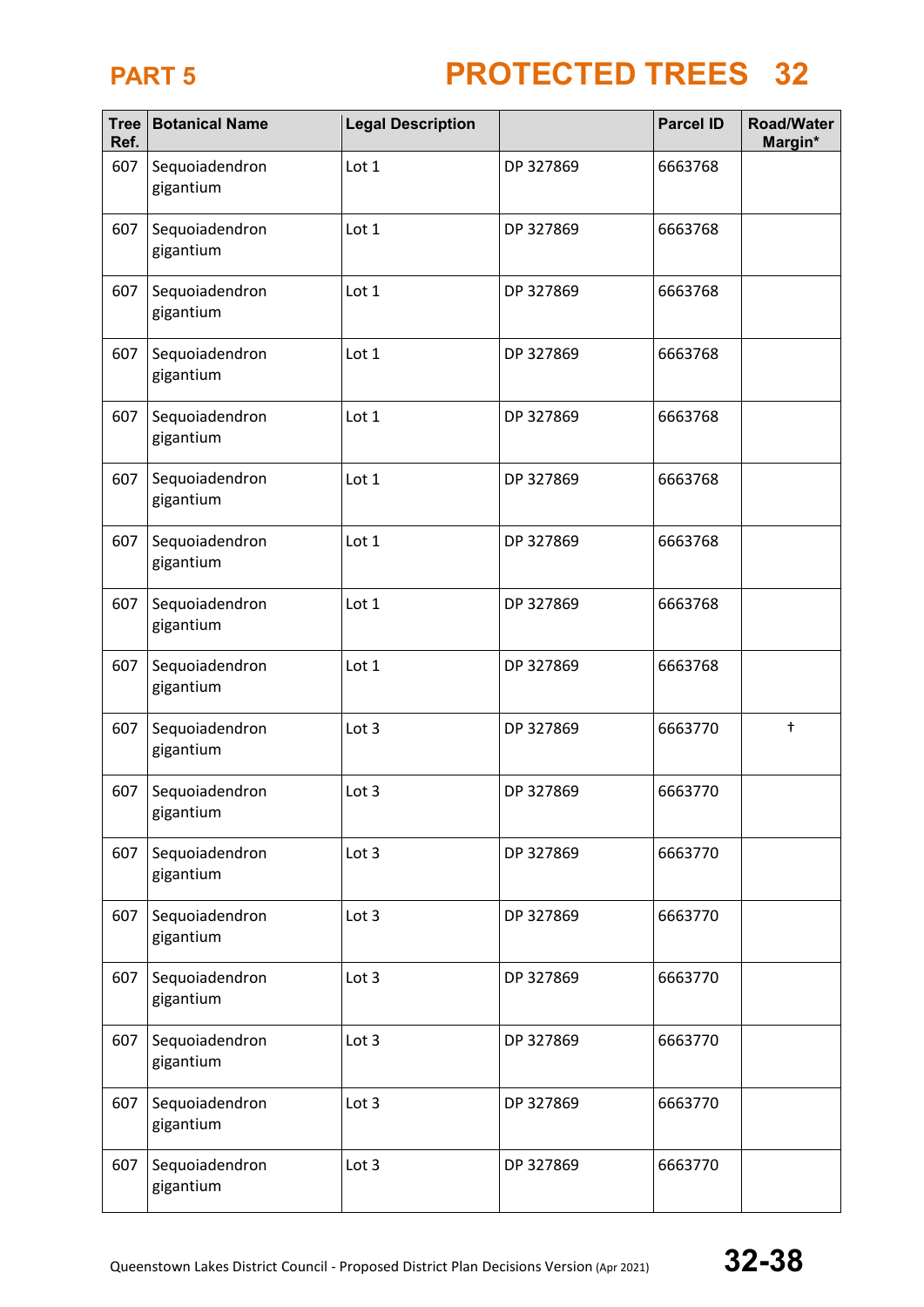| Tree<br>Ref. | <b>Botanical Name</b>           | <b>Legal Description</b> |                 | <b>Parcel ID</b> | <b>Road/Water</b><br>Margin* |
|--------------|---------------------------------|--------------------------|-----------------|------------------|------------------------------|
| 607          | Sequoiadendron<br>gigantium     | Lot 3                    | DP 327869       | 6663770          |                              |
| 607          | Sequoiadendron<br>gigantium     | Lot 3                    | DP 327869       | 6663770          |                              |
| 607          | Sequoiadendron<br>gigantium     | Lot 3                    | DP 327869       | 6663770          |                              |
| 607          | Sequoiadendron<br>gigantium     | Lot 3                    | DP 327869       | 6663770          |                              |
| 607          | Sequoiadendron<br>gigantium     | Lot 3                    | DP 327869       | 6663770          |                              |
| 607          | Sequoiadendron<br>gigantium     | Lot $3$                  | DP 327869       | 6663770          |                              |
| 607          | Sequoiadendron<br>gigantium     | Lot 3                    | DP 327869       | 6663770          |                              |
| 607          | Sequoiadendron<br>gigantium     | Lot 3                    | DP 327869       | 6663770          |                              |
| 607          | Sequoiadendron<br>gigantium     | Lot 3                    | DP 327869       | 6663770          |                              |
| 609          | Sequoiadendron<br>gigantium     | Lot 1                    | DP 17828        | 3134395          | $\ddagger$                   |
| 609          | Sequoiadendron<br>gigantium     | Lot 4                    | DP 18460        | 3043187          | $^\mathrm{+}$                |
| 609          | Sequoiadendron<br>gigantium     | Lot 1                    | DP 380819       | 6932731          | $\ddagger$                   |
| 610          | Sequoiadendron<br>gigantium     | Section 1                | SO 397170       | 7020498          |                              |
| 611          | Sequoiadendron<br>gigantium     | Pt Section 10 Blk III    | Lower Wānaka SD | 3133319          |                              |
| 613          | Sequoiadendron<br>gigantium     | Lot 9                    | DP 13040        | 3026497          |                              |
| 615          | Taxus baccata 'fastigiata'      | Section 1 Blk XLII       | TN OF Wānaka    | 3084065          | $^\mathrm{+}$                |
| 616          | Metasequoia<br>glyptostroboides | Section 67 Blk XIV       | TN OF Wānaka    | 3169146          |                              |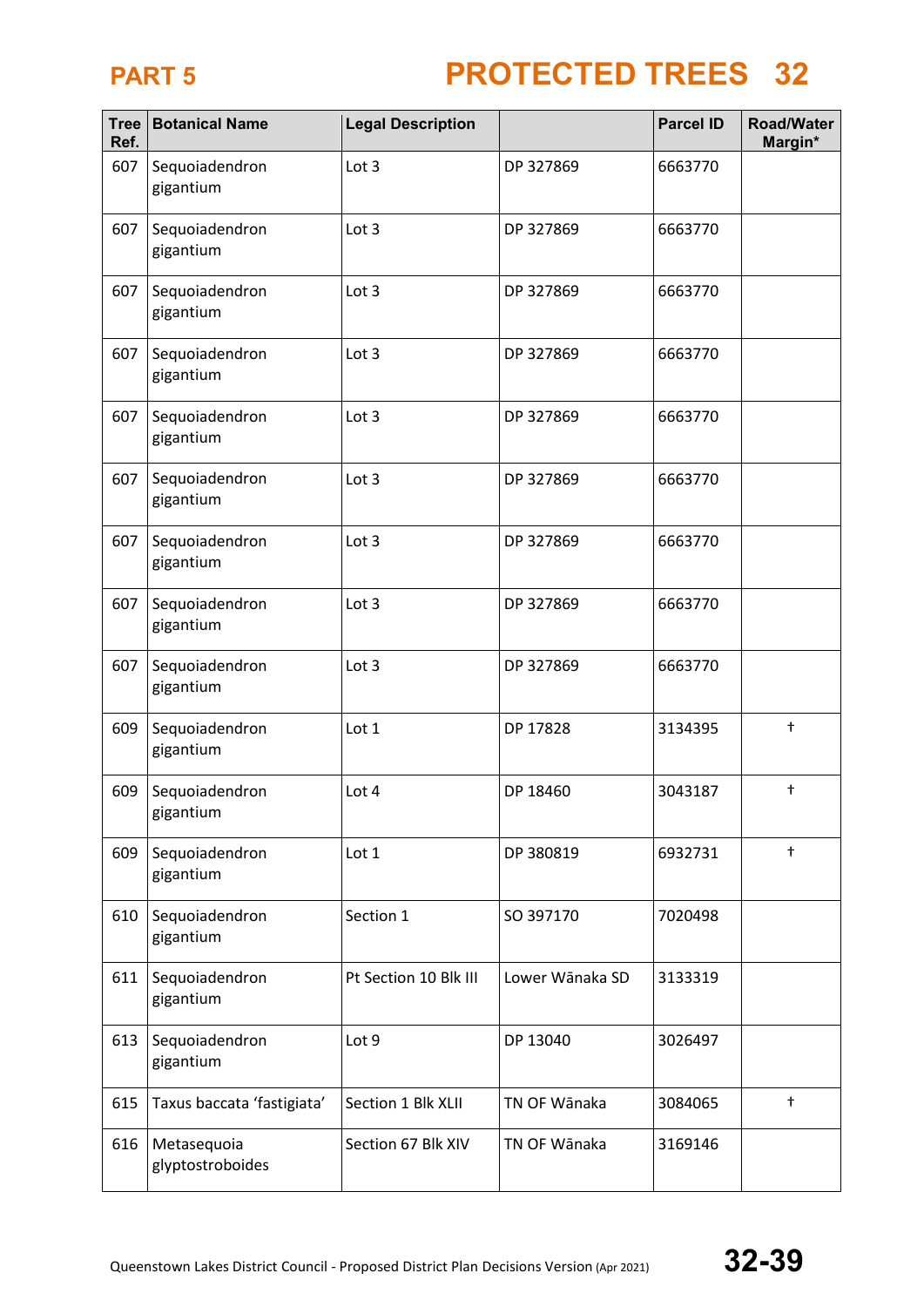| <b>Tree</b><br>Ref. | <b>Botanical Name</b>           | <b>Legal Description</b> |              | <b>Parcel ID</b> | <b>Road/Water</b><br>Margin* |
|---------------------|---------------------------------|--------------------------|--------------|------------------|------------------------------|
| 616                 | Metasequoia<br>glyptostroboides | Section 67 Blk XIV       | TN OF Wānaka | 3169146          |                              |
| 620                 | Tilia x europaea                | Lot 10                   | DP 13040     | 3058104          |                              |
| 620                 | Tilia x europaea                | Lot 10                   | DP 13040     | 3058104          |                              |
| 620                 | Tilia x europaea                | Lot 10                   | DP 13040     | 3058104          |                              |
| 620                 | Tilia x europaea                | Lot 10                   | DP 13040     | 3058104          |                              |
| 620                 | Tilia x europaea                | Lot 10                   | DP 13040     | 3058104          |                              |
| 620                 | Tilia x europaea                | Lot 10                   | DP 13040     | 3058104          |                              |
| 620                 | Tilia x europaea                | Lot 10                   | DP 13040     | 3058104          |                              |
| 620                 | Tilia x europaea                | Lot 10                   | DP 13040     | 3058104          |                              |
| 620                 | Tilia x europaea                | Lot 10                   | DP 13040     | 3058104          |                              |
| 620                 | Tilia x europaea                | Lot 10                   | DP 13040     | 3058104          |                              |
| 620                 | Tilia x europaea                | Lot 11                   | DP 13040     | 3060003          |                              |
| 620                 | Tilia x europaea                | Lot 11                   | DP 13040     | 3060003          |                              |
| 620                 | Tilia x europaea                | Lot 11                   | DP 13040     | 3060003          |                              |
| 620                 | Tilia x europaea                | Lot 12                   | DP 13040     | 3145339          |                              |
| 620                 | Tilia x europaea                | Lot 12                   | DP 13040     | 3145339          |                              |
| 620                 | Tilia x europaea                | Lot 12                   | DP 13040     | 3145339          |                              |
| 620                 | Tilia x europaea                | Lot 12                   | DP 13040     | 3145339          |                              |
| 620                 | Tilia x europaea                | Lot 12                   | DP 13040     | 3145339          |                              |
| 620                 | Tilia x europaea                | Lot 12                   | DP 13040     | 3145339          |                              |
| 620                 | Tilia x europaea                | Lot 12                   | DP 13040     | 3145339          |                              |
| 620                 | Tilia x europaea                | Lot 1                    | DP 16152     | 3151720          |                              |
| 620                 | Tilia x europaea                | Lot 1                    | DP 16152     | 3151720          |                              |
| 620                 | Tilia x europaea                | Lot 1                    | DP 16152     | 3151720          |                              |
| 620                 | Tilia x europaea                | Lot 1                    | DP 16152     | 3151720          |                              |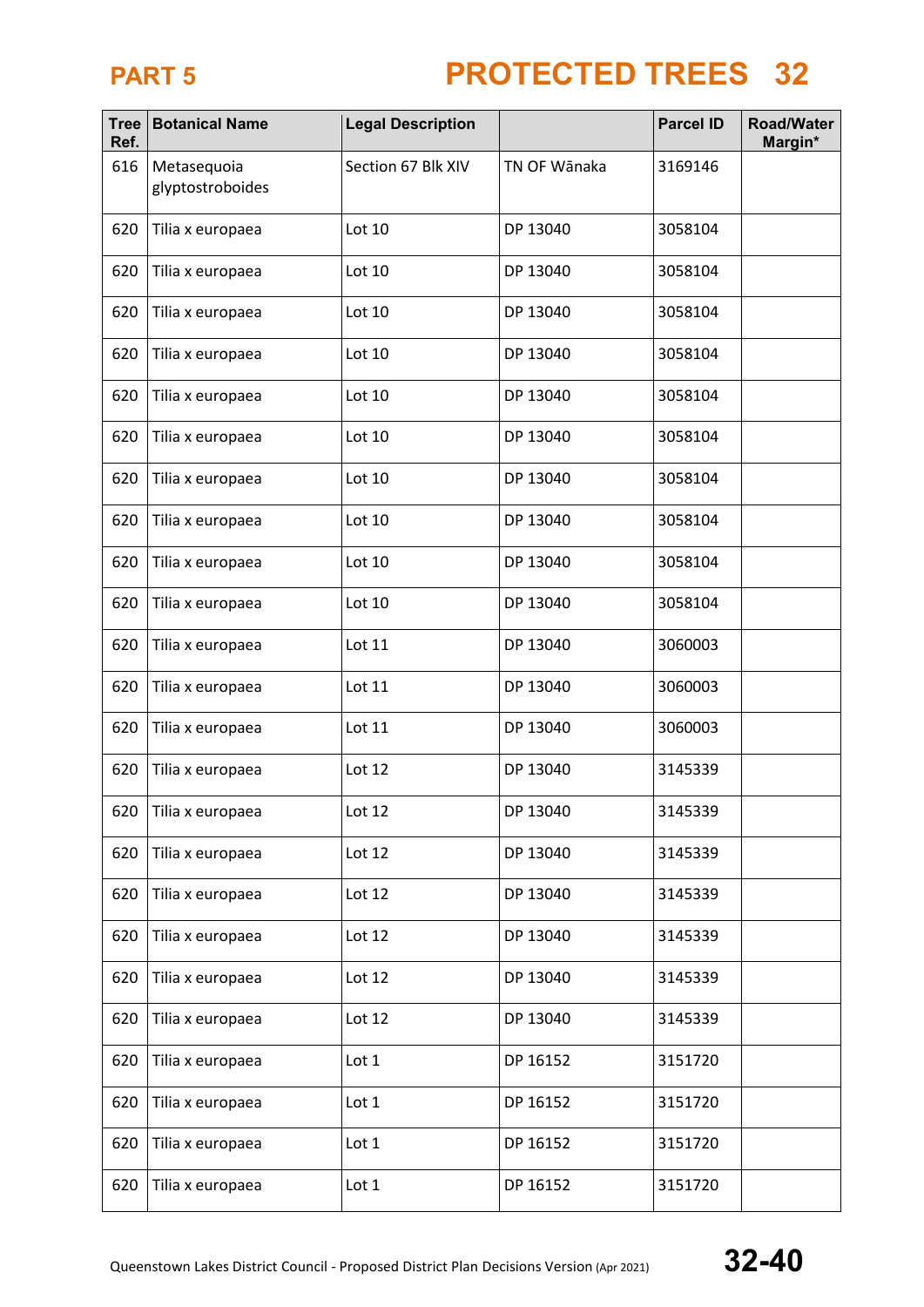| <b>Tree</b><br>Ref. | <b>Botanical Name</b>       | <b>Legal Description</b> |                        | <b>Parcel ID</b> | <b>Road/Water</b><br>Margin* |
|---------------------|-----------------------------|--------------------------|------------------------|------------------|------------------------------|
| 620                 | Tilia x europaea            | Lot 1                    | DP 16152               | 3151720          |                              |
| 620                 | Tilia x europaea            | Lot 1                    | DP 16152               | 3151720          |                              |
| 620                 | Tilia x europaea            | Lot 1                    | DP 16152               | 3151720          |                              |
| 620                 | Tilia x europaea            | Lot 1                    | DP 16152               | 3151720          |                              |
| 620                 | Tilia x europaea            | Lot 1                    | DP 16152               | 3151720          |                              |
| 620                 | Tilia x europaea            | Lot 1                    | DP 16152               | 3151720          |                              |
| 620                 | Tilia x europaea            | Lot 1                    | DP 16152               | 3151720          |                              |
| 620                 | Tilia x europaea            | Lot 1                    | DP 16152               | 3151720          |                              |
| 620                 | Tilia x europaea            | Lot 1                    | DP 16152               | 3151720          |                              |
| 620                 | Tilia x europaea            | Lot 1                    | DP 16152               | 3151720          |                              |
| 620                 | Tilia x europaea            | Lot 1                    | DP 16152               | 3151720          |                              |
| 620                 | Tilia x europaea            | Lot 1                    | DP 16152               | 3151720          |                              |
| 620                 | Tilia x europaea            | Lot 1                    | DP 16152               | 3151720          |                              |
| 620                 | Tilia x europaea            | Lot 1                    | DP 16152               | 3151720          |                              |
| 620                 | Tilia x europaea            | Lot 1                    | DP 16152               | 3151720          |                              |
| 620                 | Tilia x europaea            | Lot 1                    | DP 16152               | 3151720          |                              |
| 621                 | Tilia x europaea            | Lot 3                    | DP 408132              | 7109279          |                              |
| 621                 | Tilia x europaea            | Lot 4                    | DP 408132              | 7109323          |                              |
| 622                 | Abies grandis               | Lot 3                    | DP 408132              | 7109279          |                              |
| 625                 | Ilex aquafolium 'variagata' | Lot 1                    | DP 16152               | 3151720          |                              |
| 626                 | larix decidua               | Lot 1                    | DP 16152               | 3151720          |                              |
|                     | 1001 Picea abies            | Lot 3                    | DP 9213                | 3003208          |                              |
| 1003                | Quercus robur               | Section 15 Blk V         | <b>TN OF Arrowtown</b> | 3043960          | $^\dagger$                   |
| 1004                | Nothofagus menziesii        | Pt Section 6 Blk II      | TN OF Arrowtown        | 3022527          |                              |
| 1006                | Juglans regia               | Section 3 Blk XV         | <b>TN OF Arrowtown</b> | 3109317          |                              |
|                     | 1007 Juglans regia          | Section 3 Blk XV         | TN OF Arrowtown        | 3109317          |                              |